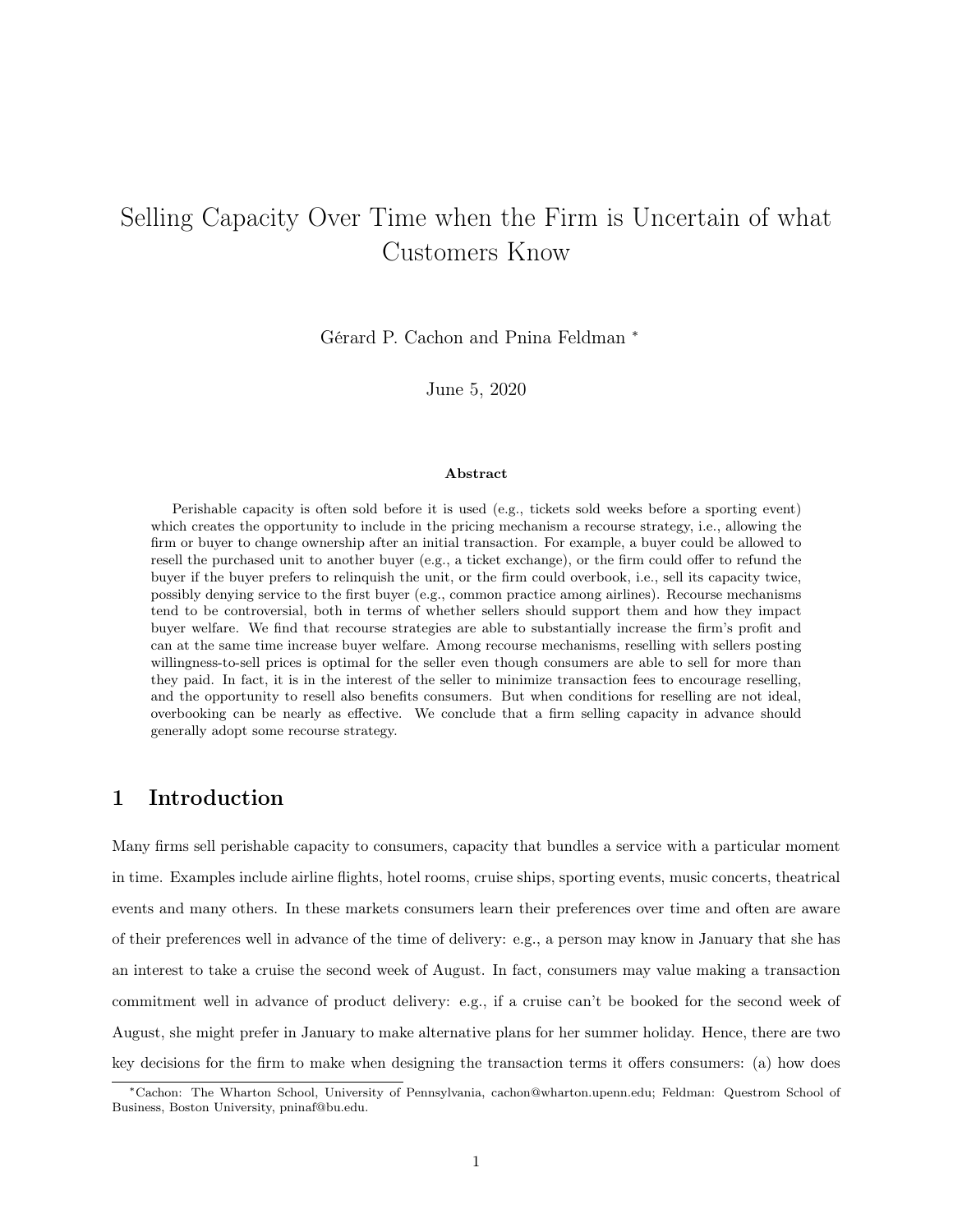the firm price its capacity over time (e.g., is the price for the cruise the same in January as in June) and (b) what options are available to the firm or to consumers if they "change their mind", i.e., what recourse does the firm and/or consumers have if after making the initial commitment (e.g., a cruise ship booking), they want to modify their agreement before the delivery date? Those two decisions are the focus of this paper: we define several options for the firm and determine under which settings the firm should implement them.

Roughly speaking, the firm's price path decision is a choice between one of two strategies. With the "price skimming" strategy the firm implements a decreasing price path over time. The hope is that an early sale is made at a high price, but if that sale does not materialize, the firm lowers the price near the end of the horizon to encourage some transaction. In effect, the firm uses the declining price path to try to "skim off" the consumer with the highest value for the good. The key limitation of this approach is that consumers may be patient - if they are able to wait for the lower price and are confident of availability at the lower price, then a sale is not made at the high price even if a consumer's value exceeds that price (e.g, Coase 1972). The alternative to price skimming is "advance selling", which generally involves an increasing price path and has been shown to be remarkably effective (e.g., Gale & Holmes 1993). In the basic model consumers can purchase from the firm either in the advance period 1 (well before the service delivery) or in the spot period 2 (just before the product is offered). In the advance period consumers have some sense of their preferences, but they are not sure (e.g., in April you might want to book a room with a hotel for an evening in September). They only become sure of their preference during the spot period (e.g., you only know for sure that you want a room at a hotel shortly before the day reserved). Given the uncertainty over their preferences, consumers purchase in advance only if given an inducement to do so. For example, if the firm gives a large enough discount in the advance period, the consumer may take on the risk of buying the product before knowing how much she ultimately likes it. But how does a firm benefit from "selling for less"? In this situation it is indeed possible to "make it up in volume" - the firm can prefer a sure sale for less over an uncertain sale for more.

Although advance selling is promising, it too has limitations. In all the previous analyses of advance selling it is implicitly assumed that the firm knows precisely when consumers switch from being uncertain regarding their preferences (period 1) to when they know their preferences for sure (period 2). It is as if a hotel selling a room for a September evening knows exactly when, say June 1, all consumers learn their value for that room on that fall evening. The problem with this assumption is that it allows the firm to precisely time its price change to the moment when consumers' learn new information regarding their preferences. This is clearly unrealistic and a non-trivial issue for the effectiveness of advance selling - an advance purchase discount does not work well for the firm if consumers happen to know their value for the good when the discount is offered.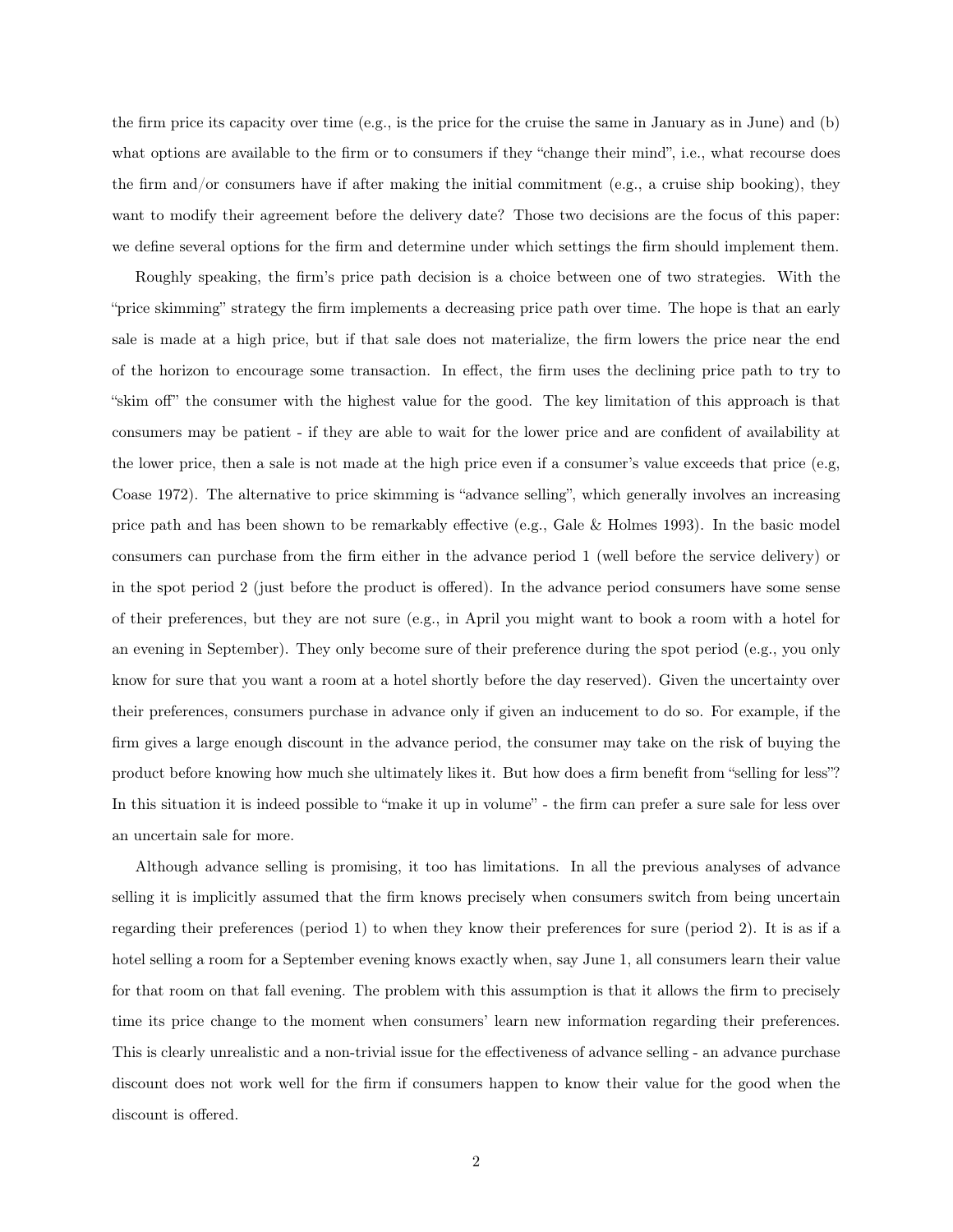The second decision for the firm is to explicitly define what happens if circumstances change (for the consumer or the firm) that may warrant a modification to the initial terms. Rather than leaving these situations to some ad-hoc renegotiation process, the firm and consumers can plan for these contingencies by explicitly including recourse options into the initial agreement, thereby allowing both parties to anticipate correctly the possible outcomes after the initial agreement. We consider the three possible recourse strategies related to who owns the good: reselling, refunds and overbooking.<sup>1</sup> (A fourth, options, is shown to be equivalent to refunds in our model.) With reselling the firm allows the initial buyer to sell the unit to another consumer. With refunds the initial buyer can return the unit to the seller, who then can attempt to sell the unit to another consumer. With overbooking the firm attempts to find a second buyer who is willing to pay more than the initial buyer. If that happens, then the firm takes back the unit from the initial buyer and transfers ownership to the second buyer.

The combination of different price paths and recourse strategies leaves the firm with many possible decisions. It is useful to define a framework for understanding the firm's options. At a high level, the firm's first goal is to generate value in the system. There are two means for generating value: (i) transfer ownership of the unit to some consumer because consumers receive some (though, maybe not much) value from the unit whereas the firm surely receives zero value from owning the unit at the end of the horizon; and (ii) conditional that a transfer is made, transfer the unit to the consumer who values it the most. Given some value is generated, the second goal of the firm is to extract some of that value for itself, i.e., to earn revenue. Unfortunately, there is tension among these goals, i.e., a selling mechanism cannot simultaneously maximize all forms of value generation and value extraction. For example, Myerson (1981) demonstrates that in a one period model the seller's optimal mechanism deliberately does not maximize the probability of a transaction (i.e., limits value creations) so as to increase the fraction of value the firm can extract - the firm is willing to risk not making a transaction because this increases the share of value the firm can earn if there is a transaction. Issues also arise when capacity is sold over time - to increase the probability of a transaction it is tempting to sell to the first willing buyer, but this may reduce the chance the buyer with the highest value actually uses the product.

The two price path strategies, advance selling and price skimming, take different approaches to value creation and value extraction. Advance selling emphasizes the probability of some transaction and the fraction of value extracted at the expense of possibly not allocating the unit to the customer with the highest value. Price skimming emphasizes the probability the consumer with the highest value receives the

 $1$ While we include all combinations of recourse mechanisms involving a transfer of ownership, there are possibly other recourse mechanisms that do not involve ownership. For example, with a price matching guarantee the firm agrees to change the price paid after some information is learned (Lai et al. 2010, Huang et al. 2017). In our model there is no need/justification for such price adjustments. Alternatively, there could be a change in the quality of service offered to the customer (Biyalogorsky et al. 2005), such as a room or seat upgrade, but we do not include multiple types of products in our model.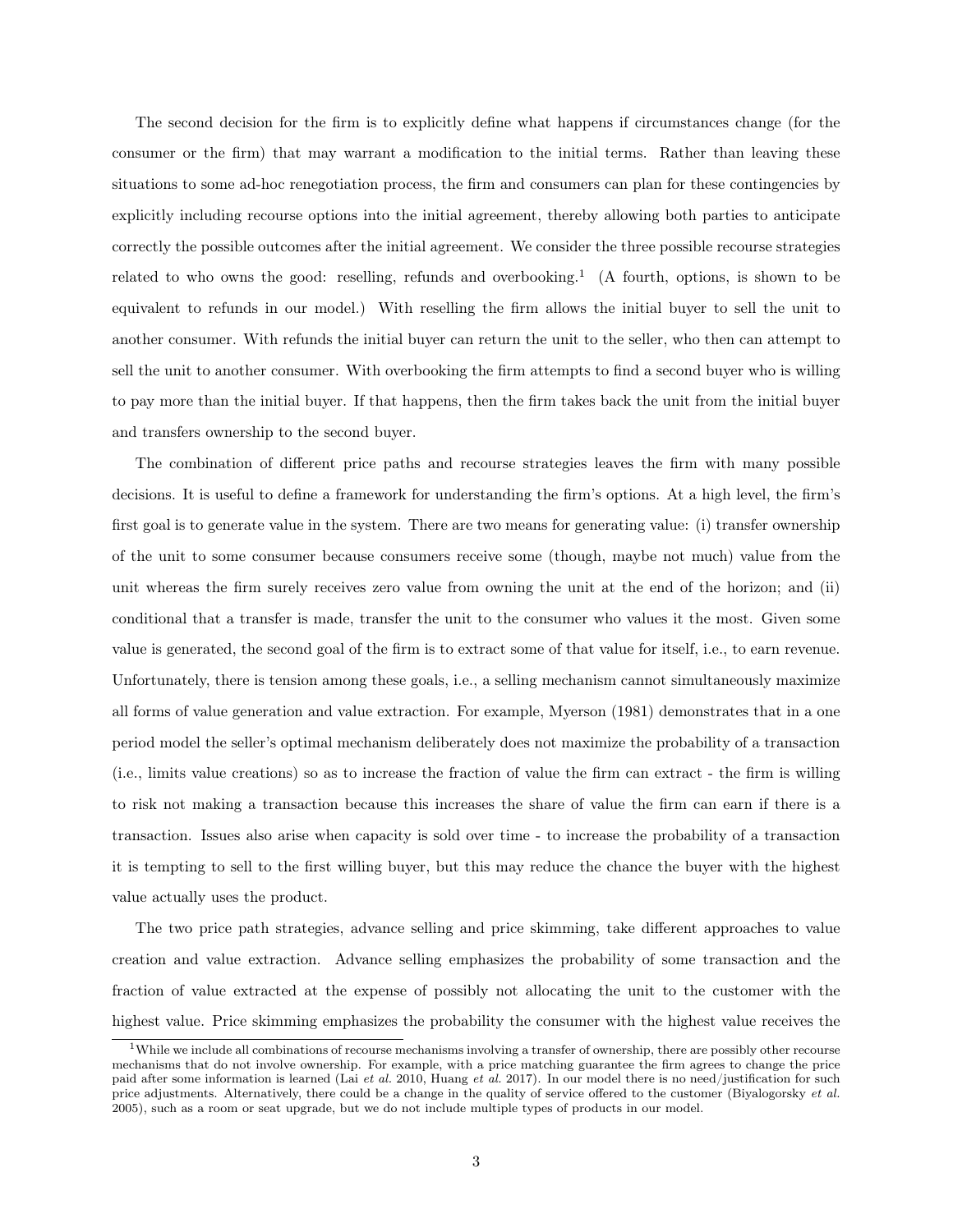good, and accepts the risk that a transaction might not occur.

Recourse strategies are effective because they can both increase the probability a transaction is made and the probability the highest value consumer uses the product. But they do so in different ways. But they do so in different ways. With reselling the initial buyer knows her valuation and therefore sells the unit only if doing so makes her better off. Hence, a second transaction, if it happens, guarantees an increase in generated value. Furthermore, in anticipation of the possible benefits from reselling, reselling increases the likelihood of a transaction for any given price. Refunds make a transaction more likely because it provides the initial buyer with some insurance - if the buyer learns that the product is not very valuable to her, she can return it to the firm for at least a partial refund. Refunds create a floor on the value the buyer can receive. Overbooking is more complex. It may increase the chance of an initial transaction if the firm provides sufficient compensation when service is denied to the initial buyer. It may also increase the chance that the highest value consumer gets the unit because the firm denies service to the initial buyer only if the second buyer is willing to pay a substantial amount. However, because the firm does not know the initial buyer's value, overbooking can make a mistake - the initial buyer might have the highest value and yet be denied service.

To preview our results, we find that advance selling is not always the firm's best choice even when consumers are uncertain of their preferences in the advance period. In particular, whether the advance selling or price skimming is optimal depends on the probability consumers are informed or uninformed of their preferences in advance. If it is likely that consumers know their preferences in advance (e.g., they know in January they want to take a cruise in September), then price skimming is the better strategy. Price skimming is also more desirable as capacity becomes more restrictive (i.e., when there is ample demand relative to capacity) because in those situations there is little risk the capacity goes unused, so it is more important to focus on the proper allocation of the unit (which favors price skimming). No matter whether advance selling or price skimming is optimal, we find that recourse strategies substantially increase the firm's revenue. However, there is considerable variation in the effectiveness of the recourse strategies: reselling is best for the firm (with consumers posting offer-to-sell prices), followed by overbooking and then refunds. In fact, reselling is either optimal or nearly optimal among all possible mechanisms. Finally, even consumers can be better off when recourse mechanisms are implemented because recourse mechanisms tend to increase the amount of value generated (which benefits consumers) rather than enabling the firm to extract a greater share of the generated value (which would harm consumers).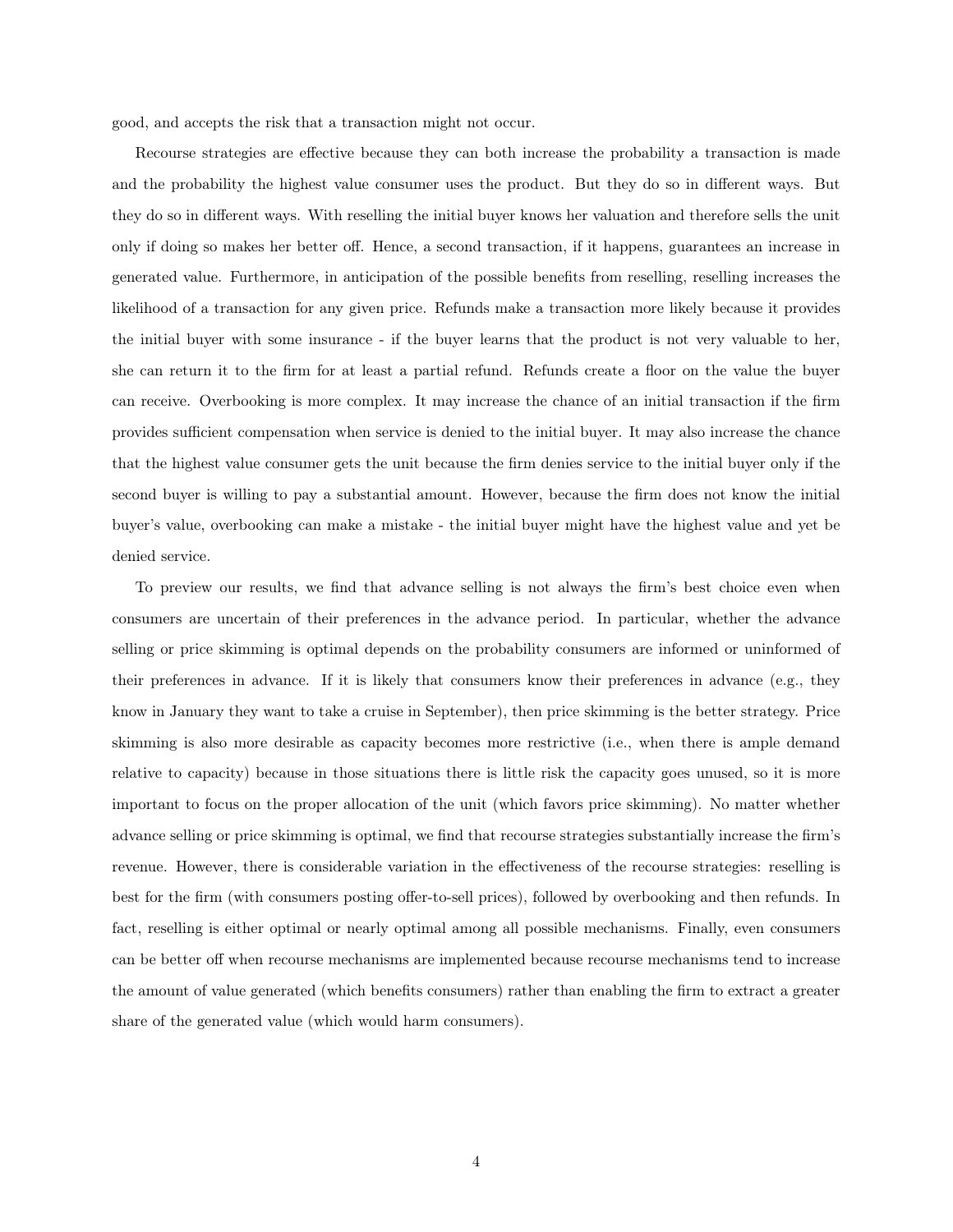#### 2 Related Literature

There is a large literature focused on selling capacity over time. Our work is distinctive because we integrate into a single model many mechanisms that have previously been treated separately. For example, there are papers on price skimming or advance selling, but not both. There are models on various recourse mechanisms, but none that compare across mechanisms. Thus, they do not present a theory for the reasons why one mechanism is better than another and under what conditions.

A firm that sells multiple non-perishable units to heterogenous consumers who are all aware of their preferences may wish to implement a price skimming strategy - start with a high price to sell to the high value consumers and later lower the price, possibly in stages, to sell to the consumers with lower values. Unfortunately, this decreasing price path is ineffective for the firm if consumers are perfectly forward looking and patient (Coase 1972, Stokey 1981). However, some version of price skimming can be implemented even with forward looking consumers if they are more impatient than the firm (Besanko & Winston 1990) or if early consumers may be rationed due to limited capacity (e.g., Aviv & Pazgal 2008, Liu & van Ryzin 2008, Cachon & Swinney 2009). In our model price skimming is an option for the firm because consumers differ in their delay costs, with some acting myopically due to a high delay cost, and others able to be forward looking due to low (zero) delay cost. Nevertheless, due to restrictive capacity, the forward looking consumer incurs rationing risk. In all of these papers, once a sale is made, it is final - none consider recourse mechanisms.

With non-perishable capacity (e.g., selling durable goods) consumers are able to wait to resolve their preferences before their purchase decision. The luxury of waiting is not always feasible with perishable capacity. This creates the possibility to sell to consumers before there is certainty in their preferences, albeit generally with an initial discount price that is later increased.<sup>2</sup> This strategy, which is usually called advance selling, is not only feasible, it can be highly effective for the firm: Gale & Holmes (1993) show that advance selling allows a monopolist firm to price discriminate between consumers who are relatively indifferent across products (e.g., peak and off-peak flights) and those that have stronger preferences; Dana (1998) shows that advance purchase discounts can arise in a competitive market; DeGraba (1995) demonstrates that a firm can be better off selling a limited amount of capacity in advance to consumers unsure of their preferences; Xie & Shugan (2001) emphasize that advance selling can be effective even with ample capacity; Chu & Zhang (2011) finds that it is always in the firm's interest to sell to consumers with less than perfect preference information; and Cachon & Feldman (2011) show that advance selling via subscriptions can be effective even in services prone to congestion, despite the limited ability of subscriptions to control congestion. (However, Xie & Shugan (2001) and Prasad *et al.* (2011) show that advance selling is not optimal if marginal costs are high

<sup>&</sup>lt;sup>2</sup>The price path can optimally increase (e.g., Stamatopoulos *et al.* 2018) or decrease (e.g., Golrezaei *et al.* 2017) over time due to time varying (but known) preferences or inventory holding cost management.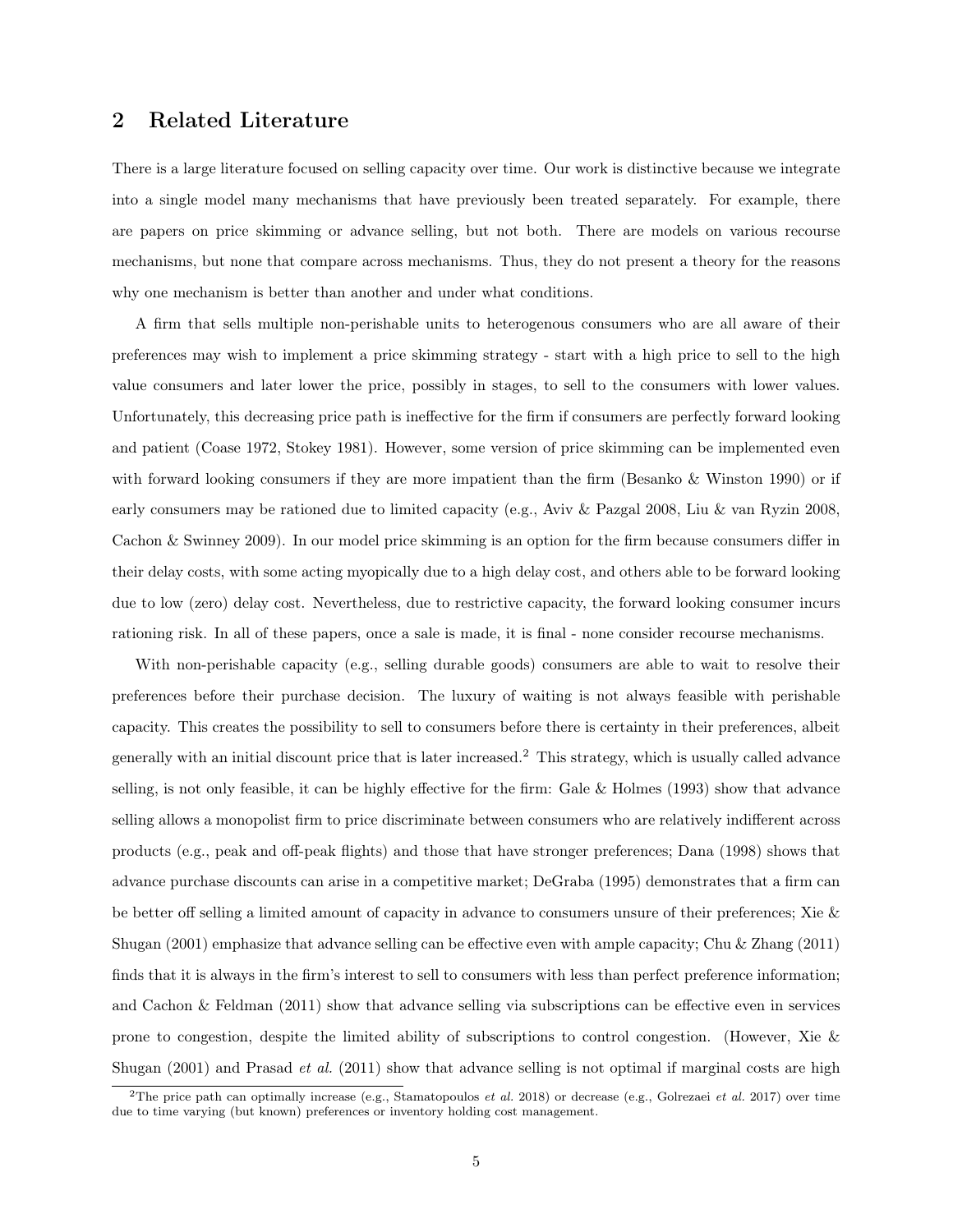and Cachon & Feldman (2017) show that advance selling can harm firms by increasing the competitiveness of the market.) As mentioned earlier, these papers assume that the firm (or firms) know when preferences are revealed to consumers and they do not consider recourse mechanisms.

Among recourse mechanisms, reselling has drawn the most attention. Early work focuses on reselling by individuals who do not value the firm's good, such as ticket scalpers and speculators. These resellers have been generally viewed to be undesirable for the firm. For example, when late arriving consumers have higher valuations than early consumers, a firm might want to sell with an increasing price path. But Courty (2003a) argues that speculators prevent the firm from implementing that strategy because they create competition to sell to the high value consumers. In Courty (2003b) speculators neither help nor harm the firm because they sell at the same price as the firm. More recent work suggests that speculators can benefit a firm that is assumed to have restrictions imposed on its ability to modify its price: in Su (2010) speculators indirectly allow a firm to lower its price when market demand is weak (which isn't what is typically thought of as speculative behavior), and in Cui et al.  $(2014)$  speculators serve as a low-cost vehicle to transfer units from consumers with low value to consumers with high value. In our model there are no restrictions on what prices can be charged, so speculators play no role (i.e., they are unable to enter and earn a profit). In general, it is not clear why speculators should play a major role in an efficient market. Like the firm, speculators have zero value for the good, and therefore face a disadvantage in the resale market relative to a seller that does value the good (i.e., a consumer). And speculators are likely to have inferior market data relative to the firm for setting appropriate prices. Hence, speculators are more likely to exist in markets with significant trading frictions. The availability of inexpensive information technology has likely reduced these frictions, thereby enabling efficient consumer-to-consumer reselling exchanges (e.g., StubHub).

As in our model in which consumers arrive sequentially, Yang et al. (2017) consider reselling positions in a queue. However, consumers in their model do not learn information over time regarding their valuation and they do not consider dynamic pricing. Nevertheless, in their setting they demonstrate that social welfare and firm profits can increase substantially by allowing consumers to resell.

Some work considers refunds and options. Xie & Gerstner (2007) and Gallego & Sahin (2010) study a monopolist selling to consumers over two periods. In the first period consumers are uncertain of their preferences but their preferences are revealed to them in the second period. With a refund a consumer pays the full price in period 1 but can receive a partial refund in period 2 if the consumer's value is low. Equivalently, this can be implemented using options - the consumer pays a non-refundable fee in period 1 for the option to purchase, and an exercise fee in period 2 if the consumer decides to purchase. Both papers show that refunds/options can increase the seller's revenue but neither considers alternative recourse mechanisms. Guo (2009) extends Xie & Gerstner (2007) to a competitive setting and demonstrates that refunds may no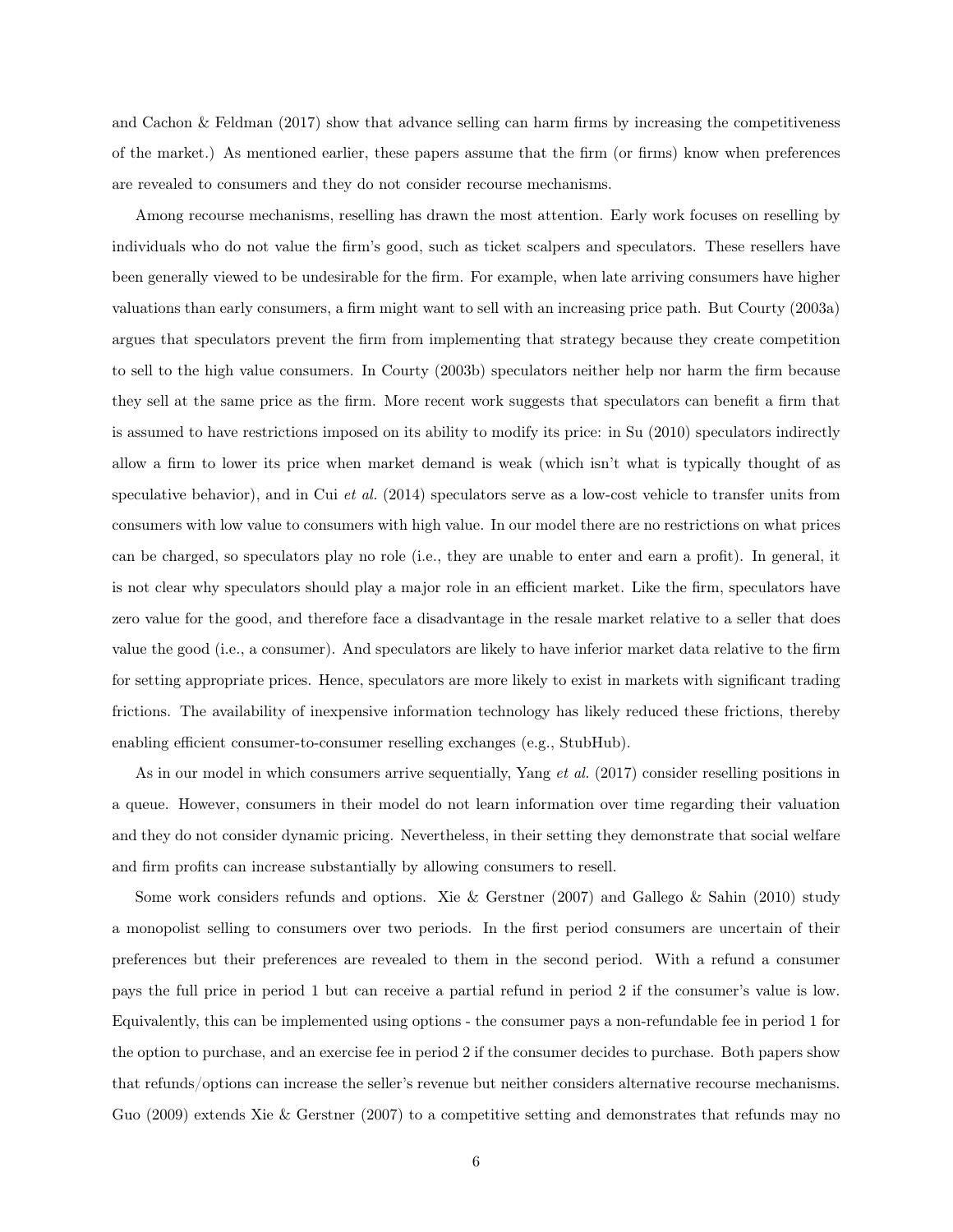longer be offered, thereby suggesting that competition is a reason for the limited use of refunds in practice. We offer an alternative explanation for the narrow application - refunds are the least effective of the recourse mechanisms for the firm.

Overbooking is the practice of selling beyond capacity: e.g., selling more tickets than seats on a flight, or more reservations for a hotel than rooms, or scheduling more appointments in a day than a doctor could actually deliver. Most research on overbooking focuses on how much to sell beyond capacity, which is not the focus of this paper and some concentrate on the pricing decision (e.g., Weatherford & Bodily 1992, Biyalogorsky et al. 1999, Karaesmen & Van Ryzin 2004, Gallego et al. 2008). Consumer or social welfare are generally not considered, nor is overbooking compared to other recourse mechanisms.

### 3 Model Description

We study a model in which a firm sells perishable capacity to consumers, such as admission to some event, a ticket on some form of transportation, or a room at a type of lodging. Demand is uncertain and capacity is potentially restrictive (i.e., demand may exceed supply). The capacity is used at a particular point in time, and consumers can anticipate ahead of that time their need for the capacity. However, they learn over time the strength of their preference for the capacity, what we refer to as the consumer's value. For example, some people may precisely know their value for a concert well in advance of the event, whereas other only know they will have some value and the specific value is learned closer to the time of the event. Because consumers can anticipate their value for the capacity, the firm can sell this capacity over time, e.g., well in advance or closer to "on the spot" (i.e., just before when the capacity is used). As a result, many selling mechanisms are feasible. The remainder of this section details the specifics of the model.

A single firm sells one unit of capacity over a two period horizon, the advance period 1 and the spot period 2. The firm dynamically posts a take-it-or-leave-it price – an advance price in period 1,  $p_1$ , and a spot price in period 2,  $p_2$ . The unit is used (if purchased by some consumer) at the end of period 2. The firm incurs zero marginal cost to deliver the unit. If the unit is not purchased by a consumer over the two periods, then the capacity is wasted, i.e., the firm receives no value for unsold capacity.

The market consists of two rational buyers, buyer A and buyer B. Their values,  $V_{i\in\{A,B\}}$ , for the unit are independent and uniformly distributed on the interval [0, 1]. Let  $v_{i\in\{A,B\}}$  be the realization of their value. Buyer A arrives to the market in the advance period either "informed" or "uninformed". An informed buyer A knows  $v_A$  upon arrival in period 1 whereas an uninformed buyer A does not yet know  $v_A$ . For example, say the unit is a seat at a sporting event. Buyer A may be certain of the value of that seat in advance (i.e., informed), or merely knows that attending the event may be desirable (uninformed) but is not surely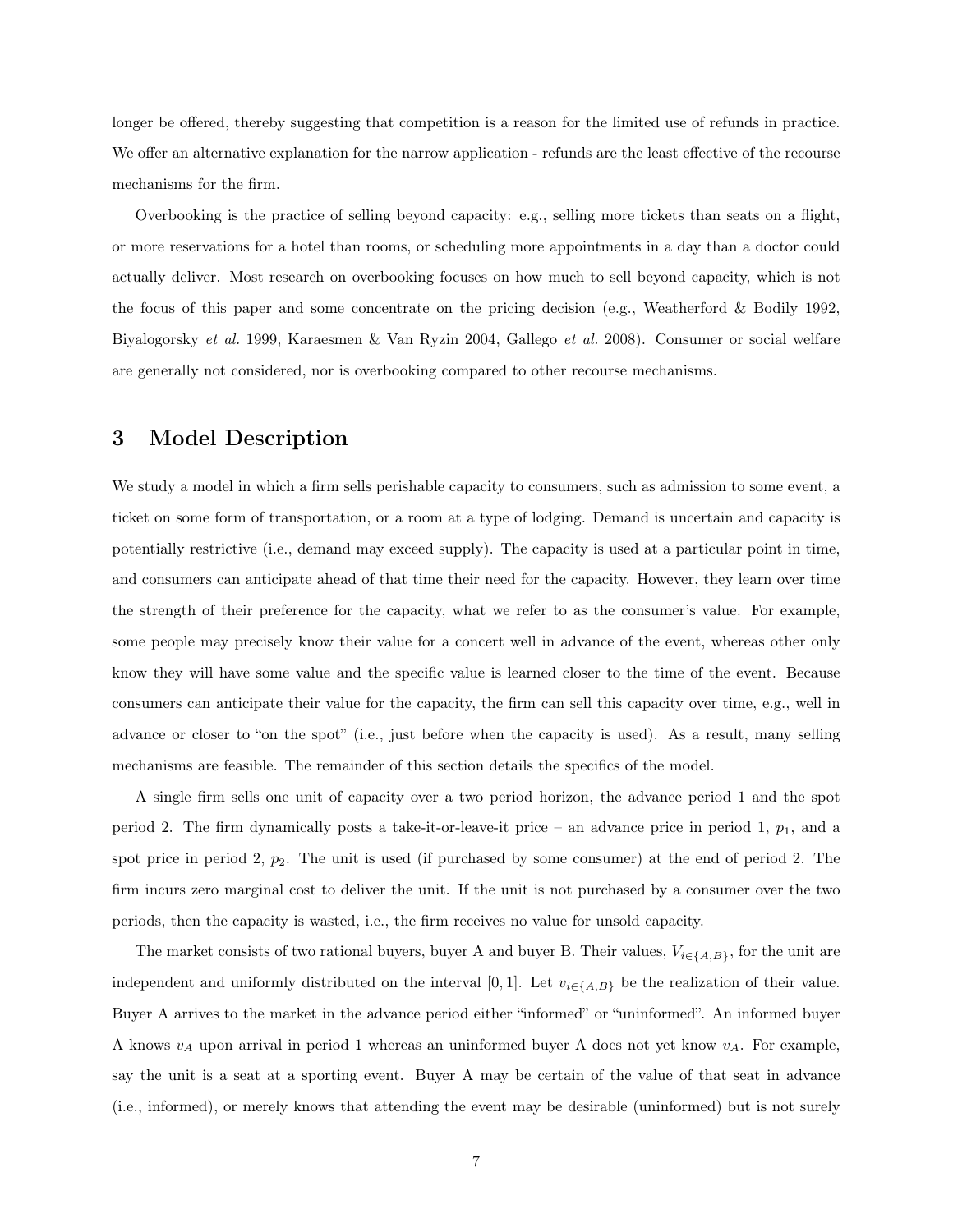desirable due to outcomes of other uncertain events. While buyer A knows whether he/she is informed or not, the firm only knows with probability  $\beta$  that buyer A is informed. Buyer B arrives to the market at the start of the spot period 2. All buyers present in period 2 are aware of their value for the unit because it is close enough to the time when the capacity is used. (See Papanastasiou & Savva  $(2017)$  and Feldman *et al.*) (2019) for models in which consumer learning is endogenously determined by the firm's actions rather than, as in our model, an exogenous process.) Given that consumer values are identically distributed, differences in pricing across time cannot be attributed to changes in value (changes in value over time play a critical role in Su (2007)).

The parameter  $\beta$  is an important feature of this model. In many markets some consumers may know enough about the product to assess their value early on, while other consumers may consider purchasing early without having this precise knowledge. More importantly, while individual consumers know whether they are ignorant or not, the firm generally is not able to distinguish between consumers, and therefore cannot tell whether it is offering the product to informed or uninformed consumers. The literature has not considered this plausible situation. In the literature, consumers in the advance period are either informed  $(\beta = 1$  is assumed) or uninformed  $(\beta = 0$  is assumed) and this is known by all. As we later demonstrate, the firm's inability to know precisely what consumers know strongly influences which selling mechanism should be used and the revenues earned.

The firm offers to sell the unit of capacity to buyer A in period 1 for the price  $p_1$ . No matter whether the buyer is informed or uniformed, buyer A can purchase the unit in period 1. However, if the informed buyer A does not purchase in period 1, then the buyer exits the market. In effect, the informed buyer A's value for the unit deteriorates over time if the buyer does not have assurance of access to the unit. For example, an informed buyer A may value attending a basketball game to celebrate with his daughter her birthday, but only if it is possible to make plans to attend. If the buyer is unable to acquire the seat in advance, then the buyer prefers to make alternative plans (to celebrate her birthday). (Courty (2003a) uses a similar preference.) In contrast, the uninformed Buyer A remains unsure of  $v_A$  in the advance period, but knows that  $v_A$  is observed at the start of period 2 and that it is indeed the value for using the capacity at the end of period 2. For example, the buyer may want to celebrate his daughter's birthday at a basketball game, is unsure (in advance) if she will be able to attend, but knows that this uncertainty is resolved later (in the spot period).

If both buyers are present in period 2 and the firm is still offering the unit for sale, then buyer B is given the opportunity to purchase the item before buyer A. Consequently, an uninformed buyer A is first given an opportunity to purchase the item in period 1 (before  $v_A$  is known) and then has a second opportunity in period 2 (after  $v_A$  is observed) but only after buyer B is given an opportunity to purchase in period 2.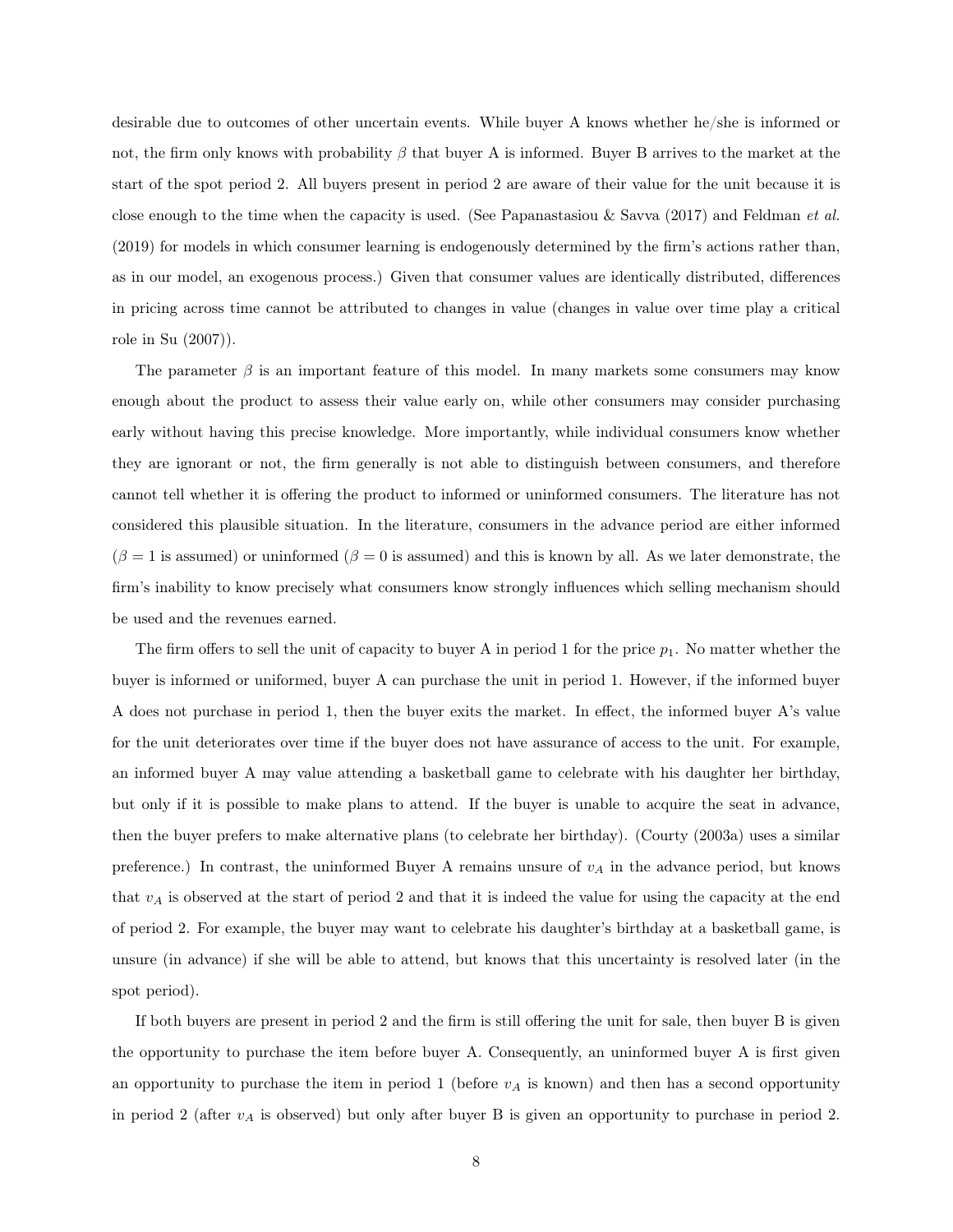Hence, delay is costly - if buyer A chooses to not purchase in period 1, then the buyer risks not being able to purchase the unit in period 2 even if the buyer discovers a high valuation.

The parameters and sequence of events are common knowledge to the buyers and the firm. All agents are risk-neutral, utility maximizers and correctly anticipate future actions. The firm's objective is to design the terms of trade to maximize expected revenue (which is equivalent to expected profit given the zero marginal cost for delivering capacity).

The interesting strategic interaction in this model occurs between the firm and buyer A. (With only buyer B in the market the optimal selling mechanism is a straightforward posted price because buyer B knows  $v_B$ and there is only a single selling period.) While there are many selling mechanisms, the ones considered in this paper can be characterized by the (a) recourse strategies allowed and (b) purchase timing.

A recourse strategy specifies what can be done after an initial transaction agreement. Four recourse strategies are considered in this paper: none, reselling, refunds/options and overbooking. With the "no recourse" strategy there is no recourse, i.e., once a buyer purchases the unit, they own the unit, which means only they can use it. Reselling allows a buyer to resell the unit to another buyer. Refunds/options allows a buyer to return the unit to the seller at a pre-specified price. The buyer may want to do this upon learning of a low valuation for the unit. If this is done early enough, the seller can then try to sell to another buyer. Finally, overbooking allows the firm to sell its one unit of capacity twice. To be specific, after selling the unit to one buyer, overbooking allows the firm to try to sell it to another buyer, and if that second buyer takes the unit, the firm buys back the unit from the original buyer and denies service.

Each of the four recourse strategies can come in two forms. With an "advance selling" strategy the firm induces the uniformed buyer A to purchase in period 1. Given that buyer A is uninformed in period 1, this approach often (but not always) involves an increasing price path over time - buyer A needs a discount to buy in advance before  $v_A$  is known. Alternatively, the firm could choose a mechanism in which the uniformed buyer A purchases only in the spot period. This generally leads to a decreasing price path over time, so we refer to this as a "price skimming" strategy - the firm uses its prices to try to "skim off" the consumer with the highest value.

With each mechanism we evaluate the firm's optimal contract offer, the firm's optimal revenue, and the expected total surplus (i.e., social welfare), which is the expected value generated by the capacity. Surplus depends on two factors: (i) the probability the unit is transferred to a buyer (no value is generated unless a transfer is made) and (ii) the probability it is consumed by the buyer with the highest value (more value is generated if the consumer with the higher value gets the unit). Prices affect surplus only indirectly by changing these probabilities.

We consider many extensions to this base model, which can be found in the appendix. Specifically, we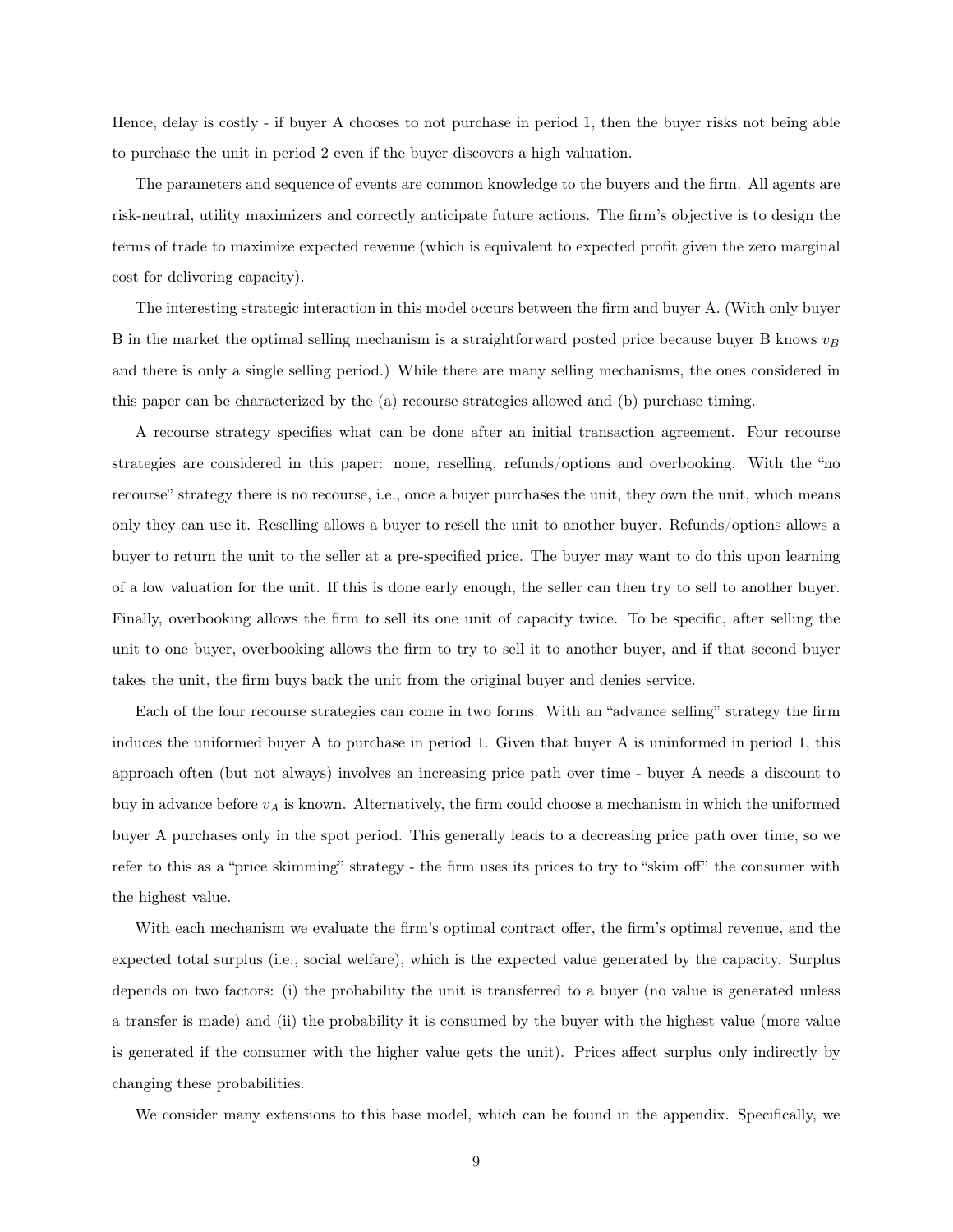study the following variations: (i) Optimal auction in the second period: in the main model we focus on seller posted second period prices even though an optimal auction (second price auction with a reserve price) is the optimal single period mechanism (Myerson 1981), because of the challenge in implementing an auction. Nevertheless, we analyze an equivalent model in which the firm runs an optimal auction in Appendix B and refer to these results when appropriate. (ii) Informed buyer A is patient: in the main model, we assumed that an informed buyer A that does not buy in period 1, leaves the market. It is possible to consider an alternative model in which the informed buyer A is patient and considers purchasing in period 2. That is, say  $\delta$  is the discount factor. The base model assumes that an informed buyer has  $\delta = 1$  and an uninformed buyer has  $\delta = 0$ . The alternative model assumes that both buyers have  $\delta = 1$ . The firm weakly prefers buyer A to be patient, because having a potentially bigger market size in period 2 is better than a smaller one. Appendix C.1 provides the details of this alternative model. (iii) Random priority rule: the main model assumes that if the firm has a unit in period 2, buyer B gets priority over buyer A. Any other allocation rule leads to qualitatively similar results. The only requirement is for the rule to be common knowledge. Appendix C.2 analyzes a model with a random allocation rule.

#### 4 Resale and The Optimal Mechanism

Traditionally having a bad reputation, online marketplace companies such as Stubhub (owned by eBay), Ticketmaster (owned by Live Nation), RazorGator and many others have made the exchange of tickets through reselling safer and more efficient. The result has been a rapidly growing market which is expected to increase in value to about \$15 billion by 2020 (Technavio 2015).

In the resale recourse mechanism the firm allows a buyer to resell a purchased unit to another consumer. To be specific, if buyer A purchases the unit in the advance period then buyer A may attempt to resell it to buyer B in the spot period, period 2, via a take-it-or-leave-it price offer,  $p_r$ . No matter whether A was informed or uninformed when the unit was purchased in period 1, because A is posting the resale price in period 2, A knows the value  $v_A$  for the unit before deciding on the resale price,  $p_r$ . For simplicity, there are no transaction costs.

The option to resell influences the buyer's expected utility. Let  $\mathcal{R}_A(p_r)$  be buyer A's utility conditional on owning the unit as a function of the chosen resale price:

$$
\mathcal{R}_A(p_r) = p_r v_A + (1 - p_r) p_r.
$$

Buyer A keeps the unit and earns  $v_A$  if  $v_B < p_r$  and resales to buyer B at  $p_r$ , otherwise. To maximize expected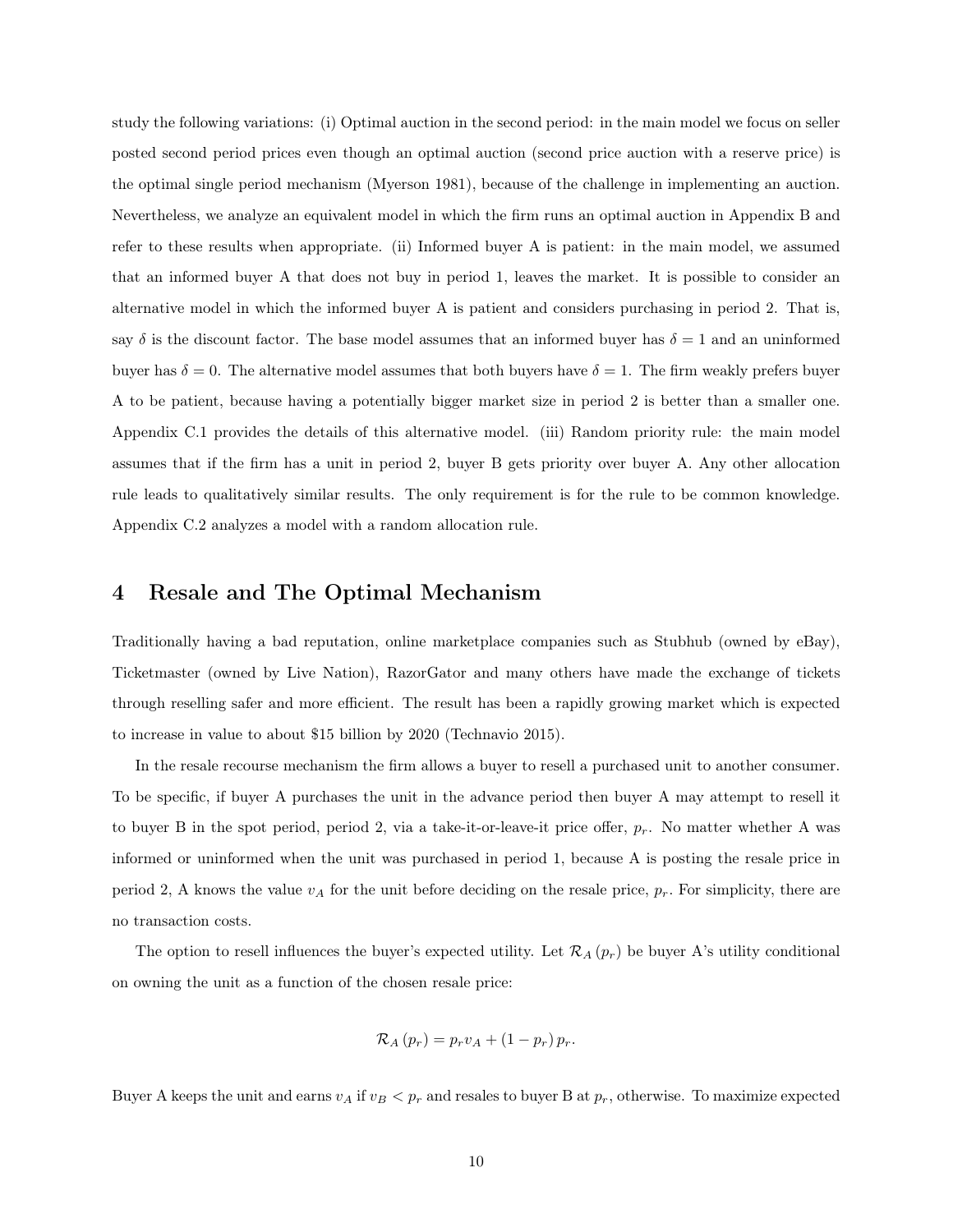utility, buyer A chooses the resale price  $p_r^* = (1 + v_A)/2$  and earns expected utility  $\mathcal{R}_A^* (v_A) = (1 + v_A)^2 / 4$ .

In period 1 the informed buyer A earns utility  $\mathcal{I}_1 = \mathcal{R}_A^* - p_1$  from purchasing the unit and the buyer purchases the unit if  $\mathcal{I}_1 \geq 0$  (because the alternative is to not purchase at all). Thus, the informed buyer A purchases in period 1 if  $v_A \ge \tilde{v}_A$ , where  $\tilde{v}_A = \max\{0, 2\sqrt{p_1} - 1\}$ . Due to the option to resell, an informed buyer A is willing to purchase in the advance period even if the buyer incurs an initial loss, i.e.,  $\tilde{v}_A < p_1$ . The option to resell also influences the uniformed buyer's utility. This buyer's expected utility from purchasing the unit in period 1 is

$$
U_1 = \int_0^1 \mathcal{R}_A^* (x) dx - p_1 = \frac{7}{12} - p_1.
$$

The firm can adopt one of two pricing strategies–an advance selling strategy or a price skimming strategy. With the advance selling strategy the firm sets prices such that the uniformed buyer purchases in period 1. If the firm fails to sell the unit in period 1, then only buyer B remains as a possible customer in period 2. Thus, the firm's optimal spot period price is  $p_2^* = 1/2$  and the optimal spot period revenue is  $\Pi_2^* = 1/4$ .

While with advance selling the uninformed buyer A is expected to purchase in period 1, the buyer does have the option to wait to try to purchase in period 2 (off equilibrium). Doing so yields expected utility  $\mathcal{U}_2$ , where

$$
u_2 = p_2 \left( \int_{p_2}^1 (x - p_2) \, dx \right) = \frac{1}{16}.
$$

The uninformed buyer A purchases in the advance period if  $U_1 \ge U_2$ , which requires  $p_1 \le 7/12-1/16 = 25/48$ .

The firm's period 1 revenue function with advance selling (assuming the  $U_1 \geq U_2$  constraint is satisfied) is

$$
\Pi_1 = (1 - \beta \tilde{v}_A) p_1 + \beta \tilde{v}_A \Pi_2^*.
$$

The first term is revenue from selling in period 1 to an uninformed buyer A or an informed buyer A with sufficiently high  $v_A$ . The second term is the revenue earned conditional that the buyer is informed with low value.

With the price-skimming strategy only the informed buyer A considers a purchase in period 1, and does so if the buyer's value exceeds the threshold  $\tilde{v}_A = \max\{0, 2\sqrt{p_1} - 1\}$ . This threshold influences  $\omega(\tilde{v}_A)$ , the probability buyer A is in the market in period 2 conditional that the firm did not make a sale in period 1:

$$
\omega(\tilde{v}_A) = \frac{1 - \beta}{1 - \beta + \beta \tilde{v}_A} \tag{1}
$$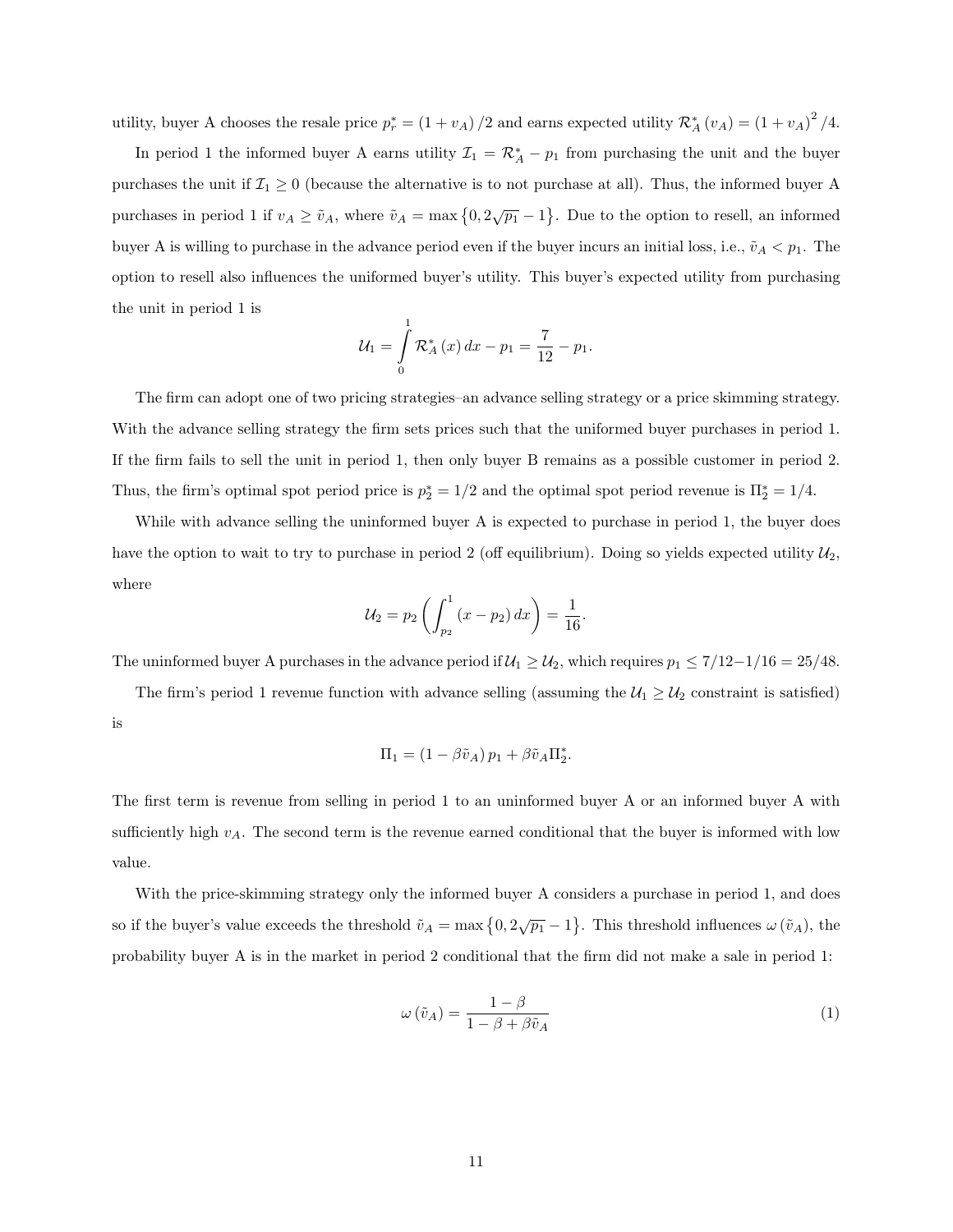The firm's revenue function in period 2 (conditional on still owning the unit) is

$$
\Pi_2 = \omega (\tilde{v}_A) (1 - p_2^2) p_2 + (1 - \omega (\tilde{v}_A)) (1 - p_2) p_2
$$
  
=  $p_2 (1 - p_2) (1 + \omega (\tilde{v}_A) p_2).$  (2)

With probability  $\omega(\tilde{v}_A)$  the firm is posting a price,  $p_2$ , to sell to two consumers (B and A), and with probability  $1-\omega(\tilde{v}_A)$  the firm is posting a price to sell only to one buyer (B). The period 1 revenue function with price skimming is

$$
\Pi_1 = \beta(1 - \tilde{v}_A)p_1 + (1 - \beta + \beta \tilde{v}_A)\Pi_2.
$$

The first term is revenue from the informed buyer A in period 1 and the second term is revenue from period 2 given no sale in period 1.

**Theorem 1.** With the reselling mechanism there exists a unique  $\beta^r$ , such that

- 1. If  $\beta \leq \beta^r$ , the firm follows an advance selling strategy with prices  $p_1^* = 25/48$  and  $p_2^* = 1/2$ . The firm's optimal revenue,  $\Pi_1^* = (150 - (65\sqrt{3} - 78) \beta) / 288$ , is decreasing in  $\beta$ . Surplus is  $S^* =$  $(5/576) (72 - (37\sqrt{3} - 60) \beta)$
- 2. Otherwise, the firm follows a price skimming strategy with  $p_1^* = (1 + \tilde{v}_A^*)^2/4$ ,

$$
p_2^* = \frac{-1 + \omega + \sqrt{1 + \omega + \omega^2}}{3\omega}
$$

$$
\tilde{v}_A^* = \frac{1}{3} \left( -1 + 2\sqrt{1 + 3p_2^*(1 - p_2^*)} \right)
$$

and  $\omega$  is given by (1). The firm's revenue,  $\Pi_1$ , is increasing in  $\beta$ . Surplus is

$$
S^* = \frac{1}{2} \left( \left(1 - p_2^*\right)^2 + \beta \left(2 p_1^* \left(1 - \sqrt{p_1^*}\right) - 2 \sqrt{p_1^*} p_2^{*2} + p_2^* \left(-1 + 2 p_2^* + p_2^{*2}\right)\right)\right)
$$

An advance selling strategy usually involves an increasing price path over time, because the firm needs to provide uninformed buyers an incentive to take the risk and purchase in advance. Theorem 1 highlights that with reselling firm's prices actually decline somewhat even with advance selling:  $1/2 = p_2 < p_1 = 25/48$ . The uninformed buyer is willing to pay the higher period 1 price because the buyer is aware of the opportunity to potentially resell the item to buyer B. This provides buyer A with some insurance in case of a poor realization for  $V_A$ : if the buyer learns that the unit is not valuable, the buyer posts a "low" period 2 price to increase the odds of salvaging something from the transaction. And if the uninformed buyer A learns of a high value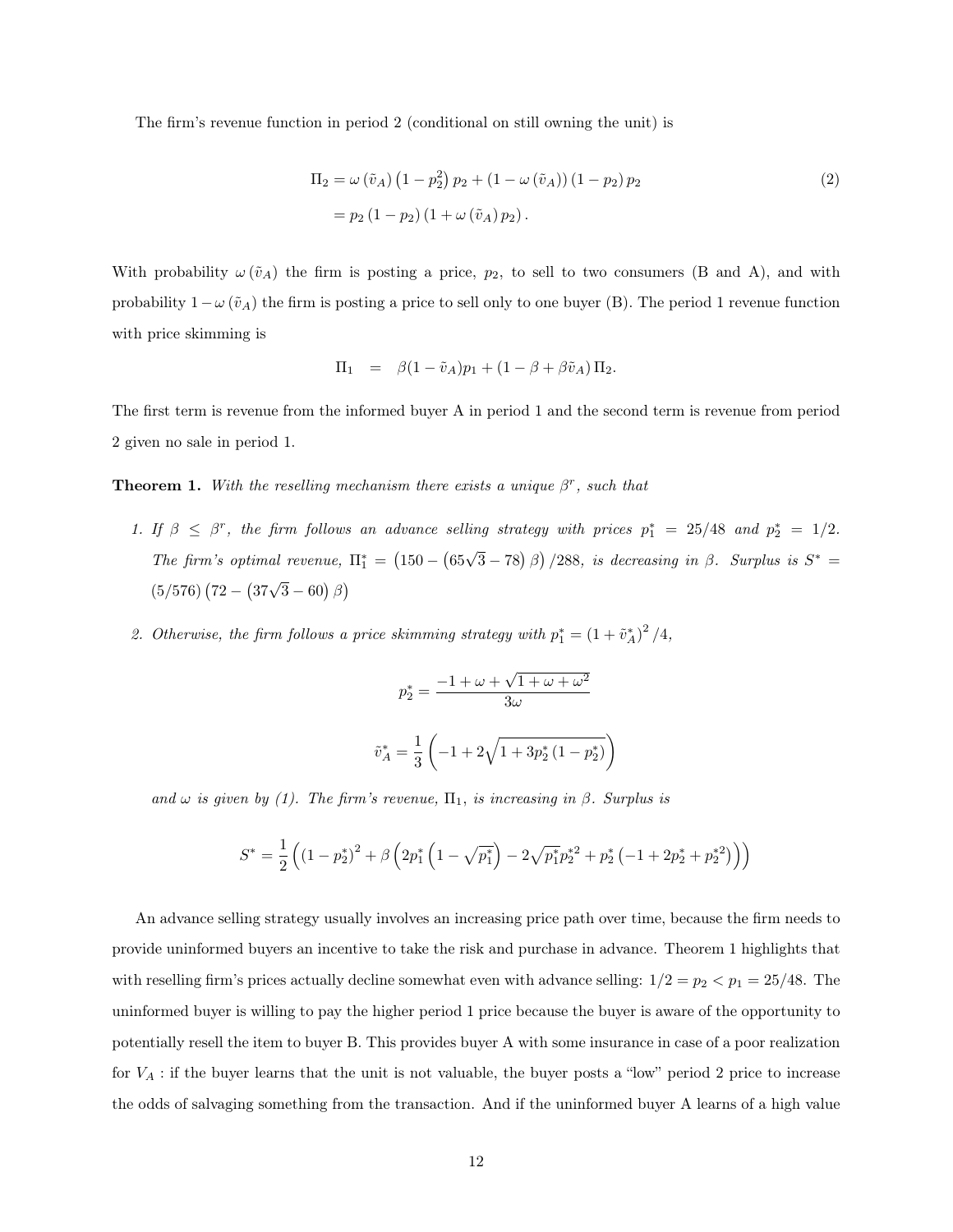for  $v_A$  then the buyer can post an appropriately high price on the resale market. Although the resale price is usually higher than the period 1 price, it might actually be lower if buyer A learns of a very low value, i.e., when  $v_A < 1/24$ .

With advance selling, both the firm's revenue and surplus are decreasing as buyer A is more likely to be informed (as  $\beta$  increases). Advance selling with reselling is relatively sensitive to the probability that buyer A is informed,  $\beta$ : if the firm expects  $\beta = 0$ , but in fact  $\beta = 1$ , then the firm's revenue is 23% lower than it expects.

The price skimming strategy is more profitable as the likelihood that buyer A is informed increases, i.e., as β increases. However, this strategy is relatively insensitive to  $β$  : with  $β = 0$ , then  $\Pi_1 = \Pi_2 = 2/3^{3/2} \approx 0.3849$ , whereas with  $\beta = 1$  (the other extreme) the firm's revenue is only 6.0% higher ( $\Pi_1 \approx 0.4079$ ). Note that when buyer A is surely uninformed, i.e.  $\beta = 0$ , the price skimming strategy is equivalent to a single posted price, because the uninformed waits in a price skimming equilibrium and resale cannot occur.

Taken the two together, we find that in equilibrium the firm adopts an advance selling strategy if it's likely that buyer A is uninformed ( $\beta$  is low) to maximize the chance that a transaction is made. If buyer A is likely informed, however, then the firm chooses to try to "skim" the buyer and prices so that an uninformed buyer waits.

In the considered mechanism buyer A posts a willingness-to-sell price in the resale market. Alternatively, buyer B could post a willingness-to-buy price in the resale market. While the total gains from trade are the same regardless of who posts the price, buyer A earns more surplus from posting a willingness-to-sell price. Consequently, the firm can extract more surplus and strictly prefers reselling with prices posted to sell rather than posted to buy. In theory, with price skimming the firm is indifferent between which buyer posts prices in the reselling market. Both buyers know that in the resale market buyer A's valuation is in the interval  $[\tilde{v}_A, 1]$ . So buyer B can participate in the resale market only if her value is also in the interval  $[\tilde{v}_A, 1]$ . Hence, each buyer has the same information about the other buyer, which implies that both buyer A's willingness-to-sell price and buyer B's willingness-to-buy price maximize the gain from trade. Either way, the firm is able to fully extract this gain from the resale market: the indifferent consumer's gain from trade is the same  $(1 + \tilde{v}_A)^2/4$  no matter which buyer posts the price and the firm is able to fully extract this gain.

Notwithstanding the previous result, most reselling markets operate in which the customer in possession of the unit posts a willingness-to-sell price rather than the other way around. The firm strictly prefers this with advance selling. However, even if the firm uses a price skimming strategy, sellers posting rather than buyers posting could be preferred if the buyers are not fully rational. When buyer A posts a willingness-tosell price, it is clear that the posted price should be higher than the buyer's own value,  $v_A$ . (In fact, the resale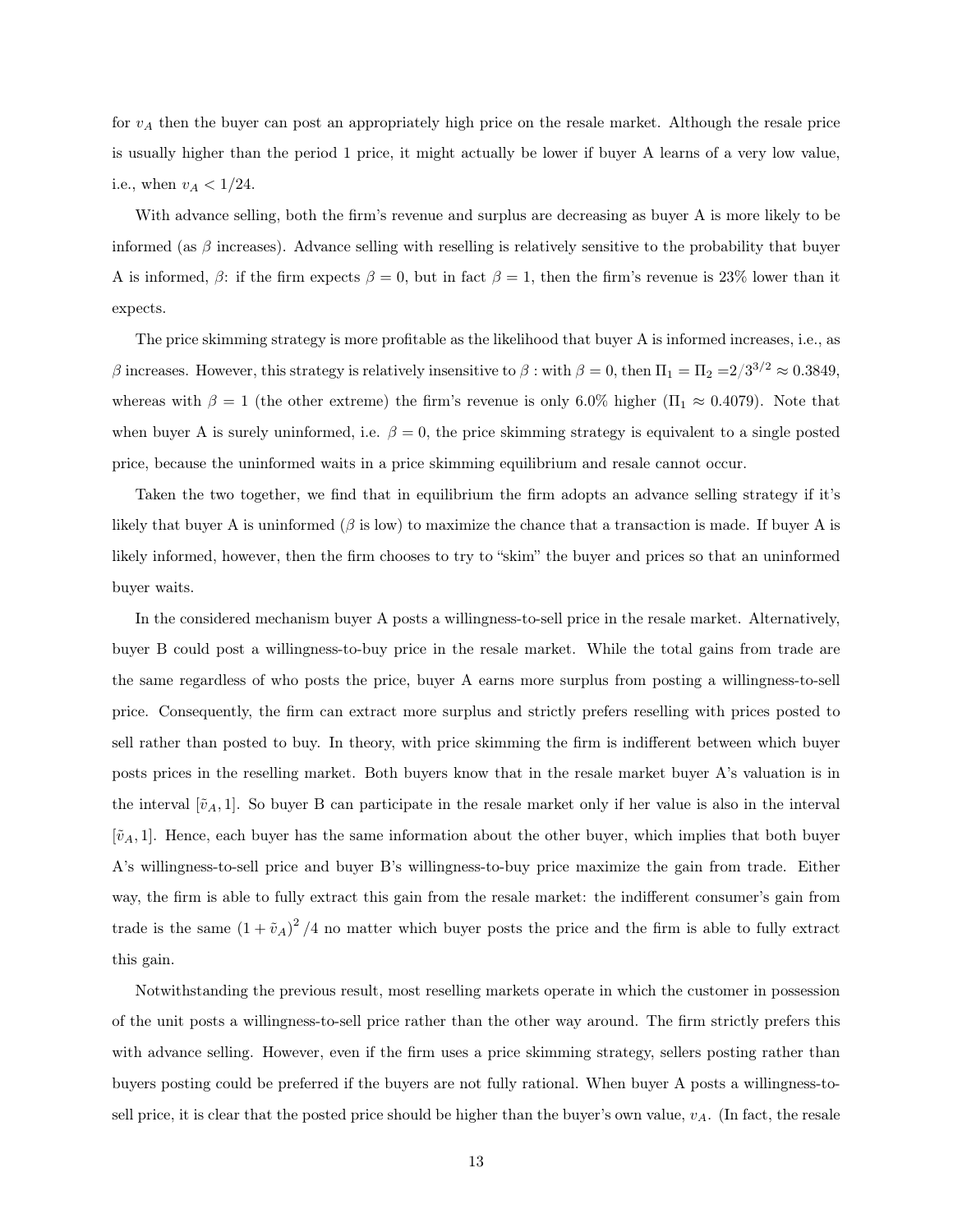price in this equilibrium is always greater than the firm's period 1 price,  $p_1^* < p_r^*$ .) Similarly, a fully rational buyer B posts a willingness-to-buy price of  $(v_B + \tilde{v}_A)/2$  because the buyer should know that A's value must be at least  $\tilde{v}_A$ . In actual markets, buyers may not be aware of the prices that previous customers paid or fail to condition on those prices. Thus, they might offer willingness-to-buy prices that are too low. This would reduce surplus and would consequently reduce the firm's ability to earn the gains from the reselling market, leading to a preference for sellers posting prices.

We have assumed that buyer A earns the entire profit from any reselling of the unit. It might be tempting for the firm to try to earn some portion of reselling revenue, but any transaction costs in the reselling market would lower buyer A's earnings and in turn, lower the firm's revenue as well. In fact, the next central result shows that a resale mechanism with no transaction costs is optimal - the firm cannot earn higher revenue from implementing any other mechanism.

**Theorem 2.** Resale with zero transaction fees is the optimal mechanism. There exists a unique  $\beta^*$ , so that if  $\beta \leq \beta^*$ , it is optimal for the firm to implement resale with advance selling and a posted price in period 2. Otherwise, it is optimal to implement resale with price skimming and an optimal auction in period 2. The  $f_{\text{l}}$ *firm's revenue is decreasing in*  $\beta$ *.* 

Theorem 2 indicates that the selling mechanism in period 2 is relevant. In this paper we focus on posted price mechanisms. Posted prices are a natural and commonly observed mechanism because auctions can be costly - they impose delay/uncertainty costs on customers and are non-trivial to administer. However, a second price auction with a reserve maximizes the firm's revenue in period 2. A key difference between posted prices and an auction is that there is never an allocation error with an auction. With posted prices it is possible that buyer B is awarded the unit even though buyer B values it less than buyer A. This would seem to favor the auction, and is partially why an auction maximizes revenue in period 2. And in fact, because price skimming focuses on customers that are not concerned with an allocation error (buyer A in the price skimming equilibrium either purchases in period 1 or finds an alternative), price skimming indeed prefers the revenue maximization feature of the auction. That said, with price skimming the improvement an auction provides over posted prices is relatively small - in the worst case price skimming with reselling and a second period posted price achieves 99.67% of the optimal revenue. Although posted prices somewhat limit the effectiveness of price skimming, with advance selling the allocation risk imposed by posted prices is actually beneficial - buyer A is willing to pay more in period 1 to avoid an allocation error, which works to the firm's advantage. Figure 1 compares the revenues of advance selling and price skimming with resale assuming an optimal auction and a posted price in period 2. (See Appendix B for derivations of the equilibrium results with a second period auction.)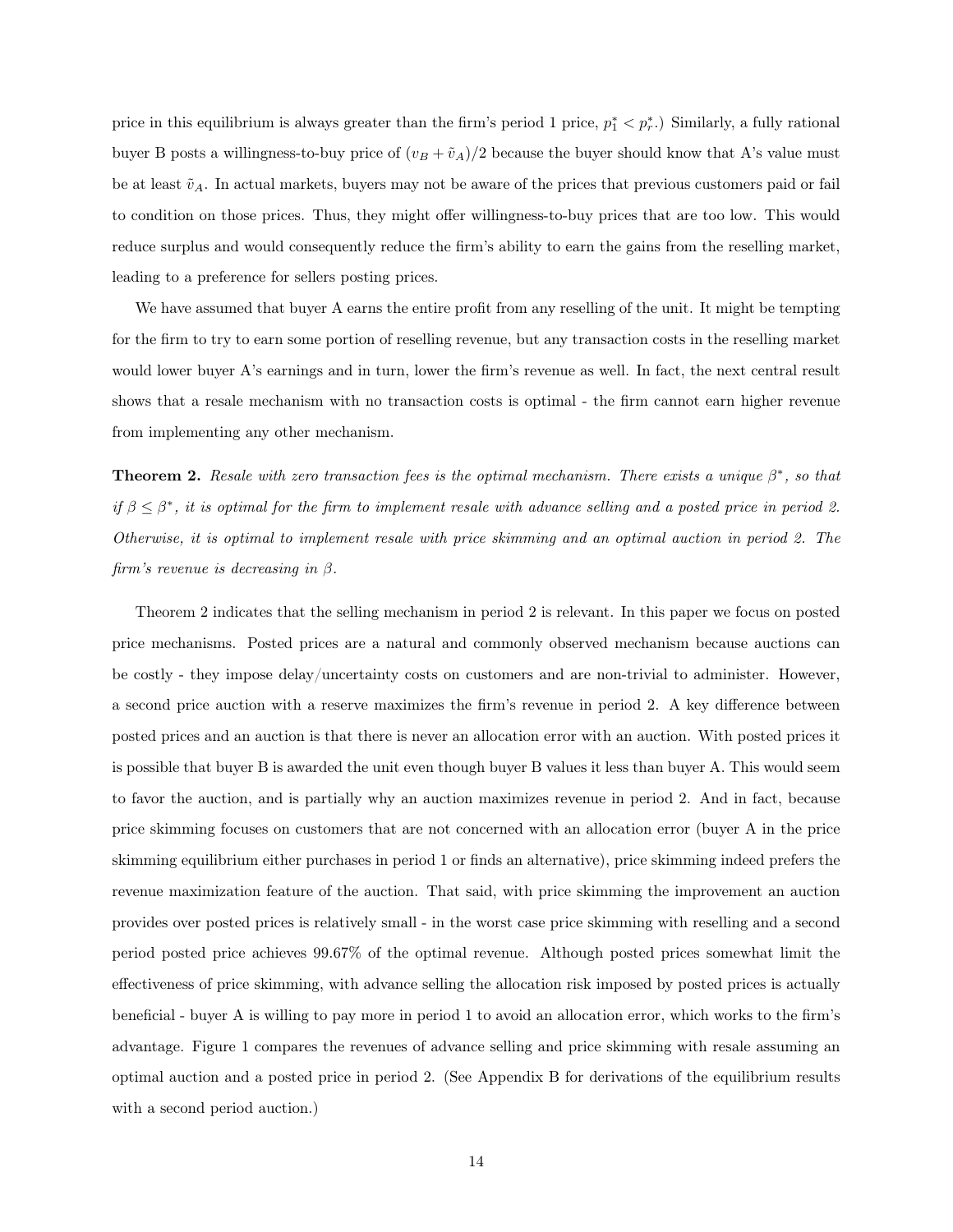

Figure 1. Revenue comparison of resale mechanisms with optimal auction and posted price in period 2.

In contrast to the firm's revenue with a posted price, with a second period auction, the price skimming strategy is less profitable as  $\beta$  increases. The likelihood that buyer A is informed affects the revenue with price skimming in two ways. First, as  $\beta$  increases, the firm can benefit from setting a high price in period 1 to try to "skim" the informed buyer, which increases revenue. Second, an increase in  $\beta$  decreases expected demand in period 2, because an informed buyer that does not purchase leaves the market. The demand reduction negatively affects revenue regardless of the pricing strategy in the second period, but the effect is larger with an auction contributing to an overall decrease in revenue as a function of  $\beta$ .

Not only is reselling optimal, it is optimal to allow customers to transfer units without charging transaction fees. Despite losing the ability to collect fees from transfer, to collect such fees the firm needs to reduce the first period price which harms its overall revenue. In essence, it is better for the firm to earn a higher price in period 1 "for sure", then to earn a transfer fee "with probability" (only if a transfer is indeed made). Therefore, transfer fees exist in practice in markets with inefficiencies (e.g., to cover operating costs) or to sustain a third party that may provide additional benefits that we do not model (e.g., matching capabilities).

While reselling is the optimal mechanism, it is not the only one observed in practice. Many firms do not implement a recourse strategy. Others that do, may choose to allow returns for a partial refund or practice overbooking. We analyze these alternative mechanisms in Sections 5-7 and compare their efficiency to the optimal mechanism. In Section 9, we discuss why despite its optimality, firms do not practice reselling universally.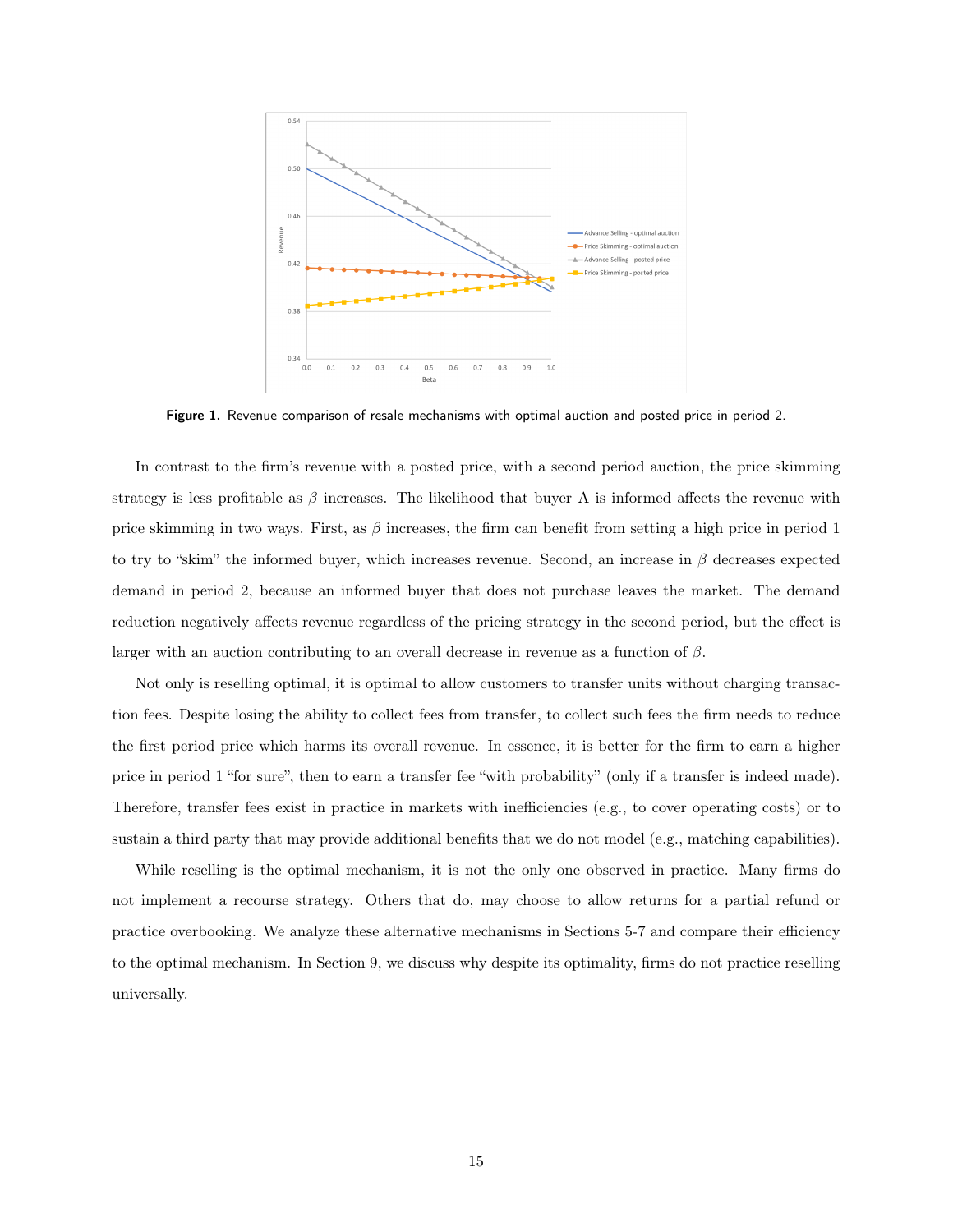### 5 No recourse

A basic mechanism does not allow for recourse - no further transactions or transfers of ownership can occur after a buyer commits to a purchase. In this simple mechanism the firm chooses two prices,  $p_1$  and  $p_2$ , one for each period. The firm selects  $p_2$  only after observing the outcome from period 1 (i.e., the firm prices dynamically and does not commit to  $p_2$  in advance).

The informed buyer A only considers purchasing in period 1 and does so if  $v_A \geq p_1$ . An uninformed buyer A's expected utility of buying in period 1 is

$$
\mathcal{U}_1 = \mathbb{E}\left[V_A\right] - p_1 = \frac{1}{2} - p_1
$$

and the expected utility of not buying in period 1 is

$$
\mathcal{U}_2 = p_2 \int_{p_2}^1 (v - p_2) dv = \frac{1}{2} p_2 (1 - p_2)^2.
$$

where the first term,  $p_2$ , is the probability that buyer B does not purchase (giving buyer A an opportunity to purchase in period 2) and the second term is buyer A's expected utility conditional on buyer A's ability to purchase.

With advance selling, the firm prices so that the uninformed buyer A purchases in period 1 and hence  $U_1 \geq U_2$  must hold. If there is no sale in period 1, it must be that buyer A was informed and has a low value,  $v_A < p_1$ . In that case, the firm knows that only buyer B remains in period 2. Period 2 revenue is  $\Pi_2(p_2) = p_2(1-p_2)$  and maximum revenue  $\Pi_2^* = 1/4$  is obtained with  $p_2^* = 1/2$ . Period 1 revenue (assuming the constraint  $\mathcal{U}_1 \geq \mathcal{U}_2$  is satisfied) is

$$
\Pi_1 (p_1) = (1 - \beta p_1) p_1 + \beta p_1 \Pi_2^*.
$$

With price-skimming, the firm sets prices so that the uninformed buyer A does not purchase in period 1, i.e.,  $U_1 < U_2$ . Hence, a sale occurs in period 1 only if buyer A is informed and has value  $v_A \geq p_1$ . The absence of a sale in period 1 can occur either because buyer A is uninformed, or because buyer A is informed but with too low a value to purchase,  $v_A \leq p_1$ . In the former case buyer A remains in the market in period 2, whereas in the latter case the buyer exits the market. Let  $\omega(p_1)$  be the probability buyer A is in the market in period 2 conditional on there not being a sale in period 1:

$$
\omega(p_1) = \frac{1 - \beta}{1 - \beta + \beta p_1} \tag{3}
$$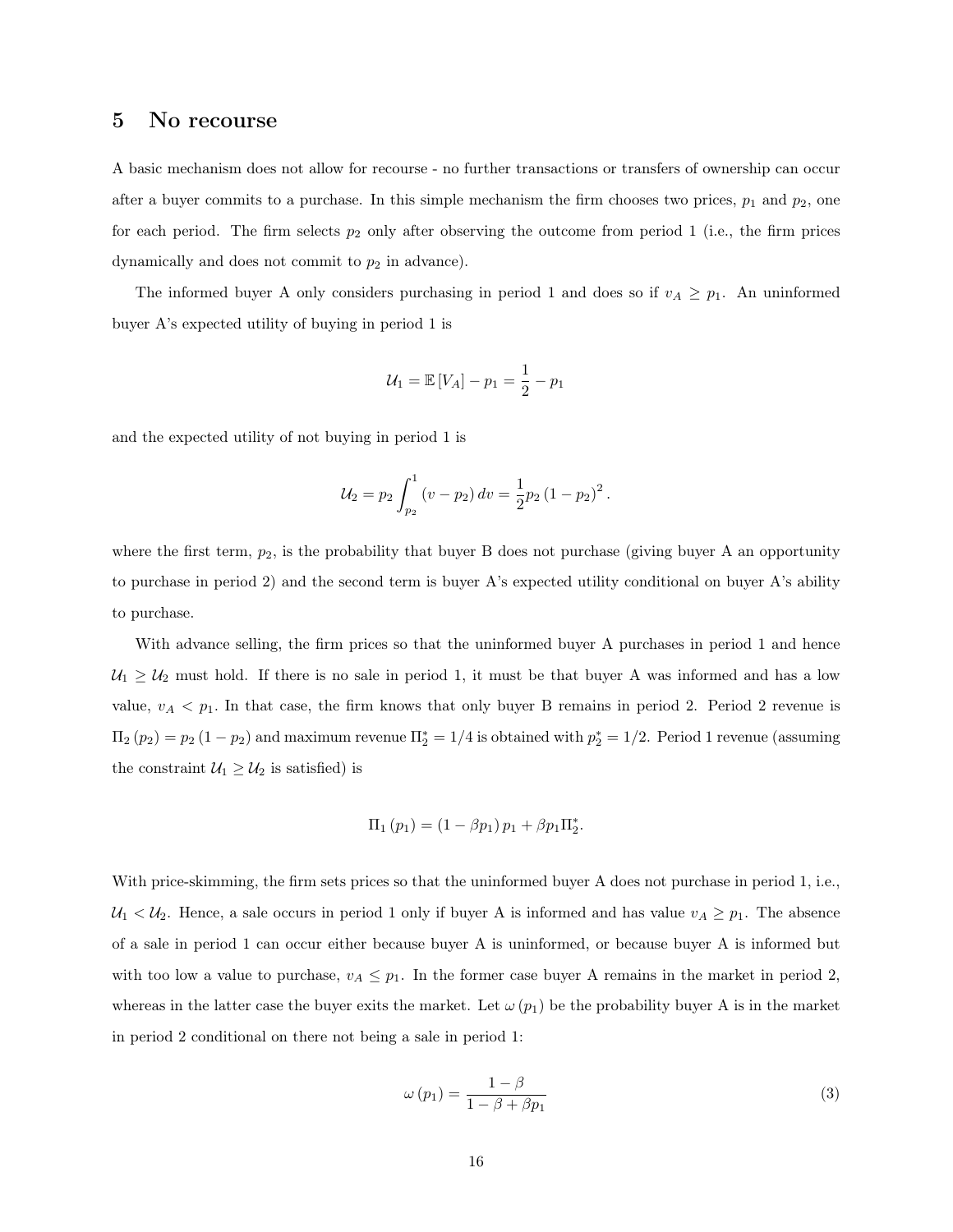This conditional probability depends on  $p_1$  because the first price influences the informed buyer's probability of purchase. For example,  $\omega(0) = 1$  because then the informed buyer A surely purchases (i.e., the failure to sell in period 1 can only mean that the buyer was uniformed), whereas  $\omega(1) = 1 - \beta$  because the informed buyer A never purchases.

Period 2 revenue is

$$
\Pi_2 = \omega (p_1) (1 - p_2^2) p_2 + (1 - \omega (p_1)) (1 - p_2) p_2.
$$

The first term is revenue when both buyers remain in the market and the second term is revenue when only buyer B is present. Period 1 revenue is

$$
\Pi_1 (p_1) = \beta (1 - p_1) p_1 + (1 - \beta + \beta p_1) \Pi_2
$$

The first term is revenue when the informed buyer A purchases in period 1 and the second term is the expected revenue from period 2 when there is no sale in period 1.

**Theorem 3.** In the no-recourse mechanism there exists a threshold  $\beta^0$ , such that

- 1. If  $\beta \leq \beta^0$ , the firm implements an advance selling equilibrium in which the uninformed buyer purchases in period 1. The firm sets prices  $p_1^* = 7/16$ ,  $p_2^* = 1/2$ . The firm's revenue is  $\Pi_1^* = (7/256) (16 - 3\beta)$ and total surplus is  $S^* = 1/2 + (35/512) \beta$ .
- 2. Otherwise, the firm implements a price-skimming equilibrium. Prices satisfy the following system of equations: √

$$
p_2^* = \frac{-1 + \omega + \sqrt{1 + \omega + \omega^2}}{3\omega}
$$

$$
p_1^* = \frac{1}{2} \left( 1 + \left( 1 - p_2^* \right) p_2^* \right)
$$

where  $\omega$  is given by (3). Equilibrium prices are bounded such that  $p_2^* \in [1/2, 1/2]$ √  $\overline{3}$ , and  $p_1^* \in$  $[(2+\sqrt{3})/6, 5/8]$ . Optimal revenue  $\Pi_1^*$  is increasing in  $\beta$  and bounded such that  $\Pi_1^* \in [2/(3)]$ √  $\overline{3})$  , 25/64]. Surplus is  $S^* = (1/2) \left( \beta \left( 1 - p_1^* \right) (1 + p_1^*) + (1 - \beta) \left( 1 - p_2^* \right) (1 + p_2^*) \right)$ .

Theorem 3 mimics the structure of Theorem 1 in that the firm implements an advance selling strategy when buyer A is likely uninformed ( $\beta$  is low) and a price skimming strategy when it is likely the buyer A is informed  $(\beta$  is high). The theorem illustrates that as opposed to the reselling mechanism, with advance selling prices are increasing over time,  $p_1^* < p_2^*$ . Indeed, this is generally the case because the uniformed buyer A requires a discount to compensate for purchasing before  $v_A$  is learned (i.e., the  $\mathcal{U}_1 \geq \mathcal{U}_2$  constraint binds). However, if buyer A is indeed informed of  $v_A$ , then the buyer benefits from the lower advance price. Thus,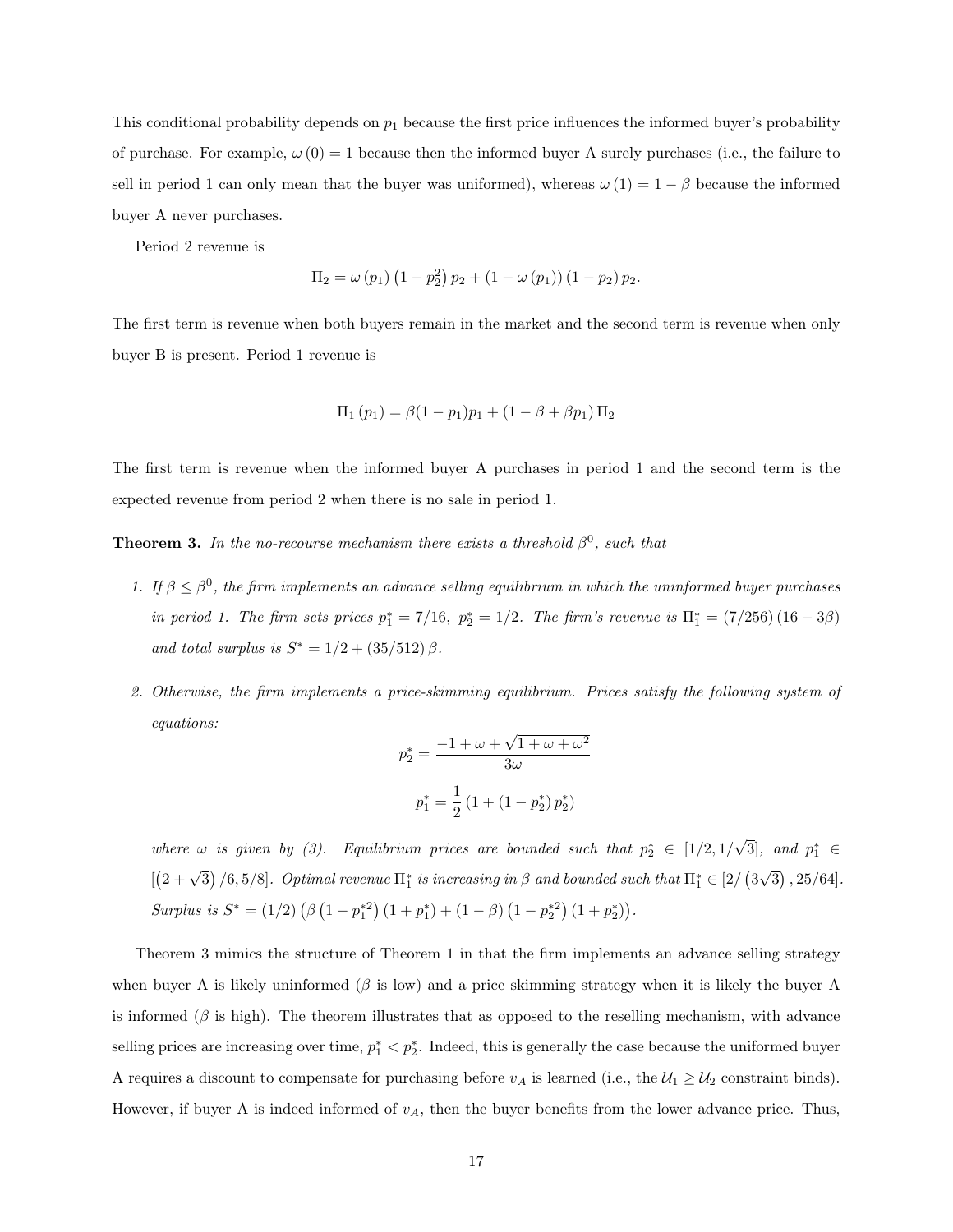advance selling with no-recourse is most effective for the firm when the buyer is likely to be uninformed of  $v_A$ , i.e.,  $\Pi_1$  is decreasing in  $\beta$ . Furthermore, as with the reselling mechanism, advance selling with no-recourse is relatively sensitive to the probability that buyer A is informed,  $\beta$ : implementing this strategy assuming buyer A is uninformed ( $\beta = 0$ ) when buyer A is indeed informed ( $\beta = 1$ ) yields 18.75% lower revenue than expected  $(1 - \Pi_1^* (1) / \Pi_1^* (0) = 0.1875)$ .

Advance selling can also be a risky strategy because it assumes the firm is able to choose prices such that the  $U_1 \geq U_2$  constraint binds. That requires precise measurement of the buyer's value. Suppose the firm were to assume the buyer's value were drawn from a [0,1] uniform distribution but the buyer knows that it is actually drawn from a  $[0,1-\epsilon]$  uniform distribution, with a positive and small  $\epsilon$ . Due to the firm's error, even though it can be very small, the uniformed buyer chooses not to purchase in period 1 at price  $p_1^* = 7/16$ (because the buyer's expected value is slightly lower than what the firm believes it to be). Without a sale in period 1, the firm then offers  $p_2 = 1/2$  in period 2 and earns between 14.3% ( $\beta = 0$ ) and 30.8% ( $\beta = 1$ ) less than what it would have earned in the equilibrium had it not made the error. The firm can hedge against this error by reducing its period 1 price, but doing so clearly makes advance selling less advantageous.

Although an informed buyer is not desirable to the firm with advance selling, it is good for total surplus (i.e., surplus is increasing with  $\beta$ ). Total surplus is determined by the value of the party that owns the unit at the end of the horizon (buyers or the firm), i.e., it is concerned with the probability of a transfer and with allocating the unit to the consumer that values it most. The advance selling strategy guarantees a transfer to an uninformed A, but it does nothing to ensure that the unit is allocated to the customer with the highest value. To screen for the buyer with the higher value, it is best if buyer A is more likely to be informed.

With the price skimming strategy prices decline over time because the firm uses that price path to screen the consumers by their values - start high in the hope that buyer A might have a high value, and if not, then lower the price to ensure that some transaction occurs. The limitation of this strategy is that the uniformed buyer A surely is not willing to pay the high initial price, implying that focusing on period 1 revenue, the firm from a high β. However, if the firm does not sell in period 1 it faces decreased demand in period 2 if buyer A is informed (because an informed buyer that does not purchase in period 1, leaves the market). Therefore, whether revenue increase or decrease with  $\beta$  with price skimming depends on the relative magnitude of these effects. Overall, based on Theorem 3, in this case, the firm using a price skimming strategy prefers buyer A to be informed  $(\Pi_1$  is increasing in  $\beta$ ). The two opposing effects imply that the price skimming strategy is a relatively robust strategy in the sense that the optimal period 1 price is insensitive to  $\beta : p_1 \in [0.6220, 0.6250]$ . Consequently, the firm's optimal revenue is also relatively insensitive to  $\beta$ :  $\Pi_1^* \in [0.3849, 0.3906]$ .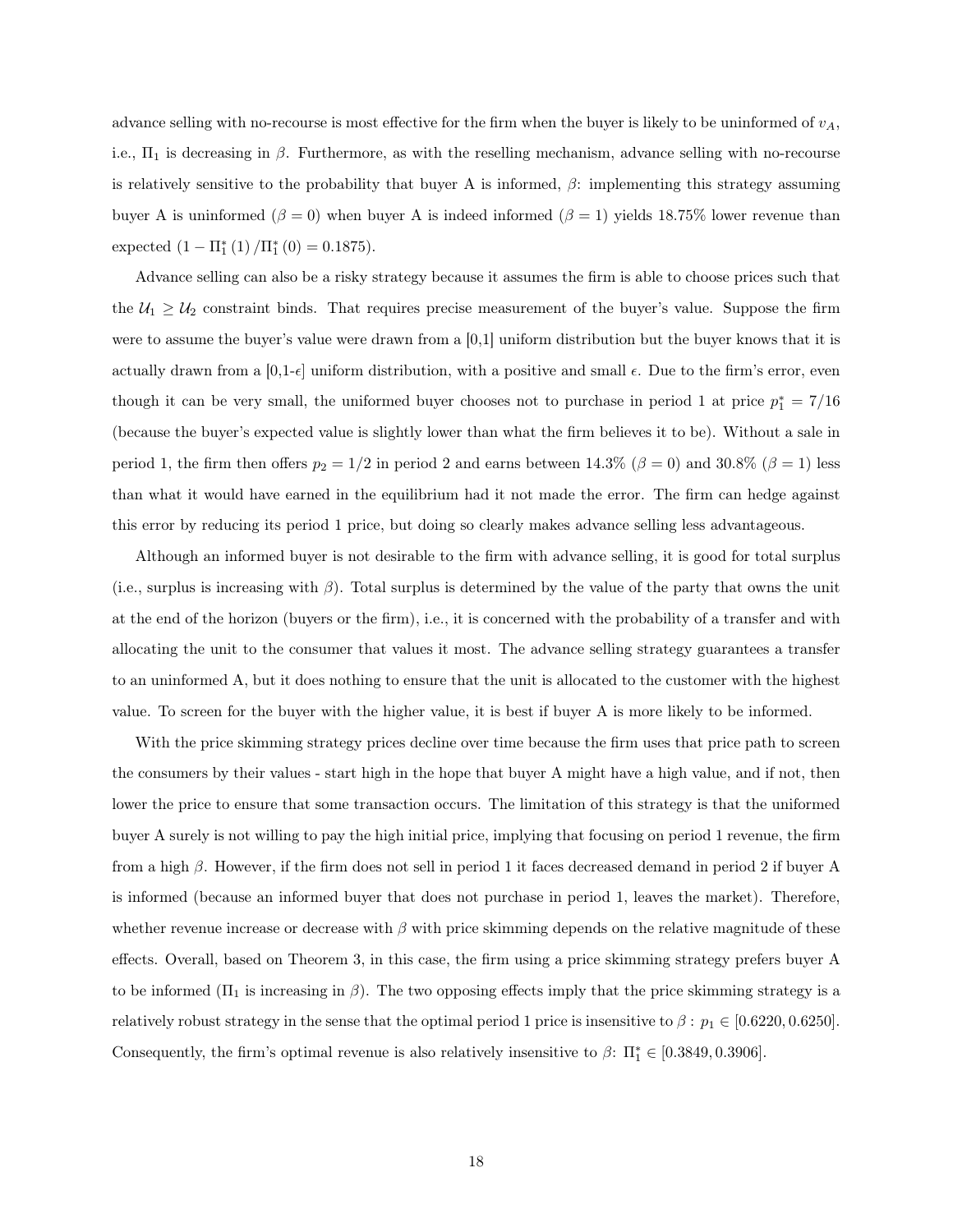#### 6 Refunds and Options

With the refund recourse mechanism the firm chooses in period 1 a price,  $p_1$ , and a refund amount,  $f \leq p_1$ . If buyer A purchases the unit in period 1 for  $p_1$  then the buyer has the right to return the unit to the firm and receive a payment of  $f$ . The buyer must return the unit at the start of period 2, just after learning the value  $v_A$ . If buyer A returns the unit, then the firm can try to sell the unit to buyer B in period 2.

This mechanism is equivalent to an option: buyer A pays in period 1 a non-refundable amount  $p_1 - f$  for the option to purchase the unit in period 2, after observing  $v_A$ , for the exercise fee f. These outcomes are equivalent to the refund mechanism - if the option is exercised, then the buyer's total cost is  $p_1$ , but if not exercised, then the buyer incurs a net loss of only  $p_1 - f$ . For simplicity, we assume that this mechanism is presented in the form of a refund rather than an option.

The refund mechanism provides no value to the informed buyer A because the buyer only makes the initial purchase when  $v_A \geq p_1$ . However, the refund mechanism is valuable to the uninformed buyer A because it allows the buyer to receive max  $\{f, v_A\}$  rather than just  $v_A$ . While a returned unit is costly to the firm, it at least provides a signal that buyer A is not the buyer with the highest value for the item - a return creates an opportunity to sell to buyer B.

The uninformed buyer A anticipates the value of the refund and expects to earn the following utility from a period 1 purchase:

$$
U_1 = f^2 + (1 - f) \left( \frac{1 + f}{2} \right) - p_1 = \frac{1}{2} (1 + f^2) - p_1 :
$$

If his realized value is lower than the refund  $f$ , buyer A returns the unit and receives the refund and otherwise, he keeps the unit. Alternatively, the uniformed buyer A can choose not to purchase in period 1 and earn utility  $U_2 = p_2 (1 - p_2)^2 / 2$ .

With advance selling the firm starts period 2 with a unit if either an uninformed buyer A purchased a unit in period 1 and returned it or if an informed buyer A did not purchase in period 1. Regardless, the only possible customer in period 2 is buyer B. Hence, the optimal period 2 price is  $p_2^* = 1/2$ .

The firm's period 1 revenue is

$$
\Pi_1 = \beta ((1 - p_1) p_1 + p_1 (1 - p_2^*) p_2^*) + (1 - \beta) (p_1 - f^2 + f p_2^* (1 - p_2^*)).
$$

Refunds do not play a role if Buyer A is informed. If Buyer A is uninformed, in an advance selling equilibrium, Buyer A purchases the unit in period 1 for  $p_1$ , but returns the unit and receives a refund f if  $v_A < f$ , in which case the firm tries to sell the unit to Buyer B at  $p_2^* = 1/2$ .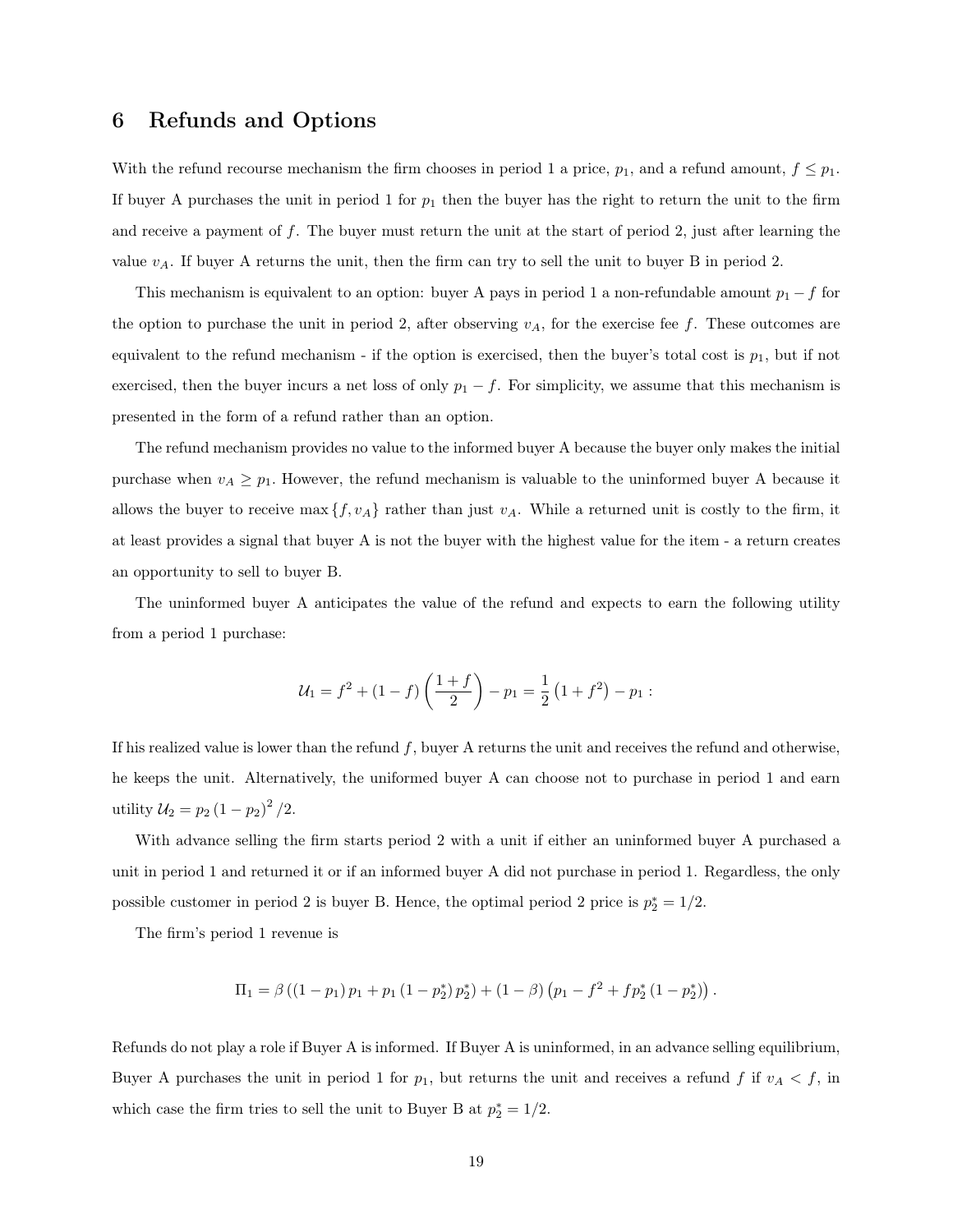Given that the refund provides no value to the informed buyer and this buyer is the only one that consider purchasing in period 1 with price skimming, it follows that this price skimming equilibrium is equivalent to the price skimming equilibrium with the no-recourse mechanism. In fact, the next theorem establishes that the firm always chooses an advance selling strategy when implementing a refund policy.

**Theorem 4.** With the refund mechanism the firm implements an advance selling equilibrium for all  $\beta$ . The equilibrium prices are  $p_2^* = 1/2$  and  $p_1^* = \frac{1}{2}(1+f^2) - 1/16$  where f is the unique solution to

$$
2(1 - \beta) - 8\beta f^3 - (8 - 11\beta) f = 0
$$

Surplus is

$$
S^* = \frac{1}{512} \left( 64 \left( 4 + 3 f^* - 4 f^{*2} \right) + \beta \left( 35 - 192 f^* + 240 f^{*2} - 64 f^{*4} \right) \right).
$$

### 7 Overbooking

Overbooking is associated with the practice of selling more capacity than is actually available. One reason to do this is because some customers do not use the capacity despite their reservation. In our model this would occur if buyer A does not want to use the unit because she learns her value for the unit is 0. In that case there is no loss of surplus from denying service, so the interesting question is merely by how much to overbook. However, because there is no probability mass on zero in our model, this reason for overbooking does not pertain in our context. Instead, in our model the firm uses overbooking as a method to find the consumer with the highest valuation, albeit at the risk that it may be forced to deny service to a customer who previously purchased a unit. To be specific, when the firm overbooks it begins with an offer of price  $p_1$ to buyer A in period 1. If buyer A does not purchase in period 1, then the firm makes an offer of price  $p_2$  in period 2 to buyer B and then, if still in the market, buyer A. The interesting feature of overbooking occurs if buyer A does purchase in period 1. Despite having sold its capacity to buyer A, the firm nevertheless offers buyer B the unit in period 2 at price  $p<sub>o</sub>$ . If buyer B does not take the offer, then buyer A consumes the unit. But if buyer B does take the unit, then the firm buys back the unit from buyer A at the price b. The firm announces the buy back price b in period 1 along with the period 1 price  $p_1$ . Hence, if buyer A purchases in period 1 then the buyer is aware that service might be denied, but with compensation b. No restriction is imposed on the relationship between b and  $p_1$ : if there is denial of service then buyer A loses if  $b < p_1$ , otherwise the buyer gains.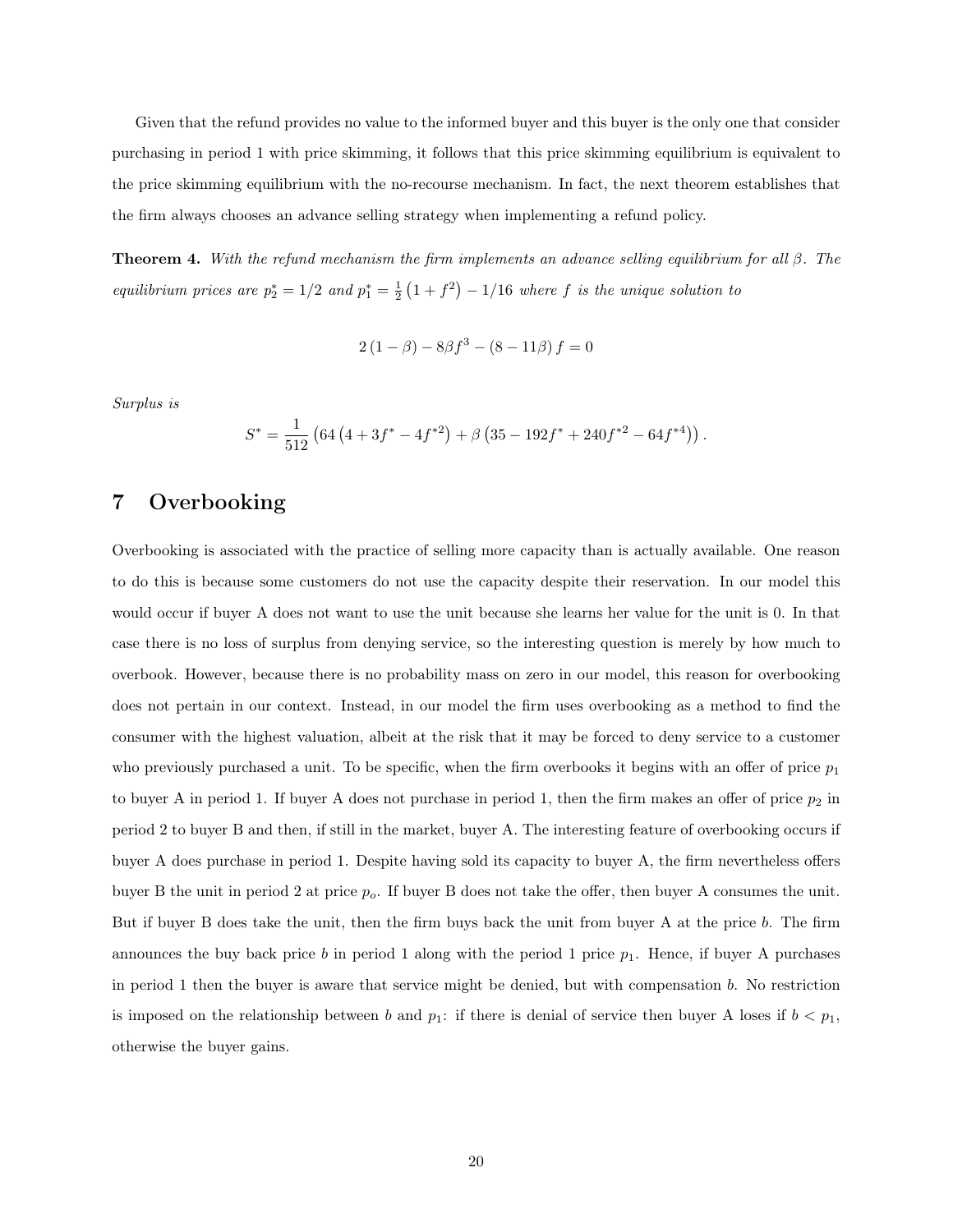If buyer A is informed (i.e., knows  $v_A$ ) and purchases for  $p_1$  in period 1, then buyer A earns utility

$$
\mathcal{I}_1 = (v_A - p_1) p_o + (b - p_1) (1 - p_o) = v_A p_o + b (1 - p_o) - p_1
$$

The informed buyer A purchases if  $\mathcal{I}_1 \geq 0$  (because the only other option, "no purchase", yields zero utility). Hence, there exists a unique threshold,  $\tilde{v}_A$ , such that the informed buyer A purchases in period 1 when  $v_A \geq \tilde{v}_A$ , where

$$
\tilde{v}_A = \frac{p_1 - b(1 - p_o)}{p_o}
$$

The uninformed buyer A earns utility

$$
U_1 = \frac{1}{2}p_o + b(1 - p_o) - p_1
$$

from a period 1 purchase while waiting to period 2 to attempt to make a purchase earns utility  $U_2$  =  $p_2(1-p_2)^2/2$ . The uninformed buyer A purchases in period 1 if  $\mathcal{U}_1 \geq \mathcal{U}_2$ , otherwise the buyer waits in period 1 with the hope that maybe a purchase can be made in period 2.

If the firm follows an the advance selling strategy  $p_1$  is chosen so that the uniformed buyer A purchases in period 1. The firm's revenue is

$$
\Pi_1 = \beta \tilde{v}_A (1 - p_2) p_2 + (1 - \beta \tilde{v}_A) (p_1 p_o + (p_1 - b + p_o) (1 - p_o))
$$

The first term is revenue when the firm fails to sell in period 1 and the second is revenue when a period 1 sale occurs: with probability  $p<sub>o</sub>$  buyer B is not willing to pay the high period 2 price, otherwise buyer B pays the higher price and the firm gives compensation  $b$  to buyer A because of the denial of service.

Alternatively, if the firm follows a price skimming strategy, the first period price is selected so that the uninformed buyer A does not purchase in period 1. The only buyer who purchases in period 1 is the informed buyer A with a sufficiently high value, i.e.,  $v_A \geq \tilde{v}_A$ . As in the price skimming equilibrium with reselling, equation (1) provides  $\omega$ , the conditional probability that buyer A participates in period 2, and equation (2) provides  $\Pi_2$ , the period 2 revenue (conditional there is no sale in period 1). Period 1 revenue is

$$
\Pi_1 = \beta (1 - \tilde{v}_A) (p_1 p_o + (p_1 - b + p_o) (1 - p_o)) + (1 - \beta (1 - \tilde{v}_A)) \Pi_2
$$

The first term is revenue when a sale occurs in period 1, including the possibility of a transfer to buyer B in period 2. The second term is revenue when the firm fails to make a sale in period 1.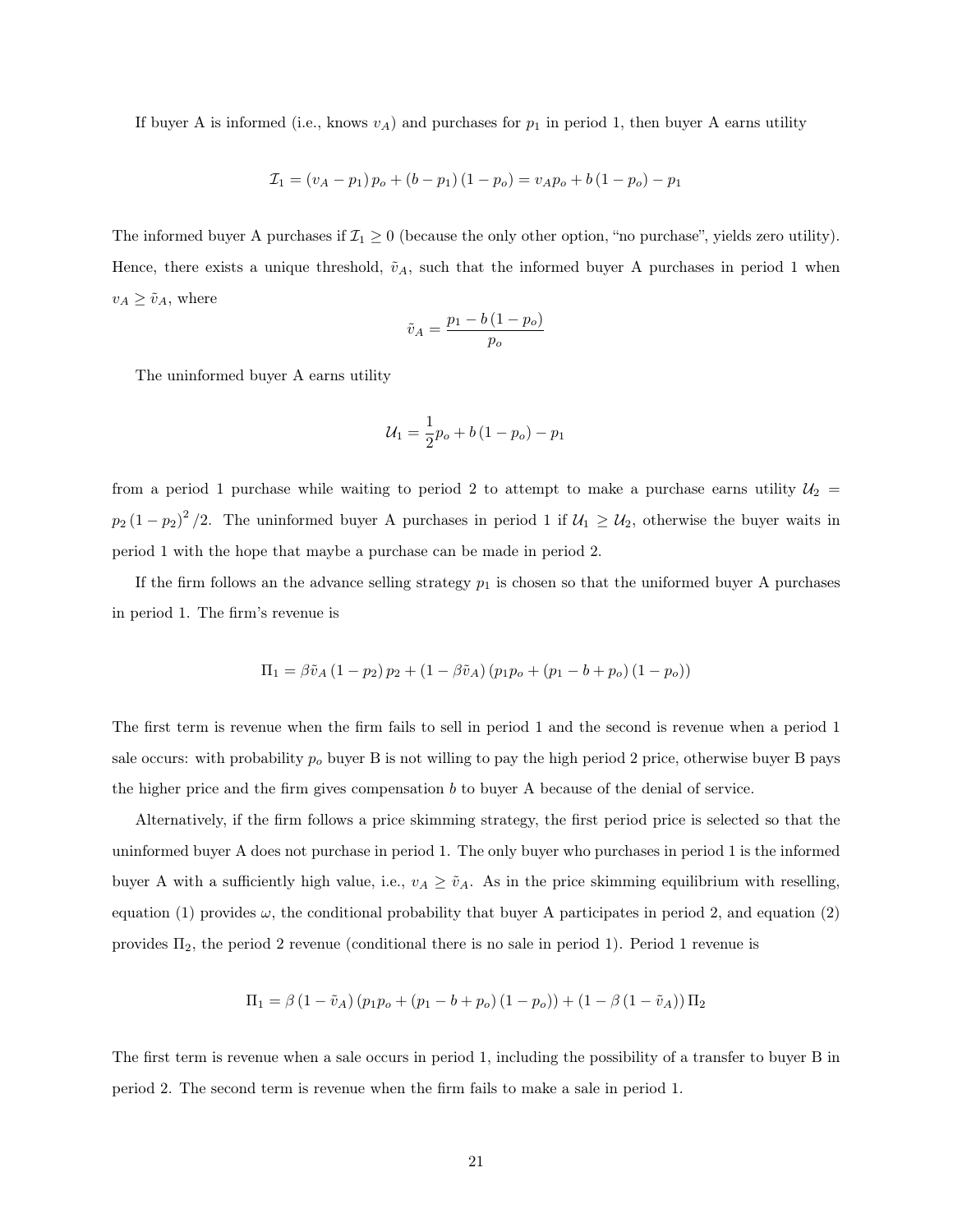**Theorem 5.** With the overbooking mechanism, there exists a unique threshold  $\beta^b$ , such that

1. If  $\beta \leq \beta^b$ , the firm implements an advance selling strategy. Equilibrium prices are

$$
p_1^*=\frac{3}{16}+\frac{3b^*-2b^{*2}}{4}, \ \ p_2^*=\frac{1}{2}, \ \ p_o^*=\frac{1+b^*}{2}
$$

and the overbooking payment,  $p_1^* < b^* < 1$ , is the solution to  $32 - 15\beta = 8\beta b^* + (96 - 44\beta) b^{*2} +$  $32(2-\beta) b^{*3}$ . Surplus is

$$
S = (1/8) \left(5 + 2b^*\beta \left(1 - v_A^*\right)v_A^* - 2\beta v_A^{*2} - \left(1 - \beta v_A^*\right)b^{*2}\right),
$$

where  $v_A^* = (2p_1^* - b^* + b^{*2}) / (1 + b^*)$ .

2. Otherwise, the firm implements a price skimming strategy. In this equilibrium,  $p_o^* = (1 + b^*)/2$ ,  $b^* = p_1^* = \tilde{v}_A^*,$ √

$$
p_2^* = \frac{-1 + \omega + \sqrt{1 + \omega + \omega^2}}{3\omega}
$$

and

$$
\tilde{v}_A^* = \frac{1}{3} \left( -1 + 2\sqrt{1 + 3p_2^* \left(1 - p_2^* \right)} \right),\,
$$

where  $\omega$  is given by (1). Revenue and surplus in this equilibrium are equivalent to the revenue and surplus in the price skimming equilibrium with the reselling mechanism.

According to Theorem 5, the level of compensation the firm provides depends on its pricing strategy. With advance selling, the firm promises to compensate the buyer for more than the buyer paid in case service is denied, i.e.,  $b^* > p_1^*$ . Even with the possibility for overcompensation, buyer A remains indifferent between purchasing in period 1 or waiting–i.e., buyer A does not stand to gain from this in expectation. However, because buyer A's anticipation for the potential reward, the firm charges a higher price and is better off.

However, with price skimming it is optimal for the firm to merely refund buyer A the original purchase price if buyer A is denied service. Doing otherwise (i.e.,  $p_1 \neq b$ ) would introduce costly frictions that do not add value in net. For example, if  $p_1 < b$ , then buyer A may purchase the unit on speculation and earn a net loss (i.e.,  $v_A < p_1$  is possible). To compensate buyer A for this possibility, the firm needs to increase the offer price to buyer B, but raising  $p<sub>o</sub>$  may prevent a profitable trade, and this tradeoff does not work in the firm's favor.

A striking result is that when the firm implements price skimming, the reselling and overbooking mechanisms are equivalent in expectation even though they are not equivalent in implementation - with reselling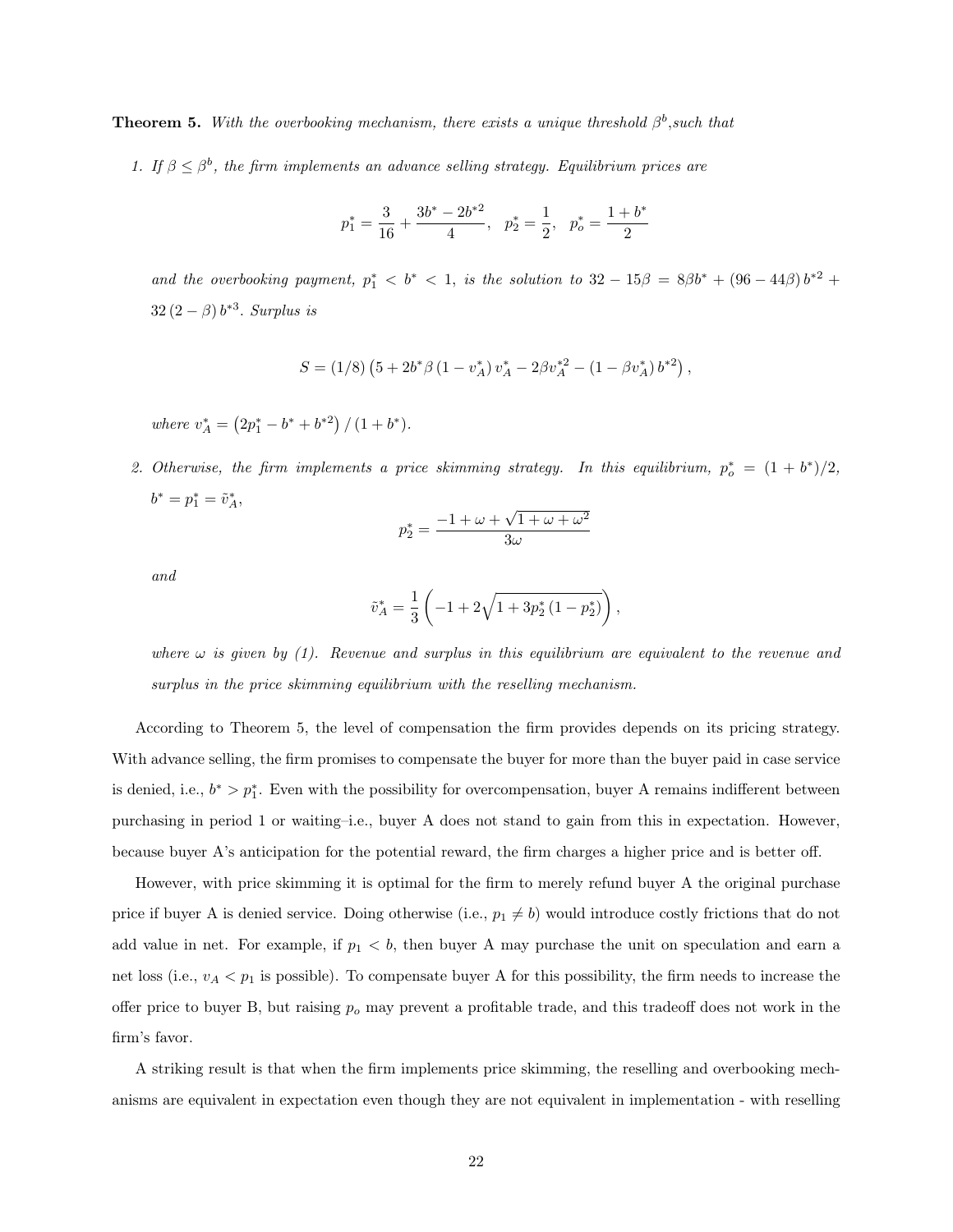

Figure 2. Revenue comparison across the six selling mechanisms

the buyer posts a price conditional on the valuation  $v_A$  whereas with overbooking the firm posts a fixed price. In both cases the firm is able to earn the entire surplus from the "transfer market" between the buyers, but it does so in different ways. With reselling the marginal buyer pays the firm a purchase premium,  $p_1^* - \tilde{v}_A^*$ , which equals the expected gain from the transfer market. With overbooking the firm earns the entire expected gain from the transfer market because  $b^* = \tilde{v}_A^*$ . Furthermore, each mechanism yields the same value for the marginal buyer,  $\tilde{v}_A^*$ , which means that each has the same expected gain from the transfer market. In effect, with reselling the firm sells the rights to the transfer market to the buyer, whereas with overbooking the firm keeps those rights for itself.

#### 8 Mechanism comparison

This section compares the different versions of the recourse mechanisms considered in §§4-7. The comparison highlights four results: advance selling is generally preferred to price skimming, but not always; including a recourse mechanism can substantially increase the firm's profit, especially if combined with advance selling; there is considerable variation across recourse mechanisms, with reselling providing the firm with the highest profit as established; and recourse mechanisms are also good for consumers.

Figure 2 graphs for each mechanism the firm's revenue as a function of  $\beta$  (the probability buyer A is informed). When a recourse strategy cannot be implemented the best approach for the firm between advance selling and price skimming depends critically on  $\beta$ , the likelihood that buyer A is informed. When  $\beta$  < 0.615, advance selling is preferred, otherwise price skimming is better. And the differences between these strategies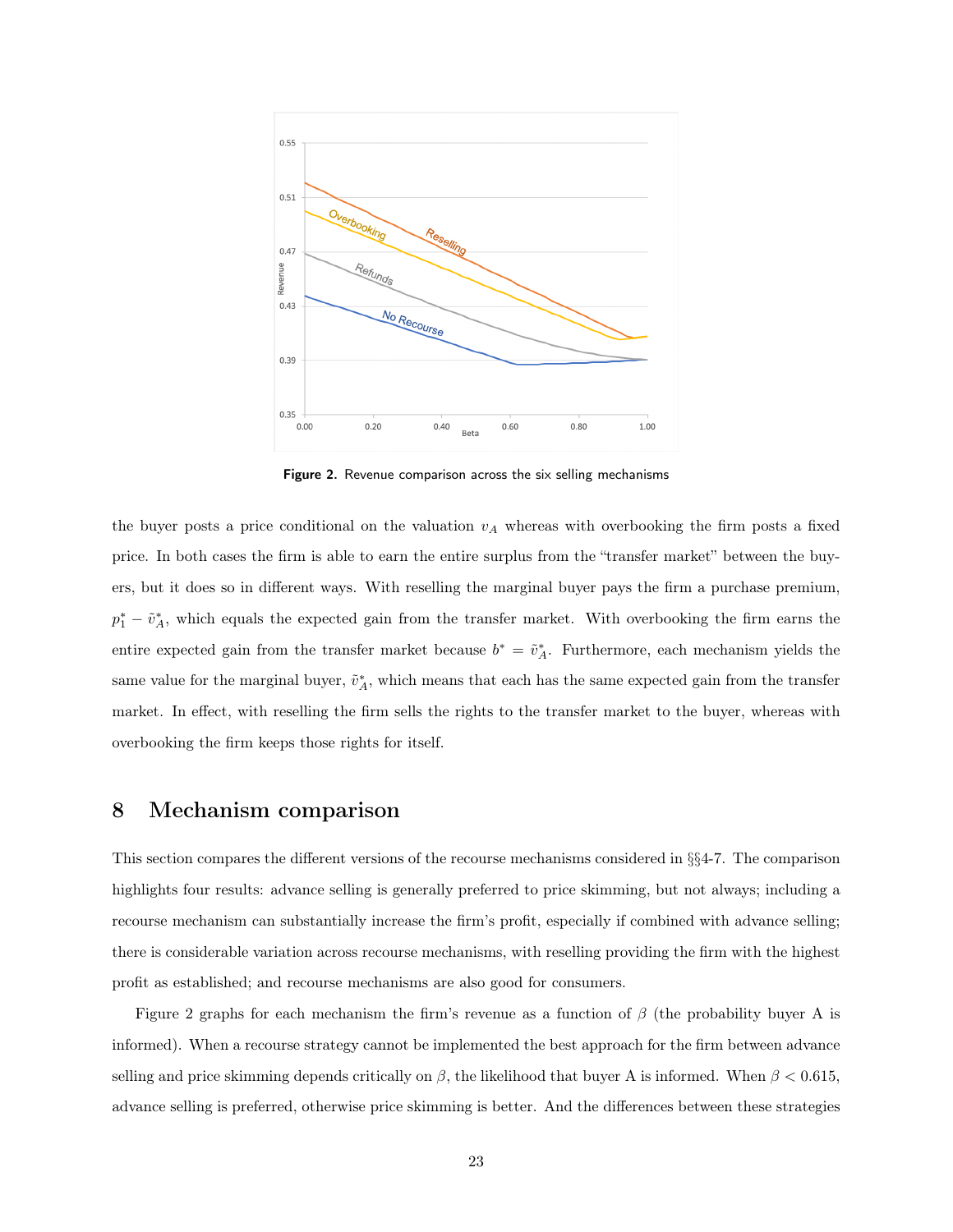can be substantial. For example, when buyer A is surely uniformed ( $\beta = 0$ , which is typically assumed in the literature), revenue with advance selling is 13.67% higher than with price skimming. Advance selling performs well with a low  $\beta$  because the firm can set a sufficiently low price to induce the buyer to pay the expected value for the unit. This maximizes the probability of a transaction, which benefits the firm despite the lower price. At the other extreme, when buyer A is surely informed, i.e.,  $\beta = 1$ , the firm's revenue with advance selling is 9% lower than with price skimming. In situations with a high  $\beta$  advance selling is no longer guaranteed to make the transaction (even the lower price might not be low enough for an informed buyer with a low value). It is better to set a declining price path (i.e., price skimming) to try to identify the buyer with the highest value (the other source of value creation).

Adding a recourse mechanism generally increases the firm's revenue substantially no matter the likelihood that buyer A is informed of the value  $v_A$  or not. For example, the best recourse mechanism (reselling) yields between 4.3% (when  $\beta$  is high) and 19.0% (when  $\beta$  is low) higher revenue than the best non-recourse mechanism (either may be done with advance selling or price skimming, depending on  $\beta$ ). Recourse mechanisms are good for the firm because they create additional value (increase the likelihood of a transaction and/or increase the likelihood the buyer with the highest value acquires the unit) and the firm captures some of that additional value. The one case in which recourse does not help is with refunds and price skimming a refund does not benefit the potential period 1 buyer (who is informed in this equilibrium), so it does not generate additional surplus and it does not increase the firm's revenue.

Recourse mechanism are more useful when combined with advance selling than with price skimming, because recourse mechanisms directly address the limitation of advance selling. To explain, the firm needs to lower its price with advance selling to compensate the buyer for the uncertainty associated with  $v_A$ . One concern is that the buyer's value may be relatively low. Refunds provide some "insurance" against that bad outcome by placing a floor on the utility the buyer can receive, i.e.,  $\max\{f, v_A\}$ . A second concern is that a buyer might not have the highest value. Reselling and overbooking help to mitigate that issue - a buyer can benefit if the other buyer is willing to pay a high price (because of a higher value). In contrast, with price skimming, buyer A in period 1 knows  $v_A$ , so does not need the insurance against a low value. And because the period 1 price is relatively high, it is less likely that the buyer can benefit from a transfer to the other buyer - the buyer purchases only if the value is relatively high to start, leaving less upside to gain from a transfer.

Not all recourse mechanisms are the same. In the case of advance selling, reselling is clearly the best, followed by overbooking, followed by refunds. Reselling and overbooking are better than refunds because they focus on transferring the unit to the buyer with the highest value, which is more important than providing protection for a buyer against a low value (as is done with refunds). Reselling is better than overbooking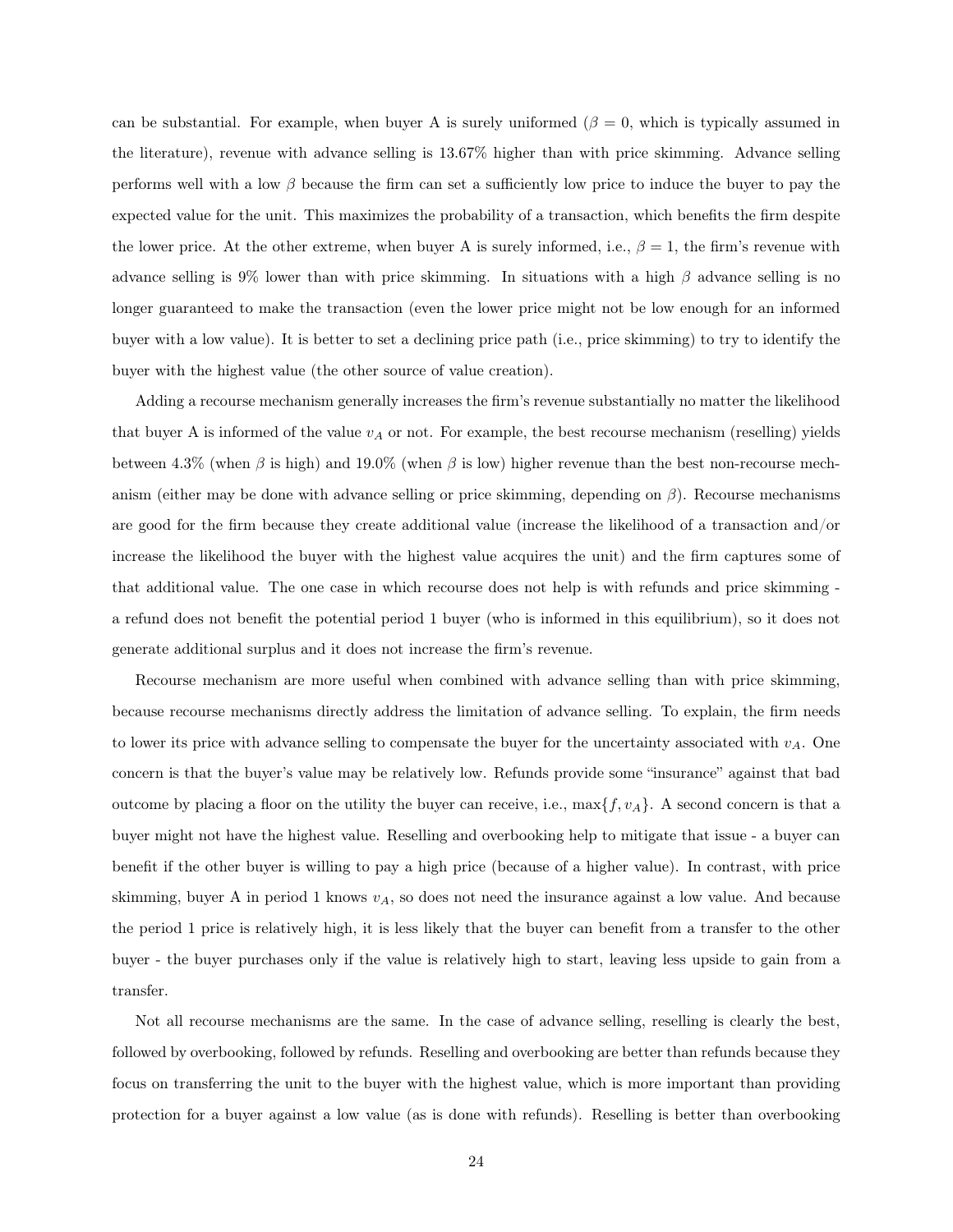| B   | $\Pi_0^*/S_0^*$ | $\Pi_r^*/S_r^*$ | $\Pi_f^*/S_f^*$ | $\Pi_h^*/S_h^*$ |
|-----|-----------------|-----------------|-----------------|-----------------|
| 0   | 87.5%           | 83.3%           | 83.3%           | 84.2%           |
| 0.2 | 82.0%           | 80.4%           | 79.4%           | 80.7%           |
| 0.4 | 76.7%           | 77.4%           | 75.7%           | 77.2%           |
| 0.6 | 71.8%           | 74.3%           | 72.7%           | 73.2%           |
| 0.8 | 72.8%           | 71.2%           | 71.5%           | 69.7%           |
| 1   | 72.5%           | 72.0%           | 72.5%           | 72.0%           |

Table 1. Fraction of surplus captured by the firm.  $\Pi_i^*$  and  $S_i^*$  are the firm's optimal revenue and the resulting social welfare under the four mechanisms: subscript 0 for no recourse, r for resale, f for refund and b for overbooking.  $\beta$  is the probability buyer A is informed of  $v_A$  in period 1.

with advance selling because of who sets the transfer price. With reselling it is the buyer that determines the resale price whereas with overbooking it is the seller that determines the price. Because the buyer knows  $v_A$ , the resale price can accurately reflect the buyer's value. In contrast, with overbooking the firm sets a transfer price without knowing either buyer A's value or buyer B's value. It is entirely possible that buyer A has the higher value, yet the firm removes the unit from A and gives it to B. That mistake, which reduces the expected surplus in the system, never occurs with reselling. While it may seem counterintuitive that the firm prefers to relinquish control over its capacity, it in fact prefers to let the buyer set the resale price, because the buyer has value for the unit (and knows it) whereas the firm does not. The firm benefits because it is able to capture some of this value through its initial transaction with the buyer, i.e. by charging a high price in period 1.

Finally, we find that all recourse mechanisms increase the system's surplus. Surplus does not depend on the transfers between the agents. It does depend on the probability of a transfer and on the chance the buyer with the highest value receives the unit. Recourse mechanisms improve upon both. But does the increase in system surplus "lift all boats", i.e., are consumers also better off? That depends on how the recourse mechanism changes the portion of the surplus generated the firm is able to snatch for itself. If that fraction is relatively stable, then consumers are better off (i.e., they get the same fraction of a larger pie). But if the recourse method allows the firm to capture a significantly larger portion of the generated surplus, then consumers may actually be harmed despite the additional surplus available in the system. Table 1 reports on the share of surplus captured by the firm across different recourse mechanisms. For a fixed  $\beta$  the firm's share when a recourse mechanism is added either decreases (which surely benefits consumers) or increases only slightly, suggesting that consumers too benefit from recourse mechanisms. Table 2 confirms that consumers always benefit from recourse mechanisms, with the largest percentage increases occurring when they are likely to be uniformed (with low  $\beta$ ).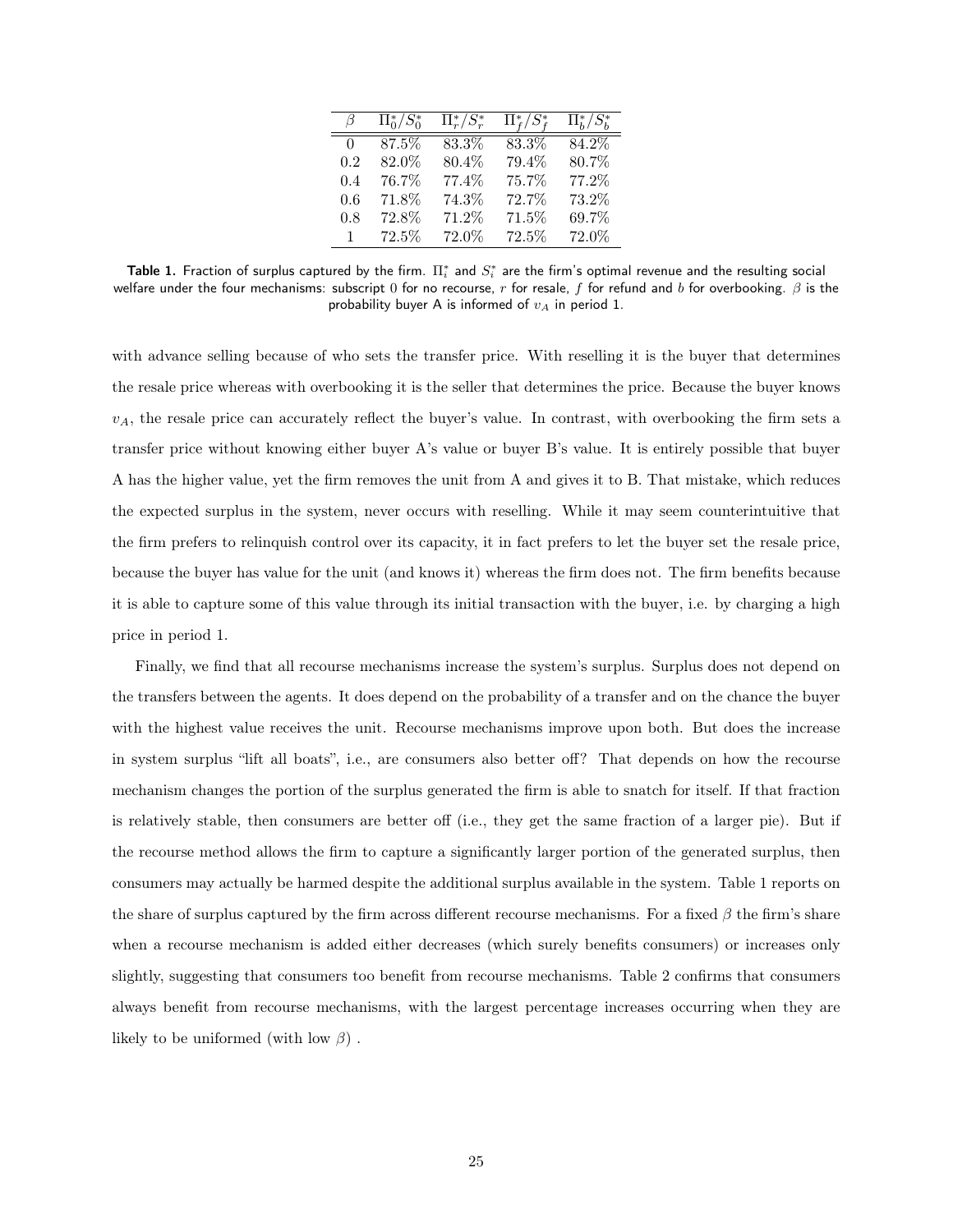|          | $C_{r}^{*}/C_{0}^{*}$ | $C_{f}^{*}/C_{0}^{*}$ | $C_{h}^{*}/C_{0}^{*}$ |
|----------|-----------------------|-----------------------|-----------------------|
| $\Omega$ | 167%                  | 150%                  | $150\%$               |
| 0.2      | 131%                  | 126%                  | 124%                  |
| 0.4      | 113%                  | 112\%                 | 111\%                 |
| 0.6      | 101%                  | 101%                  | 104%                  |
| 0.8      | 118%                  | 109%                  | 124%                  |
| 1        | 107%                  | 100%                  | 107%                  |

Table 2. Percent change in consumer surplus when a recourse mechanism is adopted.  $C_i^*$  is consumer surplus with mechanism i: 0 for no recourse, r for resale, f for refund and b for overbooking.  $\beta$  is the probability buyer A is informed of  $v_A$  in period 1

### 9 Discussion

A firm selling perishable capacity over time needs to create value and then extract some of that value. Value is created in two ways: (i) transfer the capacity to a buyer (the firm has zero value for the capacity at the end of the horizon) and (ii) conditional on a transfer, ensure the capacity is used by the buyer with the highest value. This framework can be used to understand the relative performance of different mechanisms. Advance selling is better than price skimming at ensuring the capacity is transferred to some buyer, but it is less effective at placing the capacity with the buyer with the highest value. Recourse mechanisms focus on proper allocation, but they differ in their approach: reselling puts the buyer in charge of transferring, while with refunds both agents are involved (the buyer needs to return the unit and the firm then needs to find a suitable other buyer), and overbooking keeps the firm in control of the transfer. Given that recourse is centered on "finding the buyer with the highest value", and this is the main limitation of advance selling, recourse strategies tend to improve revenue more with advance selling than with price skimming.

Regardless of whether the firm implements advance selling or price skimming, resale is the best recourse mechanism. In fact, not only is reselling the best recourse mechanism among the ones we consider, Theorem 2 establishes that it is optimal among all mechanisms. Consequently, there is no need to combine recourse mechanisms: e.g., the pairing of reselling with refunds or overbooking cannot do better than reselling alone. But if reselling is optimal, why don't firms always allow resale in practice? Several factors that we do not model directly may diminish the advantage of resale:

Timing: In our model timing is not constraining so that a potential seller can always be matched with a potential buyer to enable the possibility of a trade. That is, both the firm and buyer A are always able to find buyer B for a resale market to occur. If time is limited so that locating a potential buyer is not guaranteed, it puts the transaction at risk and the benefit from recourse strategies reduces. Conceptually, it is likely that firms have the capabilities to locate new buyers quicker than other buyers can. This implies that time constraints may harm resale strategies more than they do overbooking and refund strategies which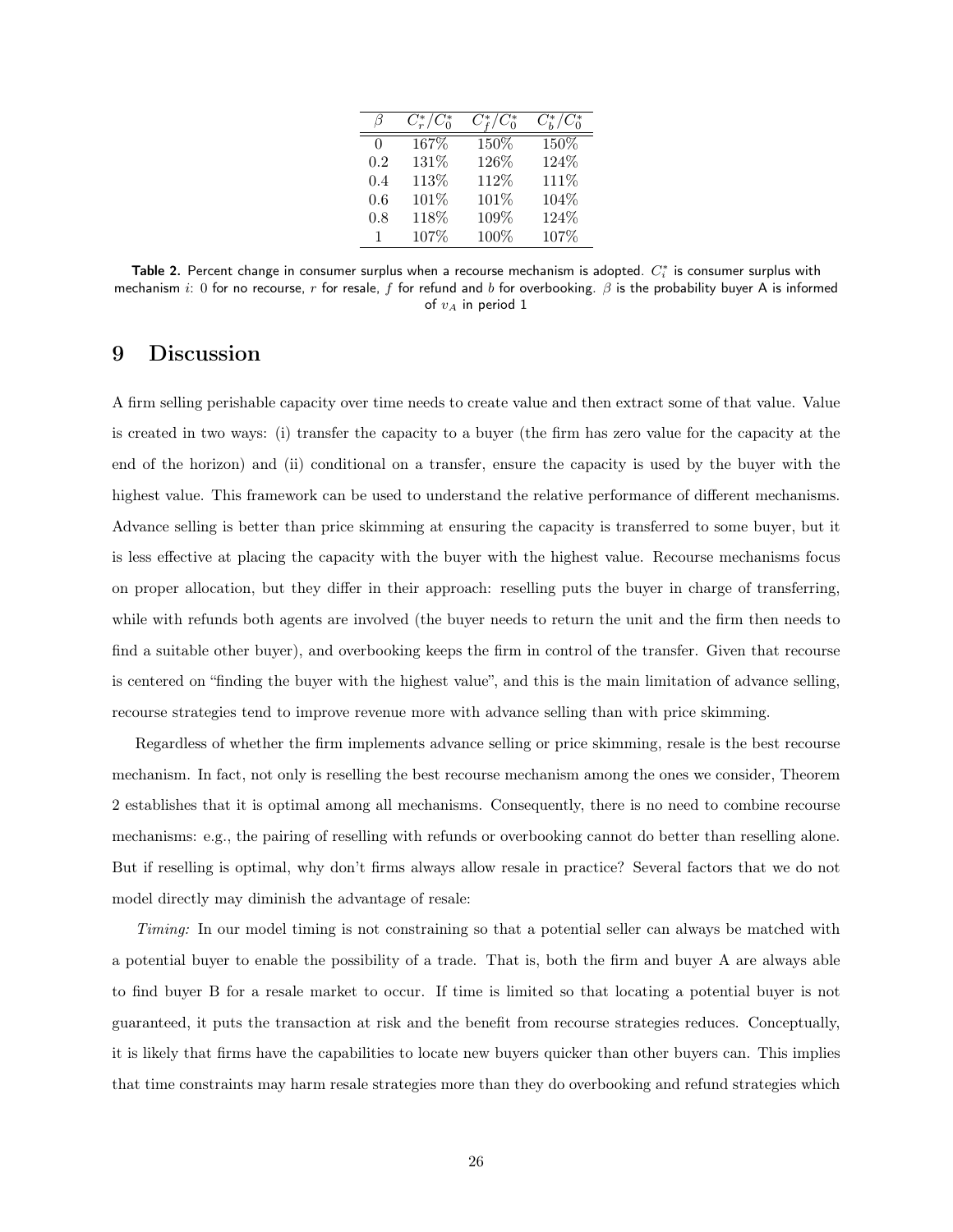reduces the benefit of resale.

Transaction costs: Throughout we have considered zero transaction costs. Reselling requires consumer interaction and an ability for sellers to "find" potential buyers. To facilitate these matchings, firms often set up resale websites (this is commonly done by sport teams–all four major leagues now have sponsored resale marketplaces) or allow the use of third party platforms (e.g., Stubhub and Ticketmaster), all of which involve various costs. Refunds require some communication between consumers and the firm. Overbooking does not involve matching costs, and the communication costs are minimal, but it does impose non-trivial psychological costs - even though buyer A might anticipate being denied service, in practice it is possible that this event imposes additional disutility beyond what we model. Naturally, any of these transaction costs introduce market inefficiencies that reduce the value of a recourse mechanism. To isolate our results from such inefficiencies, we purposefully assume zero transaction costs so that we can rank recourse mechanisms. However, the final ranking of these mechanisms could change depending on the differences in transaction costs. For example, if actual transaction costs with overbooking are substantially lower than with reselling, overbooking could be preferred. And if transaction costs across all recourse mechanisms are too high, the firm might prefer the no-recourse mechanism.

Competition in the resale market: In our model there is one unit of capacity and one buyer in the first period, so there is no competition in the resale market: either the firm or buyer A own the unit in period 2. What if capacity was less limiting? Consider first the extreme case in which the firm has two units available to sell in period 1 instead of just one. As there are two buyers and two units to sell, capacity is not restrictive. With no recourse, it is now even more important to ensure a transfer than it is to ensure the proper allocation because every unit of demand can be satisfied. Consequently, advance selling is superior to price skimming for a larger set of  $\beta$ : with two units to sell the firm prefers advance selling for  $\beta < 8/9$  whereas, as reported earlier, with one unit to sell advance selling is preferred for  $\beta < 0.615$ . Given that proper allocation is not important, when capacity is ample, the benefit of recourse diminishes entirely to zero. Say the firm could offer reselling. If the firm sells a unit in period 1, it competes over the sale of its remaining unit with Buyer A in period 2. Because the firm has zero value for the unit, but Buyer A's value is positive, the firm surely posts the lower price in period 2 (it can undercut any price that the buyer is posting) and consequently the firm is the only agent that can make a sale in period 2. In that case, a resale mechanism is equivalent to a no recourse mechanism – Buyer A gains nothing from the possibility to resell and the firm cannot profit from allowing resale. If capacity is not restrictive, the same is true for all other recourse mechanisms as well. With two units to sell and two buyers, the firm does not benefit from offering refunds or from overbooking either. The story is somewhat different if capacity can create competition in the resale market, but is still potentially restrictive. Then the effectiveness of resale decreases, because competition in the resale market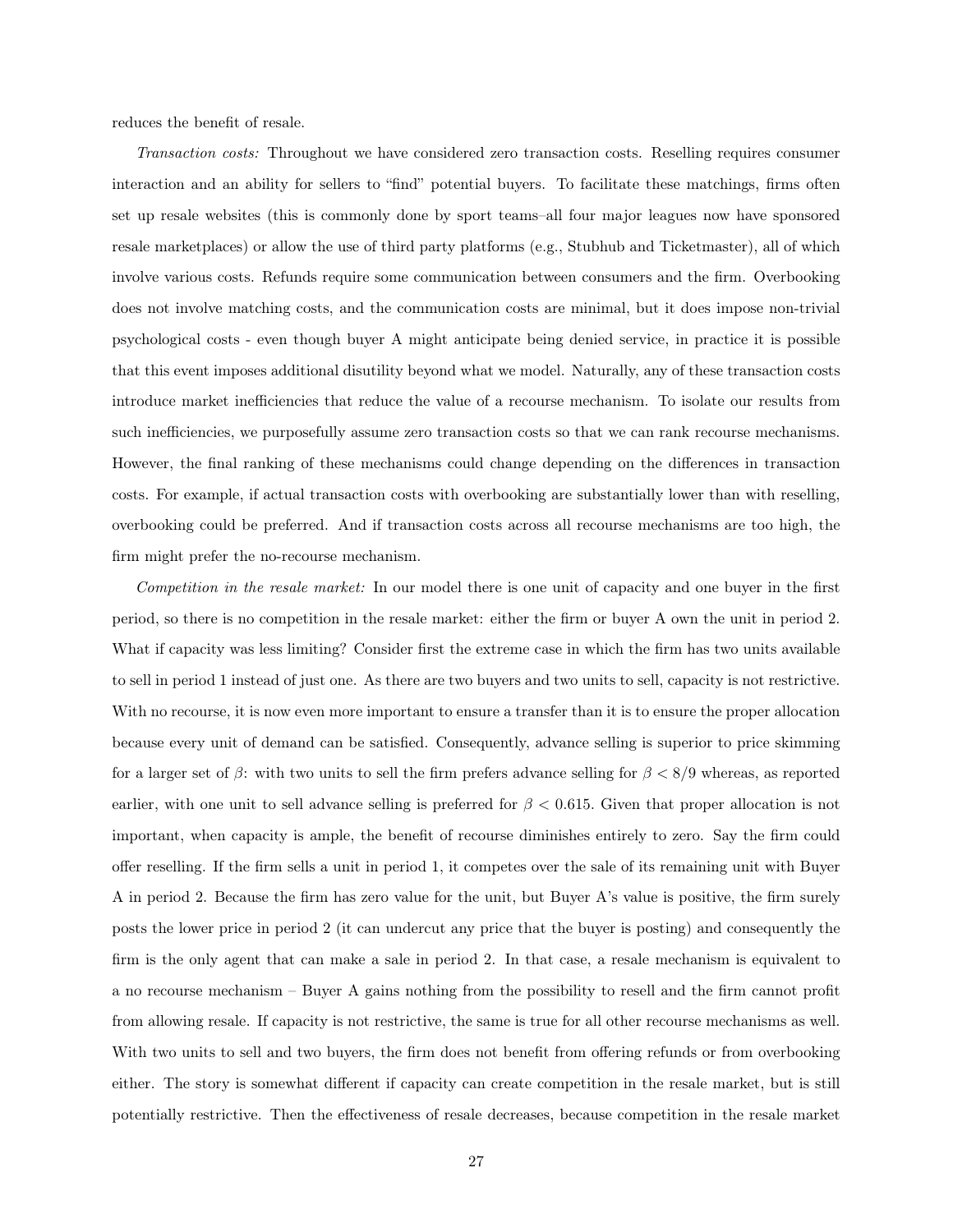introduces a tradeoff for the firm. On one hand, the firm can charge a high price in period 1, because buyer A expects a potential gain from resale. On the other hand, a firm that sold one unit faces competition on the sale of the second unit in the resale market (without resale it is a monopoly). It is possible that this pressure on the resale price reduces the benefit of the resale mechanism. A firm that practices other recourse strategies that do not involve buyers reselling does not face this pressure. That suggests that overbooking, which performs well relative to resale without competition (it is equivalent to reselling when  $\beta$  is high and achieves 96% of the optimal in the worst case), becomes an attractive mechanism to consider, especially if there is a risk of resale market competition.

Even when capacity is not constraining the benefit of resale can be restored if the firm could commit to not participate in the resale market. There is still some cost to the firm from having buyer A as an additional seller, because it faces an increased risk of not being able to sell its entire capacity, but the gain from the increased period 1 price may more than outweigh that cost. Anecdotally, in markets which allow resale we observe that firms do not respond with lower prices. Furthermore, while we show that the firm sets zero transaction fees when it does not face competition in the resale market, the same need not be true with competition. Transaction fees can serve as a means to restrict competition with buyers and may indeed be optimal in these situations.

The flip side of additional capacity is additional demand. If capacity were more constraining (i.e., there is more demand), then we would expect that the balance between ensuring a transfer and proper allocation would tip towards proper allocation - when demand is ample there is a small risk that capacity goes unused and there is more to gain from finding the buyer with the highest value. Thus, increasing demand should favor price skimming over advance selling when there is no recourse, which is the case when a second buyer B enters the market, as reported in the first part of Theorem 6. When recourse is feasible, there is less of a tension between ensuring a transfer and proper allocation because the recourse mechanism is able to help correct any allocation error. Hence, with recourse the additional demand should have less of an impact on the relative benefit of advance selling and price skimming. The second part of Theorem 6 and Figure 3 demonstrate this is the case when a second buyer B is added to the market and reselling is the recourse mechanism.

#### Theorem 6. With two buyer Bs, the following equilibria hold:

- 1. With the no-recourse mechanism the firm implements a price skimming strategy for all  $\beta$ . The firm's revenue function is increasing in  $\beta$  and is higher than when there is a single buyer B.
- 2. With the reselling mechanism, there exists a unique  $\beta^r$ , such that if  $\beta \leq \beta^r$ , the firm implements an advance selling strategy and otherwise, the firm implements a price skimming strategy. Furthermore,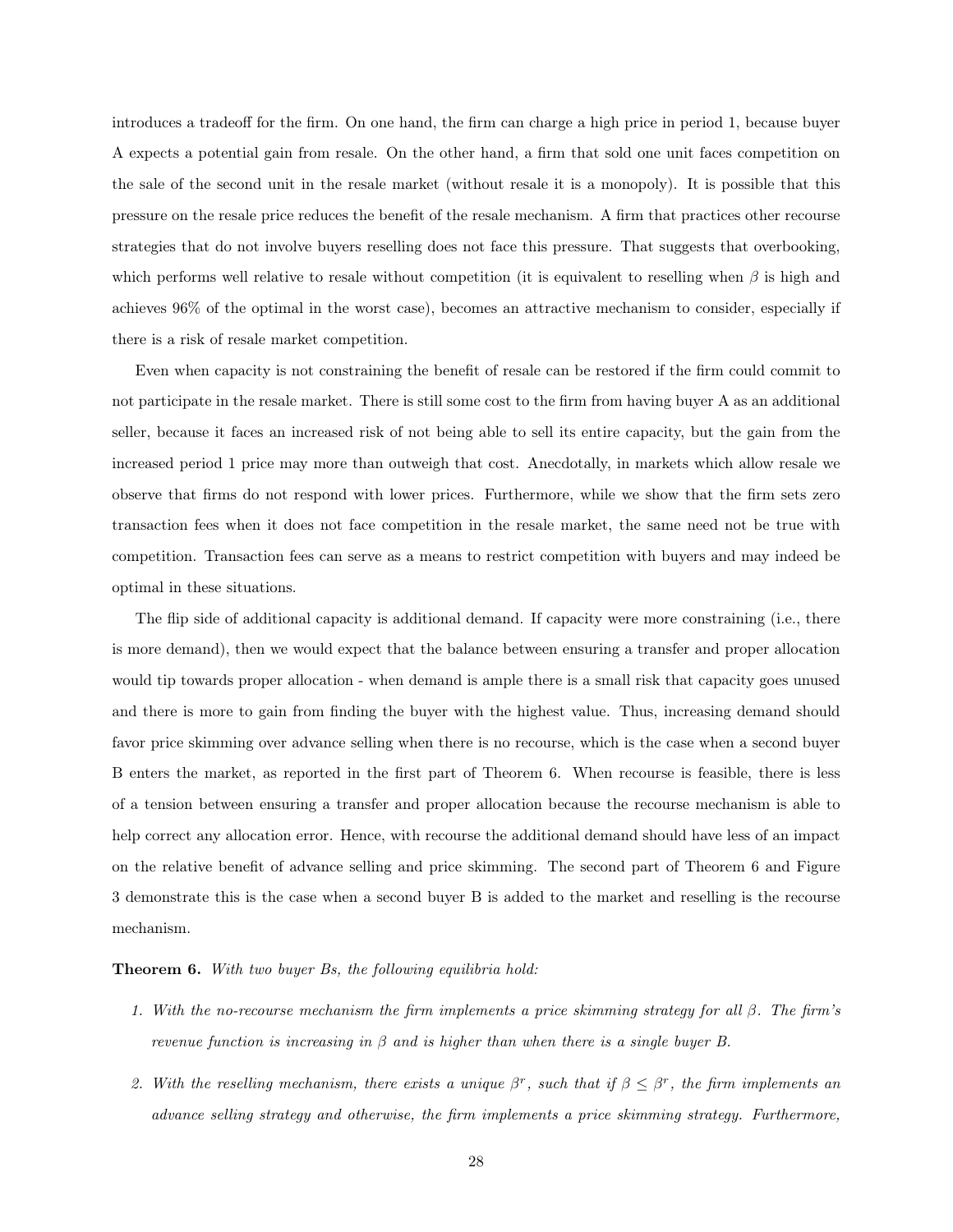

Figure 3. Revenue comparison with two Buyers B

#### the revenue with advance selling decreases in β and the revenue with price skimming increases in β.

In sum, when capacity is tight (i.e., ample demand), the firm should use price skimming if a recourse mechanism is not feasible, but if recourse is feasible, then advance selling is preferred. In contrast, when capacity is ample (i.e., demand is limited), advance selling is the preferred mechanism and recourse is not (as) useful.

Our model presumes that the firm not only has the opportunity to sell its capacity over time, it chooses to do so. It is straightforward to confirm that this is the correct choice for the firm. If the firm were to sell in one period, it would do so in the second period. It could use a posted price mechanism or, if feasible, the revenue maximizing mechanism, which (as already discussed) is a second price auction with reservation price 1/2 (Myerson 1981). Neither of those approaches, according to Figure 4 does well - when consumers arrive sequentially and especially when they have a preference for resolving ownership in advance then the firm should indeed sell its capacity over time.

We consider a model in which the firm sells a single good, e.g., one stay at a hotel, one cabin on a cruise or one itinerary on an airline. However, there are markets in which consumers might have value for multiple products. For example, a consumer could have an interest to attend several sporting events from their home team, a consumer might wish to visit a gym on multiple occasions or go to the movie theater several times a month. It has been shown that the firm can benefit from advance selling of a bundle of multiple goods (e.g. Brynjolfsson 1999, Cachon & Feldman 2011) and, in fact, several startups are offering subscription services in industries that until recently operated based on a price per attendance model (e.g., Sinemia and MoviePass for movie theater subscriptions and Skyhi for airline tickets). If capacity isn't particularly constraining (e.g., gym attendance), the emphasis should be on ensuring a transaction rather than allocating the capacity to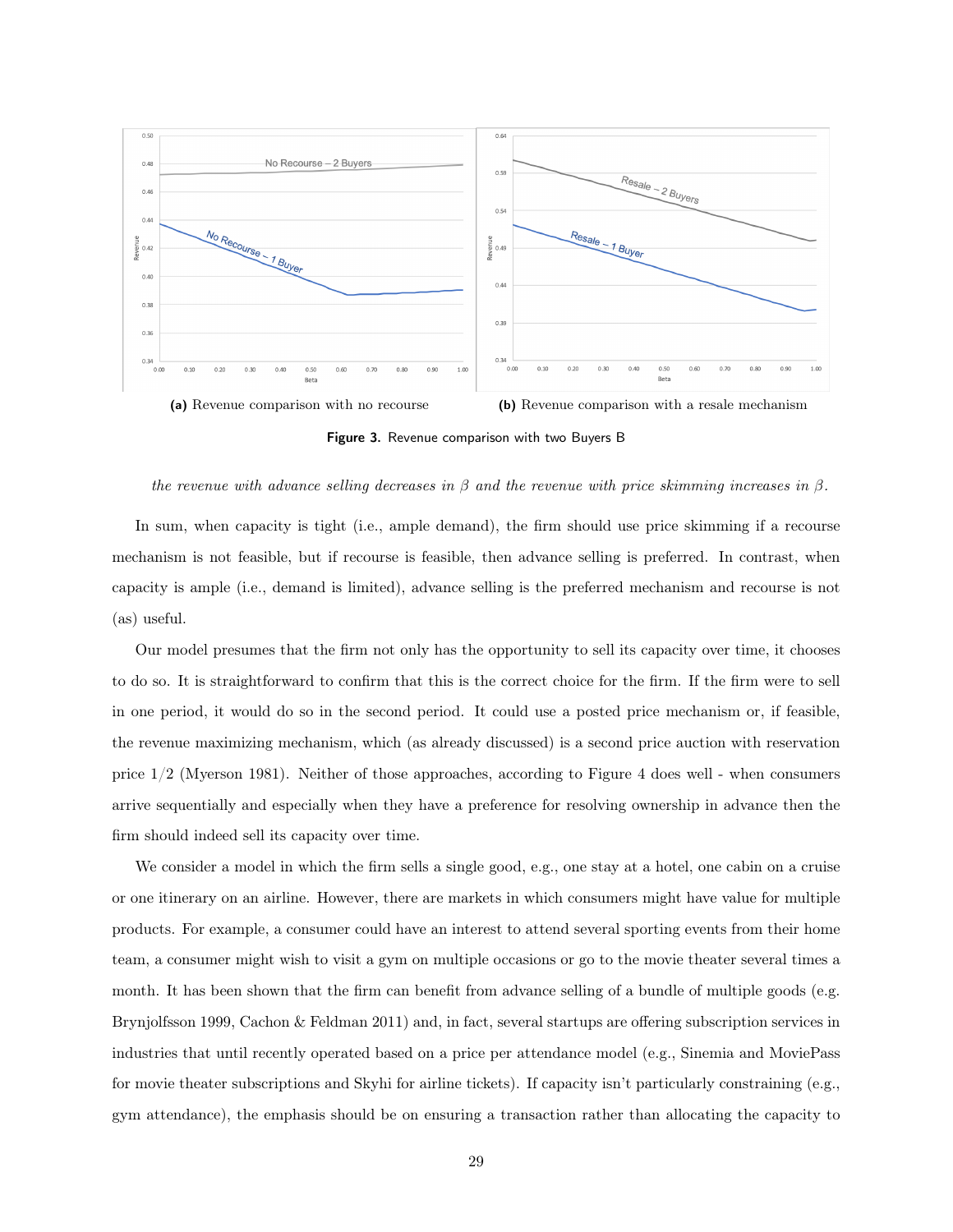

Figure 4. Revenue comparison when selling in a single period

the consumer who values it the most. For example, on any particular day consumers that value exercise actually go the gym and those that don't want to work out stay home. Reselling is unlikely to add much value in those situation, especially if transaction costs are high relative to the value of the item (such as gym attendance on one day). In contrast, if the bundle of goods is attendance at a sporting event, it is important to allocate seats/tickets to the consumers most willing to pay, suggesting that reselling in those markets, even with bundled selling, is desirable. In fact, in a study of MLB ticket sales, Sweeting (2012) finds that 88% of the sellers on eBay sold a single ticket suggesting that many sellers are season ticket holders who are unwilling or unable to attend all the games in the bundle they purchased.

There has been significant debate on the practice of reselling. A major concern is the presence of speculators who purchase capacity in advance with the hope of later selling the capacity at a higher price. Such behavior is viewed at best as a loss of revenue to the firm, and at worst as a violation of ethical norms. However, we argue that speculators can only enter a market that faces clear inefficiencies, such as rigid prices. The presence of speculators should be viewed as a symptom of a market failure because they provide no intrinsic value to the system - they neither create the capacity nor the value from its use. In our model, due to the absence of market frictions, there is no value for speculators and they are unable to profitably enter. Instead, reselling is done by the consumers themselves, as is currently observed in many markets. Unlike the firm, the consumer knows the value for the capacity and therefore is better able to set a resale price. Nevertheless, the firm can anticipate this value and price accordingly with the initial transaction. In effect, the firm is able to extract from the marginal consumer the entire additional value the consumer could earn from product resale, thereby benefiting from resale as well.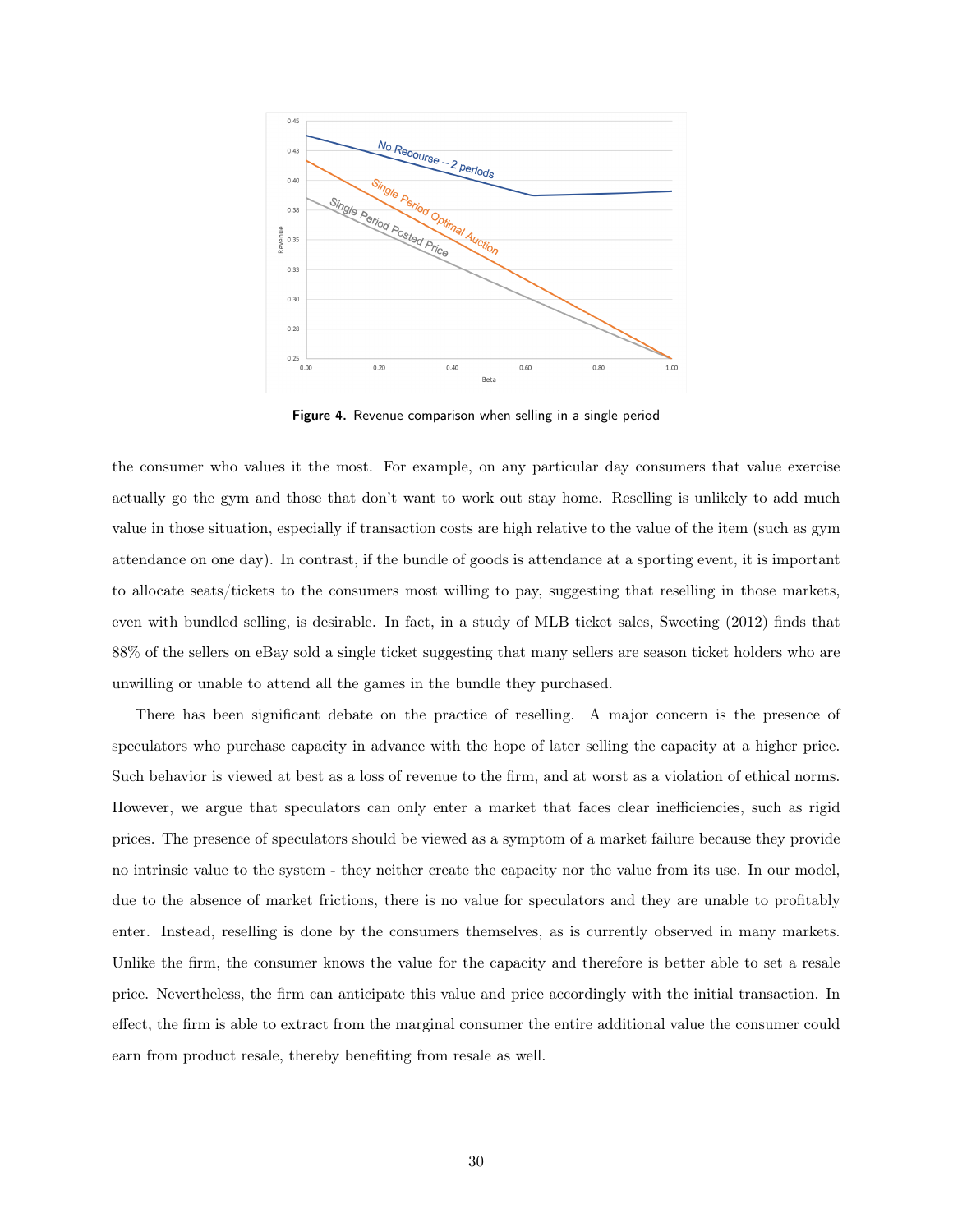### 10 Conclusion

We study how a firm should price it's limited perishable capacity over time. The firm can try to sell to consumers before they know their value for the good with certainty (advance selling) or it can try to screen customers to find the one with the highest value (price skimming). After a transaction is made circumstances can change, motivating the firm or the customer to desire a change in the initial terns, i.e., a recourse. For example, a customer may wish to try to resell (if allowed) the good to another customer, or the customer could return the unit to the firm for a partial refund, or the firm could try to find a buyer willing to pay even more than the first buyer, a practice called overbooking. Previous research has considered some of these mechanisms in isolation, but we present a unified framework that can be applied to understand each strategy and its relative performance for the firm and consumers.

Despite previous research that extols the virtues of advance selling, we identify a significant limitation - a firm cannot know for sure when customers learn their true value for a good. Without that knowledge, the firm cannot perfectly time its pricing changes to that event. Consequently, while advance selling can be better than price skimming, it isn't always better.

Among the recourse strategies, it would appear that reselling and refunds favor consumers (because they initiate the recourse) while overbooking might favor the firm. However, all are beneficial to the firm, with reselling generally the best, followed by overbooking and then refunds. Furthermore, recourse strategies generally are more beneficial when combined with advance selling than with price skimming, because recourse strategies address the main weakness of advance selling - while advance selling increases the probability of a transaction (which generates value for the system), it does little on its own to allocate the unit to the buyer with the highest value, and all recourse strategies focus on improving the odds the consumer with the highest value is assigned the unit. Interestingly, even though the firm designs the terms of the recourse strategy, consumers also benefit from the implementation of a recourse strategy - adding a recourse mechanism increases the total value in the system without radically shifting the share of that value allocated between the firm and consumers.

Recourse strategies are very effective in our model in part because we have ignored the non-zero transaction costs associated with actually implementing recourse. In markets with high transaction costs, recourse strategies might not be desirable. However, the use of information technology generally reduces transaction costs, making these recourse strategies potentially feasible and even highly profitable. It follows that it is in the firm's interest to reduce transaction costs as much as possible to encourage the use of recourse strategies.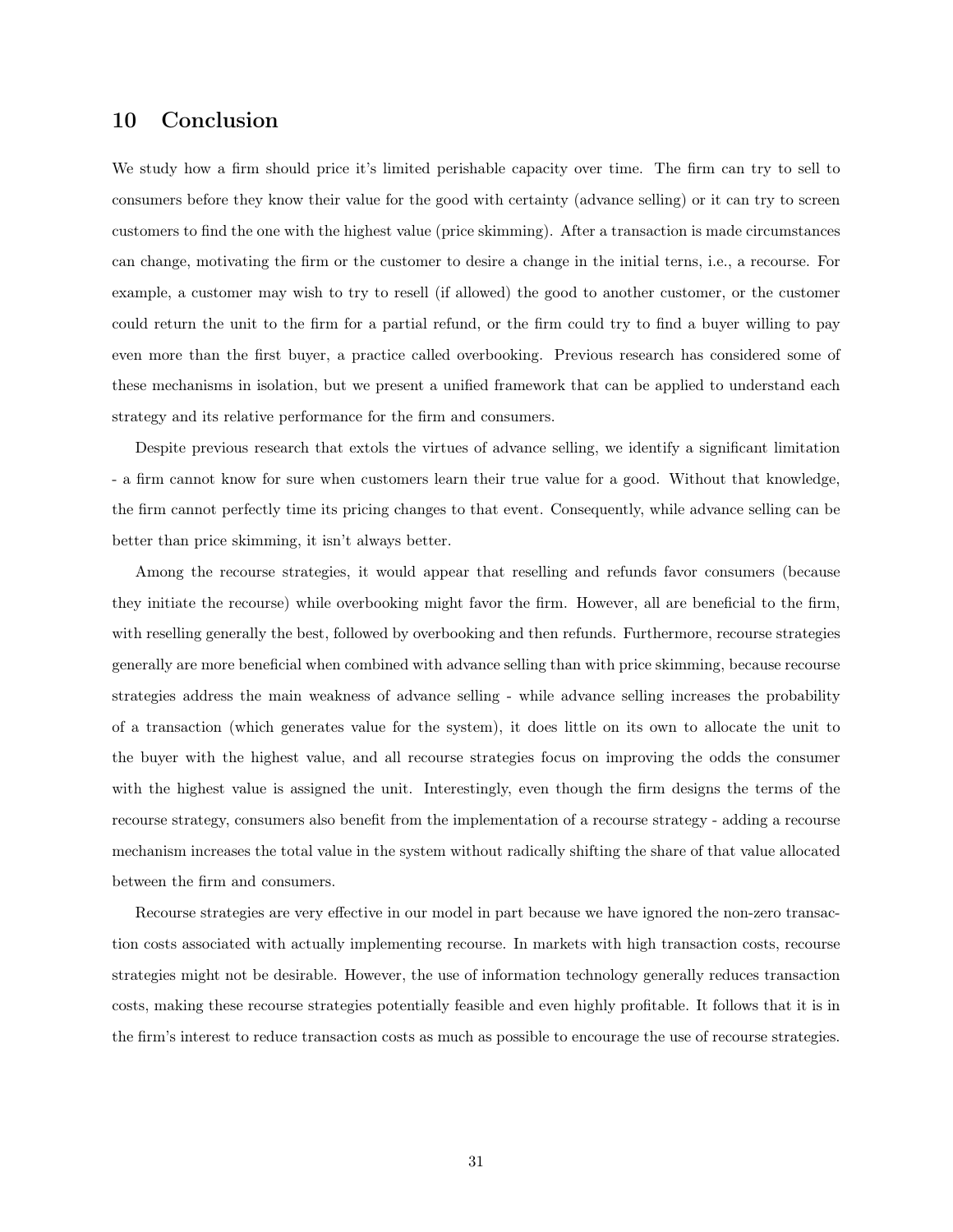## References

- Aviv, Yossi, & Pazgal, Amit. 2008. Optimal Pricing of Seasonal Products in the Presence of Forward-Looking Consumers. Manufacturing  $\mathscr B$  Service Operations Management,  $\mathbf{10}(3)$ , 339–359.
- Besanko, D., & Winston, W. L. 1990. Optimal price skimming by a monopolist facing rational consumers. Management Science, 36(5), 555-567.
- Biyalogorsky, Eya, Gerstner, Eitan, Weiss, Dan, & Xie, Jinhong. 2005. The economics of service upgrades. Journal of Service Research, 7(3), 234–244.
- Biyalogorsky, Eyal, Carmon, Ziv, Fruchter, Gila E., & Gerstner, Eitan. 1999. Research Note: Overselling with Opportunistic Cancellations. Marketing Science, 18(4), 605–610.
- Brynjolfsson, Yannis Bakos Erik. 1999. Bundling Information Goods: Pricing, Profits, and Efficiency. Management Science, 45(12), 1613–1630.
- Cachon, Gérard P., & Feldman, Pnina. 2011. Pricing services subject to congestion: charge per-use fees or sell subscriptions? Manufacturing  $\mathcal B$  Service Operations Management, 13(2), 244–260.
- Cachon, Gérard P., & Feldman, Pnina. 2017. Is advance selling desirable with competition? Marketing Science, **36**(2), 195-213.
- Cachon, Gérard P., & Swinney, Robert. 2009. Purchasing, Pricing, and Quick Response in the Presence of Strategic Consumers. Management Science, 55(3), 497–511.
- Chu, Leon Yang, & Zhang, Hao. 2011. Optimal preorder strategy with endogenous information control. Management Science, 57, 1055–1077.
- Coase, R. H. 1972. Durability and Monopoly. J. of Law and Economics, 15, 143–149.
- Courty, Pascal. 2003a. Some economics of ticket resale. The Journal of Economic Perspectives, 17(2), 85–97.
- Courty, Pascal. 2003b. Ticket pricing under demand uncertainty. Journal of Law and Economics, 46(2), 627–652.
- Cui, Yao, Duenyas, Izak, & Şahin, Özge. 2014. Should Event Organizers Prevent Resale of Tickets? Management Science, 60(9), 2160–2179.
- Dana, James. 1998. Advance-purchase discounts and price discrimination in competitive markets. Journal of Political Economy, 106(2), 395–422.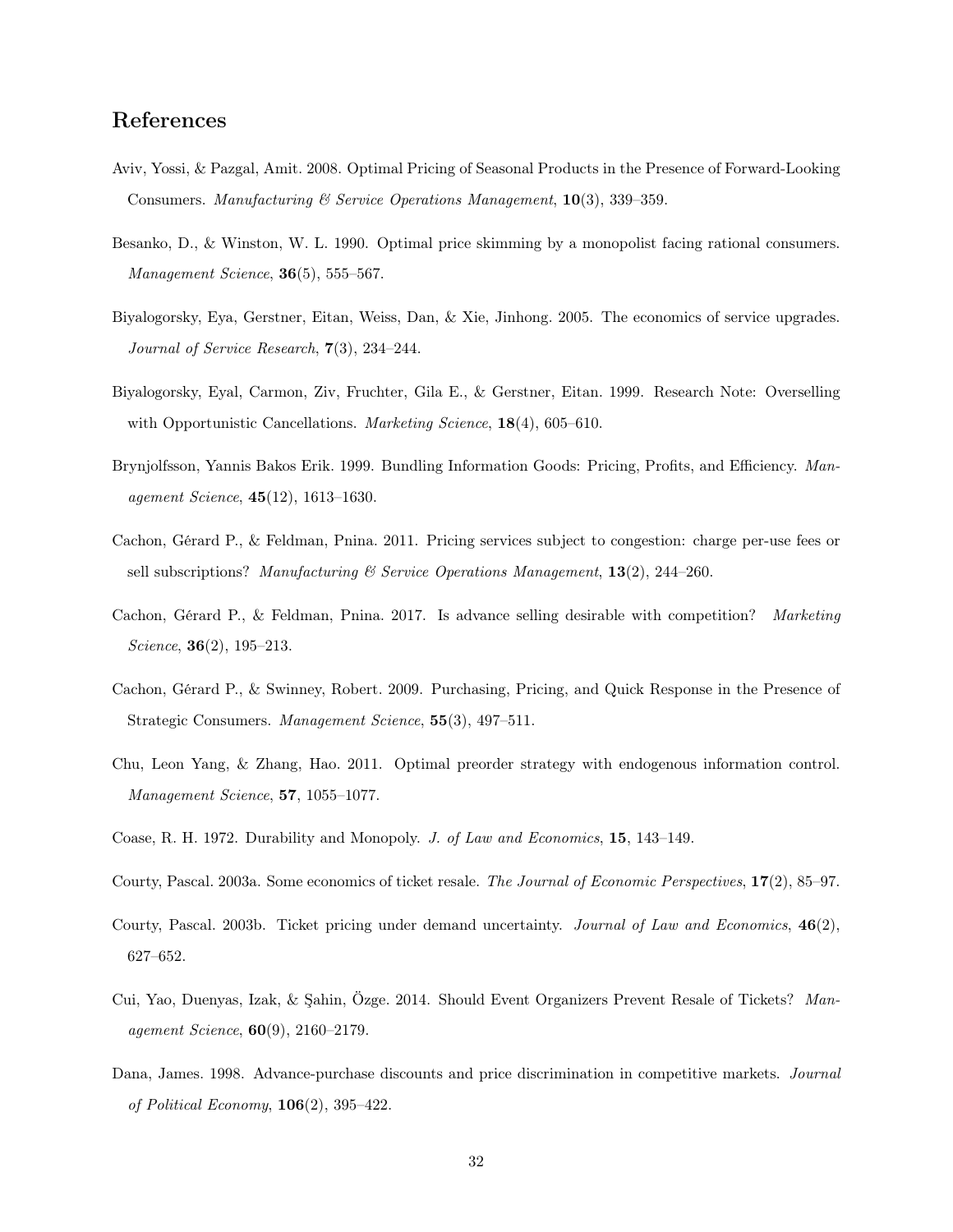- DeGraba, Patrick. 1995. Buying frenzies and seller-induced excess demand. The RAND Journal of Economics, 26(2), 331–342.
- Feldman, Pnina, Papanastasiou, Yiangos, & Segev, Ella. 2019. Social Learning and the Design of New Experience Goods. Management Science, 65(4), 1502–1519.
- Gale, Ian L., & Holmes, Thomas J. 1993. Advance-purchase discounts and monopoly allocation of capacity. American Economic Review, 83(1), 135–146.
- Gallego, Guillermo, & Sahin, Ozge. 2010. Revenue management with partially refundable fares. Operations *Research*,  $58(4)$ ,  $817-833$ .
- Gallego, Guillermo, Kou, Steve G., & Phillips, Robert. 2008. Revenue Management of Callable Products. Management Science, 54(3), 550–564.
- Golrezaei, Negin, Nazerzadeh, Hamid, & Randhawa, Ramandeep S. 2017. Dynamic pricing for heterogeneous time-sensitive customers. USC working paper.
- Guo, Liang. 2009. Service cancellation and competitive refund policy. *Marketing Science*, **28**(5), 901–917.
- Huang, Tingliang, Yin, Zhe, & Chen, Ying-Ju. 2017. Managing Posterior Price Matching: The Role of Customer Boundedly Rational Expectations. Manufacturing & Service Operations Management, 337–507.
- Karaesmen, Itir, & Van Ryzin, Garrett. 2004. Overbooking with substitutable inventory classes. Operations Research,  $52(1)$ , 83-104.
- Lai, Guoming, Debo, Laurens G., & Sycara, Katia. 2010. Buy Now and Match Later: Impact of Posterior Price Matching on Profit with Strategic Consumers. Manufacturing & Service Operations Management,  $12(1), 33-55.$
- Liu, Qian, & van Ryzin, Garrett J. 2008. Strategic capacity rationing to induce early purchases. Management Science, 54(6), 1115–1131.
- Myerson, Roger. 1979. Incentive compatibility and the bargaining problem. *Econometrica*, **47**, 61–73.
- Myerson, Roger B. 1981. Optimal auction design. Mathematics of Operations Research, 6(1), 58–73.
- Papanastasiou, Yiangos, & Savva, Nicos. 2017. Dynamic pricing in the presence of social learning and strategic consumers. Management Science, 63(4), 919–939.
- Prasad, Ashutosh, Stecke, Kathryn E., & Zhao, Xuying. 2011. Advance Selling by a Newsvendor Retailer. Production and Operations Management, 20(1), 129–142.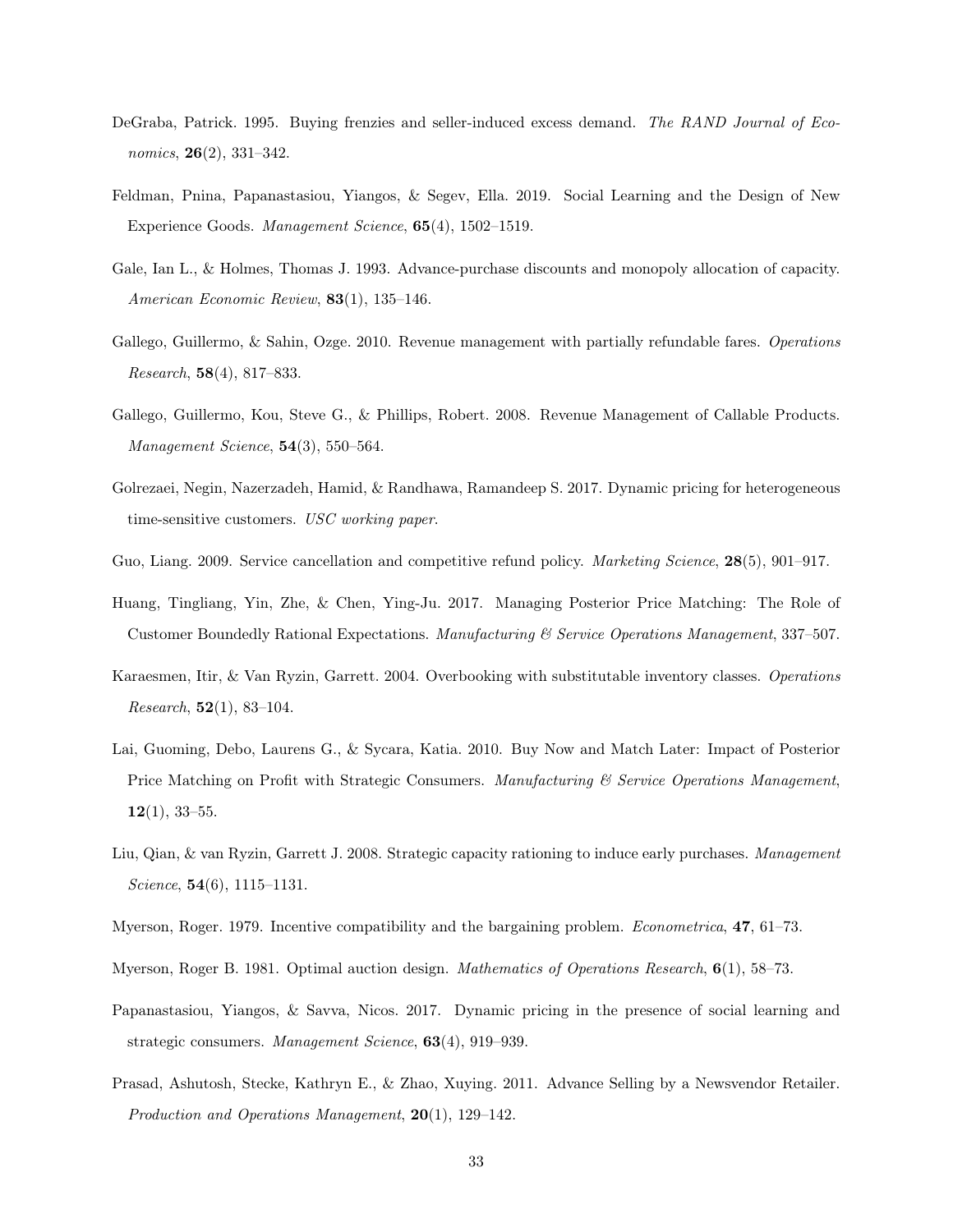- Stamatopoulos, Ioannis, Chehrazi, Naveed, & Bassamboo, Achal. 2018. Welfare implications of inventorydriven dynamic pricing. forthcoming Management Science.
- Stokey, N. 1981. Rational expectations and durable goods pricing. Bell Journal of Economics, 12, 112–128.
- Su, Xuanming. 2007. Intertemporal pricing with strategic customer behavior. Management Science, 53(5), 726–741.
- Su, Xuanming. 2010. Optimal Pricing with Speculators and Strategic Consumers. Management Science, 56 $(1), 25-40.$
- Sweeting, Andrew. 2012. Dynamic pricing behavior in perishable goods markets: evidence from secondary markets for Major League Baseball tickets. Journal of Political Economy, 120(6), 1133-1172.
- Technavio. 2015. Global Secondary Tickets Market 2016-2020. Tech. rept. https://www.technavio.com/report/global-media-and-entertainment-services-secondary-tickets-market.
- Weatherford, Lawrence R., & Bodily, Samuel. 1992. A taxonomy and research overview of perishable-asset revenue management: yield management, overbooking, and pricing. Operations Research, 40(5), 831–844.
- Xie, J., & Shugan, Steve. 2001. Electronic tickets, smart cards, and online prepayments: When and how to advance sell. Marketing Science, 20(3), 219–243.
- Xie, Jinhong, & Gerstner, Eitan. 2007. Service Escape: Profiting from Customer Cancellations. Marketing Science, 26(1), 18–30.
- Yang, Luyi, Debo, Laurens, & Gupta, Varun. 2017. Trading time in a congested environment. Management Science, 63(7), 2377–2395.

# A Proofs

*Proof of Theorem 1.* Advance Selling: The firm's revenue function is increasing in  $p_1$  if  $\beta \leq 4/7$  and concave if  $\beta > 4/7$ . Thus, if  $\beta \leq 4/7$ , the firm chooses the maximum period 1 price that satisfies the  $U_2 \leq U_1$ constraint. Otherwise, because there is a one-to-one correspondence between  $p_1$  and  $\tilde{v}_A$ , the firm's problem can be written in terms of  $\tilde{v}_A$ :

$$
\Pi_1 = \frac{1}{4} \left( \left( 1 - \beta \tilde{v}_A \right) \left( 1 + \tilde{v}_A \right)^2 + \beta \tilde{v}_A \right),
$$

which is concave in  $\tilde{v}_A$  and maximized at

$$
\tilde{v}_A = \frac{1 - 2\beta + \sqrt{1 + 2\beta + 4\beta^2}}{3\beta}.
$$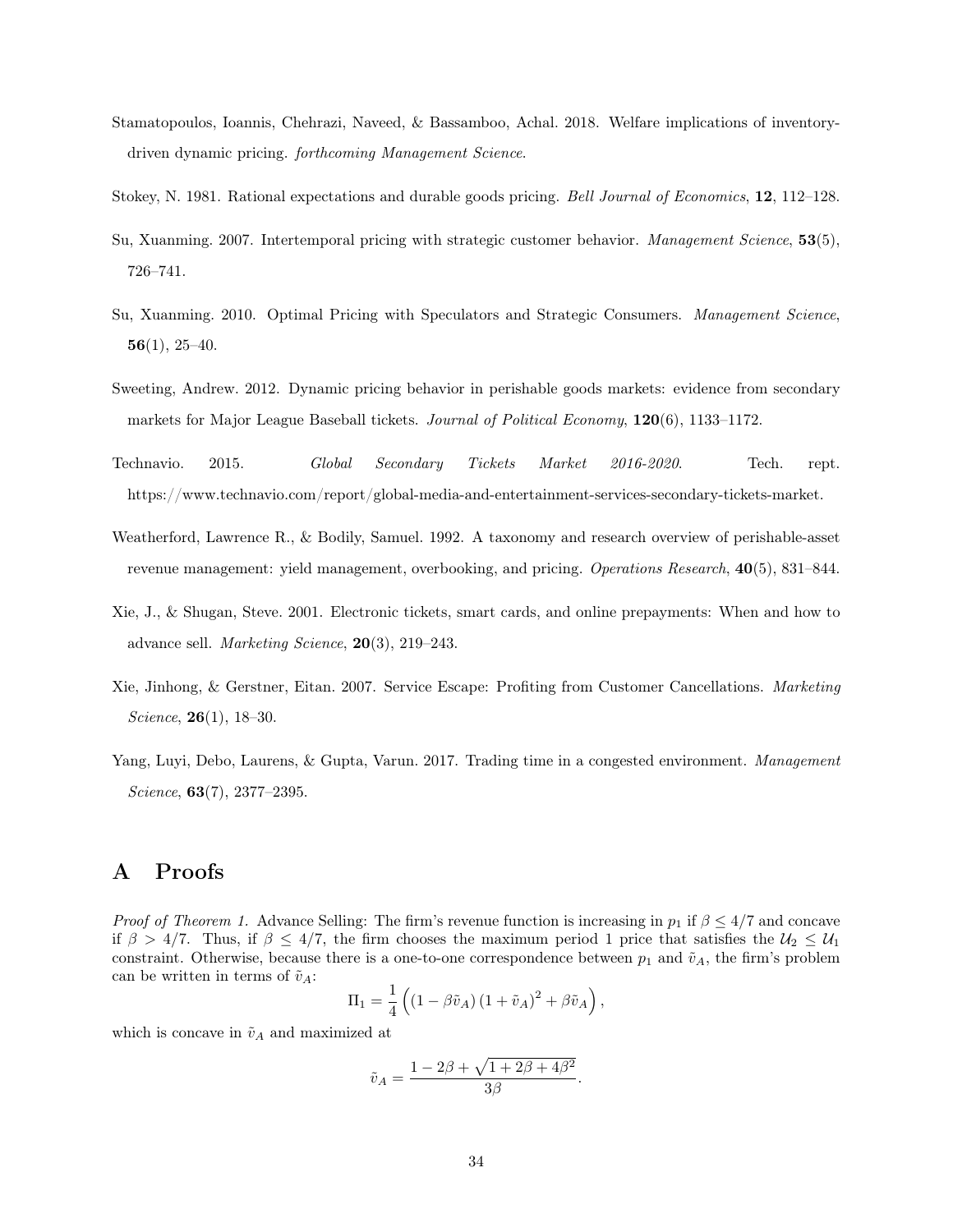To satisfy the  $\mathcal{U}_1 \geq \mathcal{U}_2$ , we must have that  $\tilde{v}_A \leq 5/2$ √  $\overline{3}$ ) – 1, which is always violated in this range of  $\beta$ . Therefore, the firm chooses the maximum period 1 price that satisfies the constraint for all  $\beta$ . Conditional that buyer A has value  $v_A$  and has the unit at the start of period 2, expected surplus is

$$
S(v_A) = \frac{1}{2} (1 - p_r^2) + p_r v_A = \frac{1}{8} (3 + 2v_A + 3v_A^2)
$$

.

The first terms is the Buyer B surplus from reselling the unit to him and the second term is Buyer A's value conditional on keeping the unit. Let  $S_{\tilde{v}_A}$  be the expected surplus from buyers with values  $[\tilde{v}_A, 1]$ 

$$
S_{\tilde{v}_A} = \int\limits_{\tilde{v}_A}^1 S(x) \, dx = \frac{1}{8} \left( 5 - 3\tilde{v}_A - \tilde{v}_A^2 - \tilde{v}_A^3 \right)
$$

Overall surplus is

$$
S = (1 - \beta) S_0 + \beta \left( S_{\tilde{v}_A} + \frac{1}{2} \tilde{v}_A (1 - p_2^{*2}) \right),
$$

where

$$
S_0 = \int_0^1 \frac{1}{8} (3 + 2v + 3v^2) dv = \frac{5}{8}
$$

is the expected ex-ante surplus earned by an informed buyer A.

Price Skimming: The period 2 revenue function is strictly concave in  $p_2$  and maximized with

$$
p_2^* = \frac{-1 + \omega + \sqrt{1 + \omega + \omega^2}}{3\omega}
$$

where  $\omega$  is given by (1). Given  $\omega \in [0,1]$ , it follows that  $p_2^* \in [1/2,1/2]$ √ 3].

Because there is a one-to-one relationship between  $\tilde{v}_A$  and  $p_1$ , the equilibrium can be defined in terms of  $\tilde{v}_A$ instead of  $p_1$ . The revenue function is

$$
\Pi_1 \;\; = \;\; \tfrac{1}{4}\beta(1-\tilde{v}_A)(1+\tilde{v}_A)^2 + (1-\beta+\beta \tilde{v}_A)\,\Pi_2
$$

Differentiate the period 1 revenue function

$$
\frac{d\Pi_1}{d\tilde{v}_A} = \frac{\partial \Pi_1}{\partial \tilde{v}_A} + (1 - \beta + \beta \tilde{v}_A) \left( \frac{\partial \Pi_2}{\partial p_2^*} \frac{\partial p_2^*}{\partial \tilde{v}_A} + \frac{\partial \Pi_2}{\partial \omega} \frac{\partial \omega}{\partial \tilde{v}_A} \right)
$$

Given that  $\partial \Pi_2 / \partial p_2^* = 0$ ,

$$
\begin{array}{rcl}\n\frac{d\Pi_1}{d\tilde{v}_A} &=& \frac{1}{4}\beta \left(1 - 2\tilde{v}_A - 3\tilde{v}_A^2\right) + \beta \Pi_2 + \left(1 - \beta + \beta \tilde{v}_A\right) \frac{\partial \Pi_2}{\partial \omega} \frac{\partial \omega}{\partial \tilde{v}_A} \\
&=& \beta \left[\frac{1}{4} \left(1 - 2\tilde{v}_A - 3\tilde{v}_A^2\right) + p_2^*(1 - p_2^*)\right]\n\end{array}
$$

Solving the first-order condition (FOC),  $d\Pi_1/dp_1 = 0$ , yields

$$
\tilde{v}_A^* = \frac{1}{3} \left( -1 + 2\sqrt{1 + 3p_2^* \left(1 - p_2^* \right)} \right)
$$

To demonstrate that the FOC yields a unique and maximum solution, it is sufficient to demonstrate that for all solutions to the FOC  $d\Pi_1^2/d\tilde{v}_A^2 \leq 0$ .

$$
\frac{d^2\Pi_1}{d\tilde{v}_A^2} = \beta \left[ -\frac{1}{2} - \frac{2}{3}\tilde{v}_A + (2p_2^* - 1)\frac{dp_2^*}{d\omega} \left( -\frac{\partial \omega}{\partial \tilde{v}_A} \right) \right] < 0
$$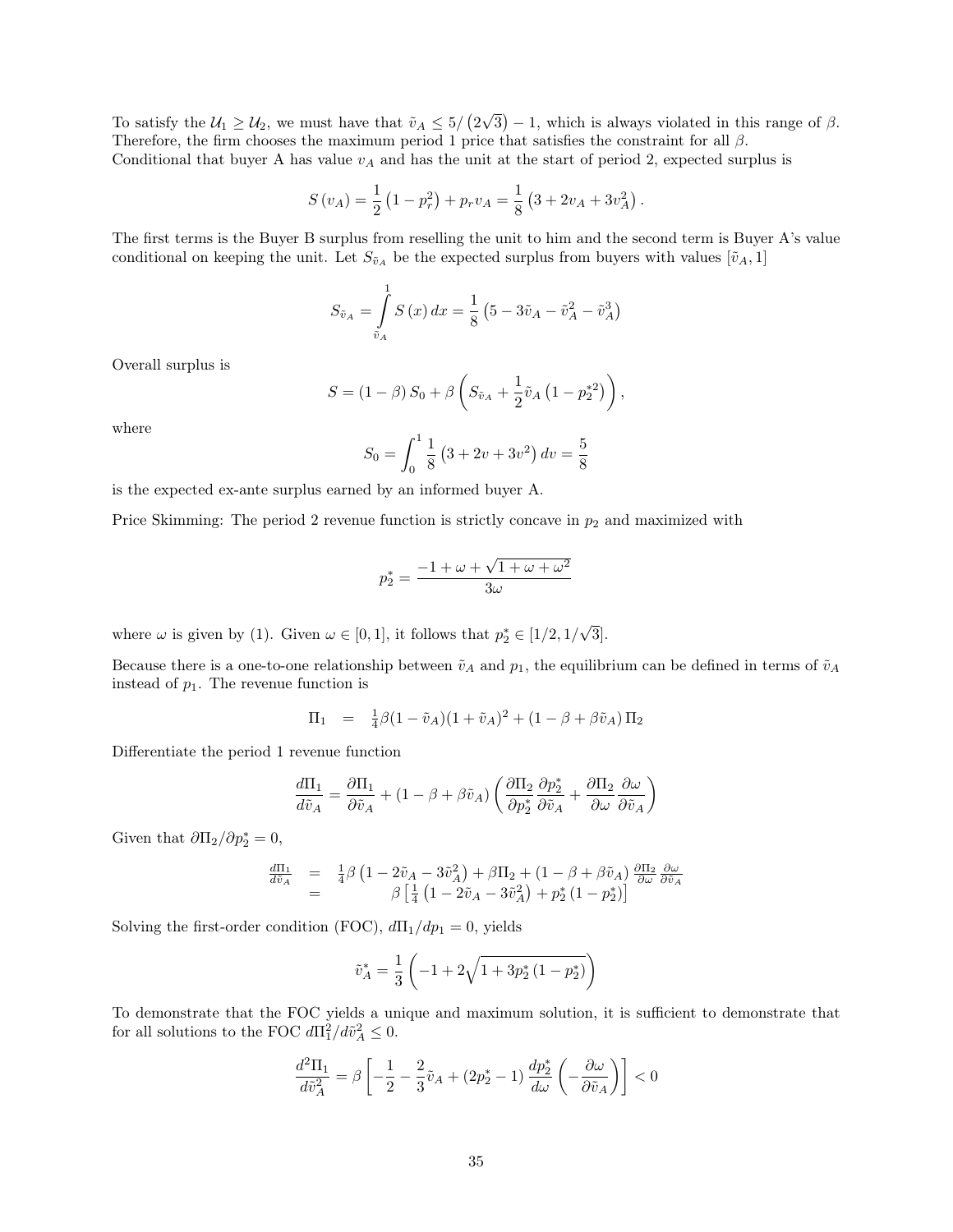The sign above follows because  $p_2^* \leq 1/4$  $\sqrt{3}$ ,  $\partial p_2^* / \partial \omega \leq 3/24$ , 1/3 <  $\tilde{v}_A$  (from the FOC), and  $-\partial \omega / \tilde{v}_A \leq 3/4$ . It remains to confirm that the uniformed buyer A indeed does not purchase in period 1. Not purchasing in period 1 yields the uninformed buyer A an expected utility of  $p_2^*(1-p_2^*)^2/2$ . Purchasing in period 1 yields expected utility  $7/12 - p_1^*$ . The uninformed buyer A follows the equilibrium path if

$$
\frac{1}{2} \left( \frac{7}{6} - p_2^* \left( 1 - p_2^* \right)^2 \right) \le p_1^*
$$

which holds given the derived bounds on the prices. The revenue function is increasing in  $\beta$ :

$$
\frac{d\Pi_1}{d\beta} = \frac{\partial \Pi_1}{\partial \beta} + \frac{\partial \Pi_1}{\partial p_1} \frac{\partial p_1}{\partial \beta} = (1 - \tilde{v}_A^*) (p_1^* - \Pi_2) > 0
$$

where the inequality follows from the derived bounds on the prices. Surplus is

$$
S^* = \beta \left[ S_{\tilde{v}_A} + \tilde{v}_A \left( 1 - p_2^* \right) \left( \frac{1 + p_2^*}{2} \right) \right] + (1 - \beta) \left( (1 - p_2^*) \left( \frac{1 + p_2^*}{2} \right) + p_2^* \left( 1 - p_2^* \right) \left( \frac{1 + p_2^*}{2} \right) \right) :
$$

An informed customer yields  $S_{\tilde{v}_A}$  if he buys and if he does not buy (with probability  $\tilde{v}_A$ ) only buyer B remains on the spot yielding an expected surplus of  $(1+p_2^*)/2$  if he buys. An uninformed customer waits. The expected resulting surplus is buyer B's expected value if he buys  $(1+p_2^*)/2$  or, if he does not, buyer A's may purchase.

 $\Box$ 

Proof of Theorem 2. According to the revelation principle (Myerson 1979) any equilibrium of an indirect (i.e., possibly non-truth inducing) optimal mechanism can be implemented as a truth-inducing direct mechanism. In the optimal direct mechanism in period 1 buyer A announces his type, which can be some value, " $v_A$ ", or "unsure". Given this report, the firm either transfers the unit to A for a payment, which can depend on the report, or does not transfer the unit. Per the definition of a direct mechanism, in period 1 buyer A must have an incentive to truthfully report his type.

If there is a transfer of the unit in period 1 to buyer A, then it must occur at a fixed price no matter buyer A's report: if buyer A's period 1 report influenced the transfer price, then buyer A would have an incentive to report the type that leads to the lower price, even if that isn't buyer A's type. Hence, there are two options for the direct mechanism. In both options buyer A receives the unit in period 1 for price  $p_1$  if the buyer reports a sufficiently high " $v_A$ ". Let that threshold value be  $\overline{v}_A$ .

In the first option for a direct mechanism (price skimming), a transfer occurs only when buyer A reports "high  $v_A$ " (i.e., a  $v_A$  value such that  $\overline{v}_A \leq v_A$ ). The firm retains the unit if the buyer reports "unsure" or "low  $v_A$ ". In the second option for a direct mechanism (advance selling), the firm transfers the unit to buyer A in period 1 for  $p_1$  if the buyer reports a "high  $v_A$ " or "unsure". Again, the firm retains the unit with a "low  $v_A$ " report.

In period 2, either buyer A has the unit or the firm has the unit. If buyer A has the unit, then the buyer can attempt to transfer the unit to buyer B, possibly with restrictions imposed by the firm. If the firm has the unit, then the period 2 market may have one or two potential buyers. The firm can sell to these buyers, possibly restricted by commitments it made in the mechanism.

With a direct mechanism, in period 1 the firm learns information that reveals the number of buyers in period 2 - in equilibrium if the report is "low  $v_A$ " then there is only buyer B in period 2, but if the report is "unsure" and the firm keeps the unit, then both buyers are present in period 2. Although the firm obtains this information, the firm cannot use it in a way that would disadvantage buyer A. If it were to use the information against buyer A, then buyer A would have an incentive to misreport the buyer's type. Hence, the firm must implement a mechanism in period 2 that yields buyer A the same expected value no matter if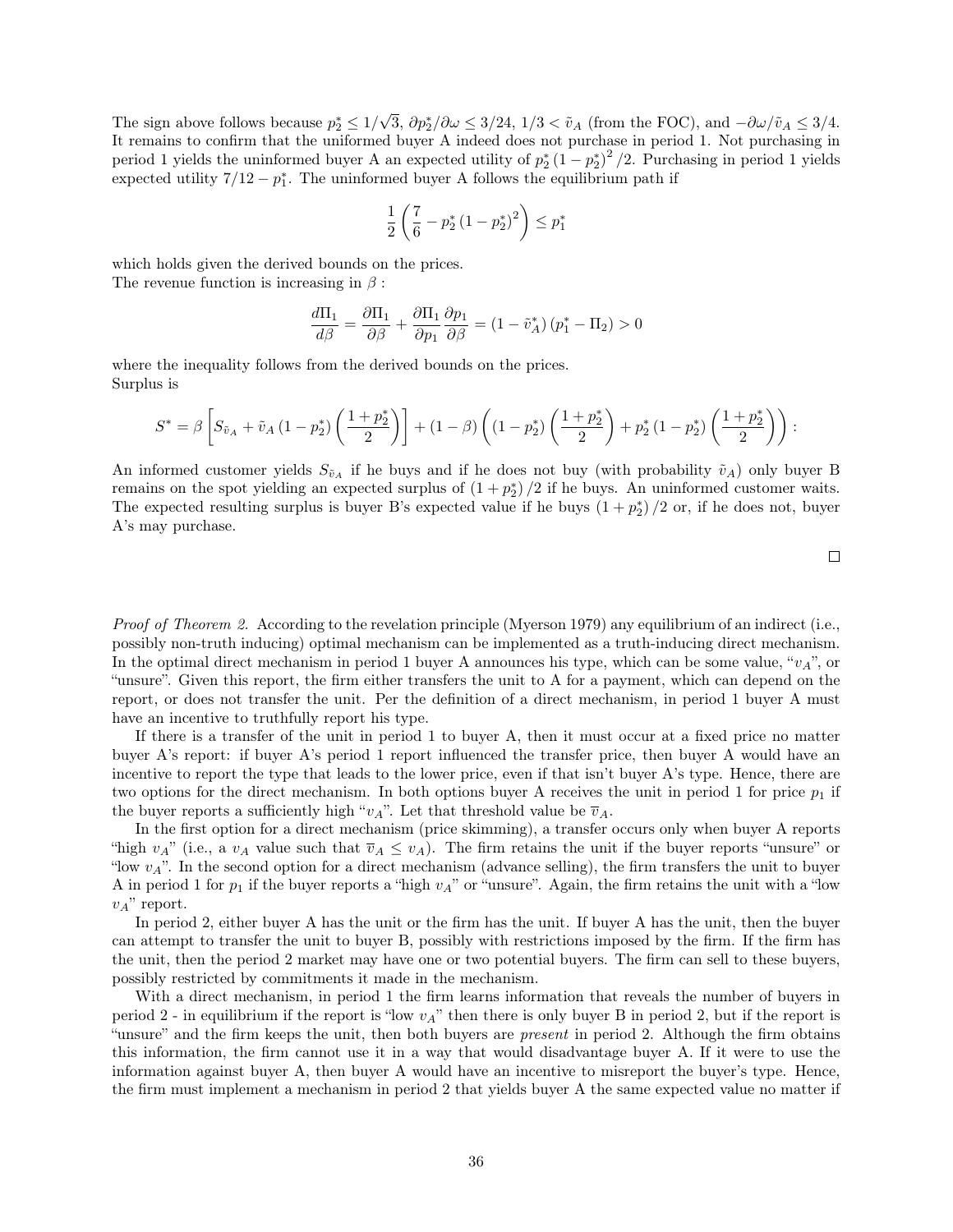the unsure buyer A reports "unsure" (which, with the second option, implies there are two buyers in period 2) or "low  $v_A$ " (which implies there is only one buyer in period 2).

Period 2: In period 2 the unit is either owned by the firm or buyer A. If the firm has the unit, then the firm can implement any period 2 mechanism so long as the truth-inducing constraint in period 1 is not violated. If buyer A owns the unit in period 2, then the buyer may attempt to sell the unit to B, subject to the firm's restrictions. For example, the firm could charge a commission on the sale (or charge a fixed fee, etc.).

Suppose that the firm sells in period 2. Consider the revenue maximizing mechanism and a posted price mechanism:

Revenue maximizing mechanism: In period 2 the firm maximizes that period's revenue with a secondprice auction with a reserve of  $p_2 = 1/2$ . The form of the mechanism does not depend on the number of buyers in period 2. Therefore, it satisfies the truth-inducing requirement in period 1 that the period 2 mechanism does not depend on the firm's expectations for the number of buyers present in period 2. The expectations for the firm's revenue,  $r_2$ , and a buyer's utility,  $\pi$ , depends on how many buyers are in the market:

|  | 1 buyer 2 buyers 2 buyers with probability $\omega$ |
|--|-----------------------------------------------------|
|  |                                                     |
|  |                                                     |

Posted price: A posted price mechanism with one buyer achieves the same revenue as the second-price auction. With two or more buyers, the posted price achieves less revenue. Nevertheless, it can be a useful mechanism for the firm (as explained in the period 1 analysis). There are two cases to consider: (i) only buyer B, and (ii) there is one buyer with probability  $1 - \omega$  and two buyers with probability  $\omega$ . With a single buyer B:

|     | price firm revenue, $r_2$ $\pi_A$ : informed buyer A $\pi_A$ : unsure buyer A |                       |
|-----|-------------------------------------------------------------------------------|-----------------------|
| 1/2 |                                                                               | $\pi = 1/16 = 0.0625$ |
|     | With a u probability of two buyors the firm's revenue is                      |                       |

With a  $\omega$  probability of two buyers the firm's revenue is

$$
r_2 = \omega (1 - p_2^2) p_2 + (1 - \omega) (1 - p_2) p_2
$$

The optimal period 2 price is

$$
p_2^* = \frac{-1 + \omega + \sqrt{1 + \omega + \omega^2}}{3\omega}
$$

The unsure buyer A earns  $\pi = p_2^* (1 - p_2^*)^2 / 2$ .

Suppose next that buyer A is selling in period 2. In period 2 buyer A is always informed. The worst a buyer A can do is merely keep the unit and receive  $\pi = v_A$ . However, buyer A could do better if there is an opportunity to sell to buyer B. Suppose for any transaction with buyer B the firm takes a portion  $\phi$  of the transfer price and charges a fee f. Buyer A's final utility is  $u = \pi - c$ , where  $\pi$  is the buyer's utility before commissions,  $\pi = p_2v_A + (1-p_2)p_2$  and c is the expected commission to the firm,  $c = (1-p_2)(\phi p_2 + f)$ . Buyer A's best price is

$$
p_2 = \begin{cases} \frac{1}{2} \left( \frac{1 - \phi + v_A + f}{1 - \phi} \right) & \phi < 1 - v_A - f \\ 1 & 1 - v_A - f < \phi \end{cases}
$$

The resulting final utility is

$$
u=\begin{cases}\frac{1}{4}\left(\frac{\left(1-\phi+v_A\right)^2-2f(1-\phi+v_A)+f^2}{1-\phi}\right) & \phi<1-v_A-f\\ v_A & 1-v_A-f<\phi\end{cases}
$$

The expected commission (assuming  $\phi < 1 - v_A - f$ ) is

$$
c = \frac{(1 - \phi - v_A - f) (\phi (1 - \phi + v_A) + f (2 - \phi))}{4 (1 - \phi)^2}
$$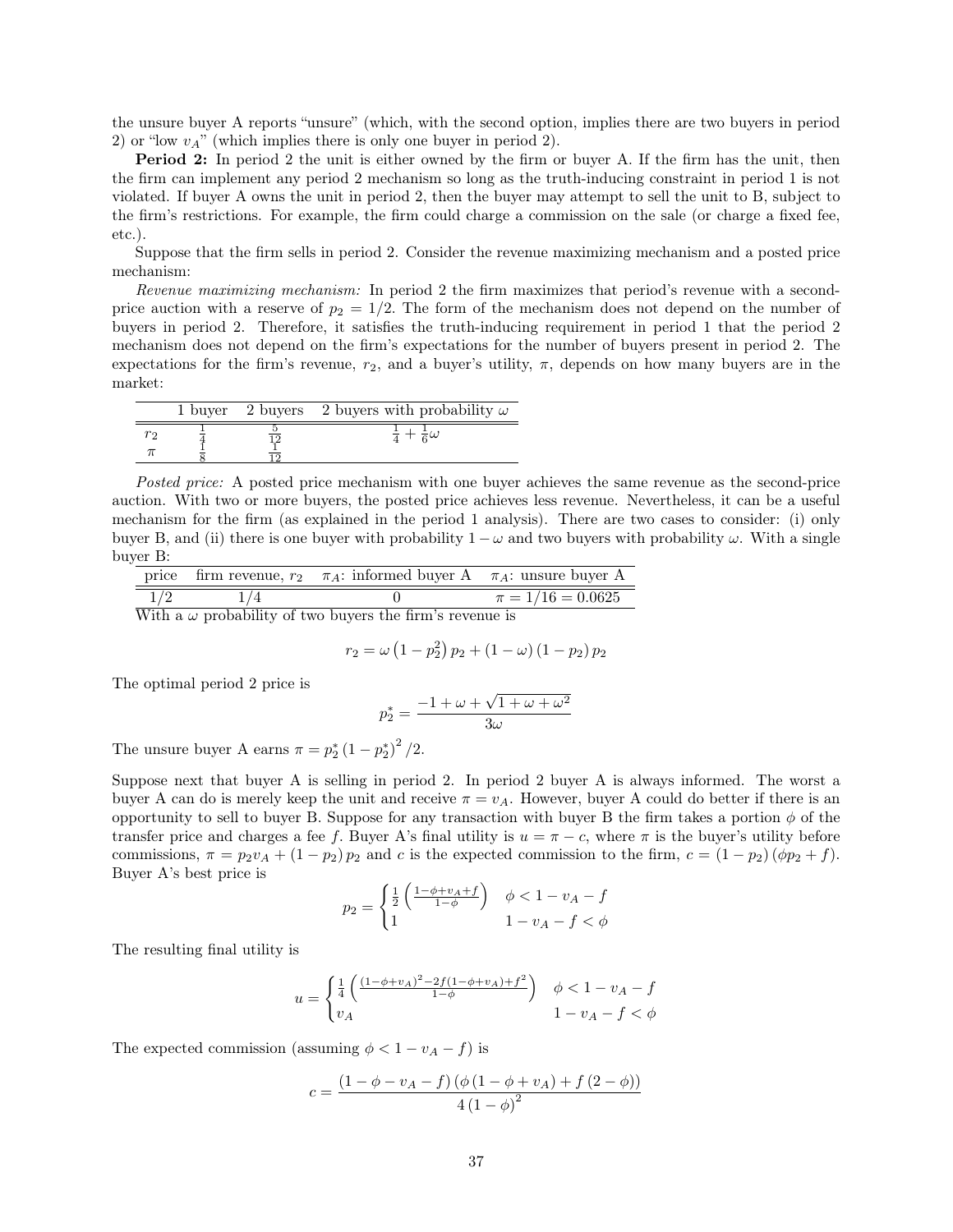Prove that the firm's optimal commission is to not charge a commission, i.e.,  $\phi = 0$  and  $f = 0$ . Proof by contradiction. Say the optimal commission contract has either  $\phi > 0$  or  $f > 0$  (or both) for some subset of buyer A types. For that contract let  $p_1$  be the period 1 price, and define u,  $\pi$ , and c as above. Let  $\underline{v}_A$  be the lowest value of the informed buyer As that is willing to purchase the contract, i.e.,  $p_1 \leq u$ . Let  $p_2$  be the period 2 price that buyer posts to sell the unit. Let  $u^0$ ,  $\pi^0$ , and  $p_2^0$  be the analogous values for the zero commission contract. For the  $\underline{v}_A$  buyer,  $p_2^0 < p_2$  and  $\pi < \pi^0$ : without a commission the buyer charges less to sell the unit and earns a higher utility without consideration of commissions (because  $p_2^0$  maximizes the buyer's utility net of commissions). The firm's revenue from this buyer is  $p_1 + c$ . Say the maximum price is charged with the zero commission contract, i.e.,  $p_1^0 = u^0$ . Because  $\pi < \pi^0$ , the firm's total earnings from this buyer is larger than the earnings with the commission contract:  $p_1^0 = u^0 = \pi^0 > \pi = u + c \ge p_1 + c$ . Furthermore, because c is decreasing in  $v_A$ , it follows that  $p_1^0 > p_1 + c$  for all buyers with values greater than  $v_A$ . Given that the zero commission contract earns more for the firm for all buyers, it is the optimal contract. In the remainder assume the zero commission contract is used.

With zero commission buyer A's price is  $p_2 = (1 + v_A)/2$  and the buyer's utility is  $\pi = (1 + v_A)^2/4$ .

**Period 1:** Consider the first mechanism option (price skimming): an announcement of  $\bar{v}_A$  or higher awards the unit to buyer A for a payment of  $p_1$ , otherwise the firm retains the unit. If the buyer A announces less than  $\overline{v}_A$  or "unsure", then the firm commits to a period 2 mechanism that leaves the unsure buyer A at least as well off reporting "unsure" as "low  $v_A$ ". The informed buyer A reports his value in period 1 only if doing so earns a non-negative utility, i.e., if  $p_1 \leq (1 + v_A)^2/4$ . The firm's revenue is  $R = \beta (1 - \overline{v}_A) p_1 + (1 - \beta + \beta \overline{v}_A) r_2$ , where  $r_2 = 1/4 + 1/(6\omega)$  and

$$
\omega = \frac{1 - \beta}{1 - \beta + \beta \overline{v}_A}
$$

For a fixed  $\bar{v}_A$  the firm maximizes  $p_1$ . The firm's revenue can then be expressed in terms of  $\bar{v}_A$ :  $R =$ For a fixed  $v_A$  the firm maximizes  $p_1$ . The firm's revenue can then be expressed in terms of  $v_A$ :  $\kappa = (5 - \beta (2 - 6\overline{v}_A + 3\overline{v}_A^2 + 3\overline{v}_A^3)) / 12$ . The firm's optimal solution is  $\overline{v}_A = (\sqrt{7} - 1)/3$  and the resul period 1 price is  $p_1 = (11 + 4\sqrt{7})/36$  and revenue is

$$
R = \frac{1}{108} \left( 45 - 2 \left( 19 - 7\sqrt{7} \right) \beta \right)
$$

The period 1 price does not depend on  $\beta$  but revenue decreases linearly in  $\beta$  and revenue is relatively insensitive to  $\beta$  :

$$
\frac{R(0)}{R(1)} = \frac{45}{45 - 2(19 - 7)} = 1.011
$$

It remains to check that all types truthfully report their type. By construction, the informed buyer A reports truthfully. The unsure buyer A is indifferent between reporting "unsure" and a low  $v_A$  because either way the buyer's utility in period 2 is the same, which is  $1/12$ . The unsure A does not want to report "high  $v_A$ " to earn the unit in period 1, because then the buyer earns a negative payoff:

$$
\int_0^1 \frac{1}{4} (1+x)^2 dx - p_1 = \frac{7}{12} - \frac{1}{36} \left( 11 + 4\sqrt{7} \right) < 0
$$

Consider the second mechanism (advance selling): buyer A that announces no less than  $\bar{v}_A$  or "unsure" gets the unit for  $p_1$ , and buyer A that announces less than  $\overline{v}_A$  does not get the unit and the firm assumes it is selling to a single buyer in period 2 with value [0, 1]. The firm's revenue is  $R = \beta ((1 - \overline{v}_a) p_1 + \overline{v}_a/4) + (1 - \beta) p_1$ . If  $\overline{v}_a = 2\sqrt{p_1} - 1$  then the informed buyer A earns zero from a false report (because the unit is of no value in period 2). Hence, the revenue function simplifies to

$$
R = p_1 + \beta \left( -\frac{1}{4} + \frac{1}{2}\sqrt{p_1} + p_1 - 2p_1^{3/2} \right)
$$

The above is increasing for the feasible range of  $p_1$ , so the optimal  $p_1$  is maximized subject to the truth-telling constraint for the unsure buyer A. The unsure buyer A that correctly reports "unsure" earns  $\pi = 7/12 - p_1$ . To maximize  $p_1$ , the firm wants to minimize the earnings of buyer A from a false report. This is achieved with a posted price mechanism in period 2 (the second price auction earns the same amount in equilibrium,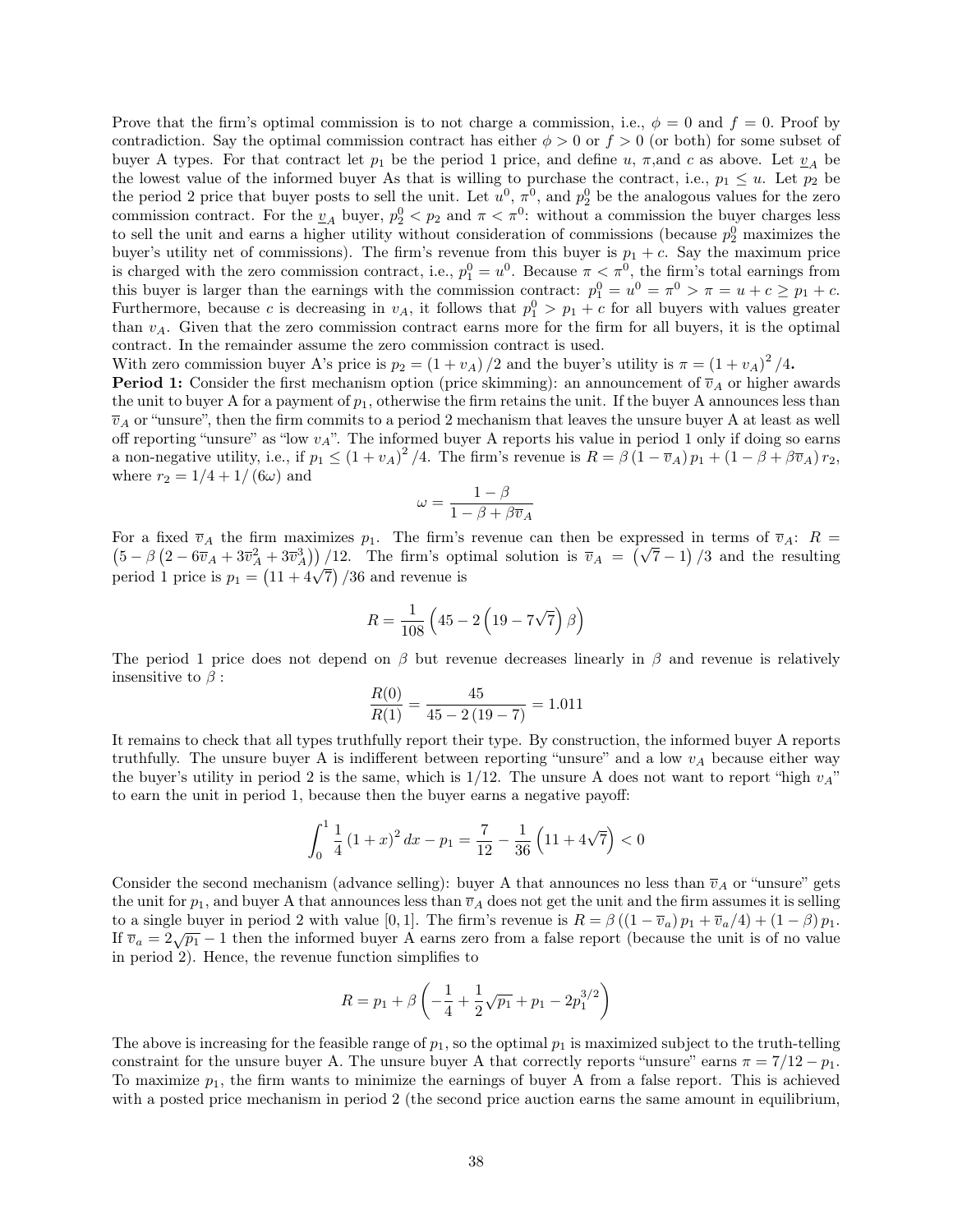but yields more for buyer A off the equilibrium path), in which case buyer A earns  $\pi = 1/16$ . Thus, the firm can charge

$$
p_1 = \frac{7}{12} - \frac{1}{16} = \frac{25}{48}
$$

The resulting revenue is

$$
R = (150 - (65\sqrt{3} - 78) \beta) / 288.
$$

Proof of Theorem 3. Advance Selling: The second period revenue function is concave and maximized with price  $p_2^* = 1/2$ . The period 1 revenue function is concave in  $p_1$ . However, the unconstrained optimal price violates the  $U_1 \geq U_2$  constraint. Given that constraint binds, the optimal period 1 price is  $p_1^* = 7/16$ . Surplus is

$$
S^* = \frac{1}{2}\beta \left[1 - p_1^{*2} + p_1^* \left(1 - p_2^{*2}\right)\right] + \frac{1}{2} \left(1 - \beta\right)
$$

With probability  $\beta$ , Buyer A is informed. If  $v_A \geq p_1^*$  (with probability  $(1-p_1)$ ), the unit is transferred to him and the expected value is  $\mathbb{E}[V|V \geq p_1^*] = (1 + p_1^*)/2$ . Otherwise, in period 2 the unit may be sold to Buyer 2 and expected value is  $p_2^* \mathbb{E}[V|V \geq p_2^*] = (1 - p_2^{*2})/2$ .

Price Skimming: In equilibrium the constraint  $\mathcal{U}_1 \leq \mathcal{U}_2$  ensures that the uniformed buyer A does not purchase in period 1:

$$
\frac{1}{2}\left(1 - p_2\left(1 - p_2\right)^2\right) \le p_1
$$

The period 2 revenue function is concave in  $p_2$ , so the optimal  $p_2$  solves the first-order-condition,  $d\Pi_2/dp_2 = 0$ . Given  $\omega \in [0,1]$  it is straightforward to show that  $p_2 \in [1/2, 1/\sqrt{3}]$ . From the period 1 revenue function

$$
\frac{d\Pi_1}{dp_1} = \frac{\partial \Pi_1}{\partial p_1} + (1 - \beta + \beta p_1) \left( \frac{\partial \Pi_2}{\partial p_2} \frac{\partial p_2}{\partial p_1} + \frac{\partial \Pi_2}{\partial \omega} \frac{\partial \omega}{\partial p_1} \right) = \beta (1 - 2p_1 + (1 - p_2) p_2)
$$

and

$$
\frac{d^2\Pi_1}{dp_1^2} = \beta \left( -2 - (2p_2 - 1) \frac{dp_2}{dp_1} \right) = \beta \left[ -2 + \frac{\beta (2p_2 - 1)^2}{2 (3p_2 (1 - \beta) + \beta p_1)} \right]
$$

For a unique maximum it is sufficient to show that whenever the first order condition (FOC) is satisfied  $(d\Pi_1/dp_1 = 0)$  then the second order condition (SOC) is satisfied  $(d^2\Pi_1/dp_1^2 \le 0)$ . From the FOC, solve for  $p_1$  and substituted into the SOC to yield:

$$
\frac{d^2\Pi_1}{dp_1^2} = -2 + \frac{\beta (2p_2 - 1)^2}{2(3p_2(1 - \beta) + \beta \frac{1}{2}(1 + (1 - p_2)p_2))} < 0
$$

where the inequality follows given the feasible range for  $p_2$ . The bounds on  $p_1$  can be obtained from the FOC and the bounds on  $p_2$ .

Revenue is increasing in  $\beta$ :

$$
\frac{d\Pi_1 (p_1^*, p_2^*)}{d\beta} = \frac{\partial \Pi_1}{\partial \beta} + \frac{\partial \Pi_1}{\partial p_1} \frac{\partial p_1}{\partial \beta} = p_1^* (1 - p_1^* + (1 - p_2^*)) p_2^*) - (1 - p_2^{*2}) p_2^* = \frac{1}{4} \left(-1 + p_2^* + (p_2^*)^2\right)^2 > 0
$$

To obtain bounds on the optimal revenue,

$$
\lim_{\beta \to 1} \Pi_1 = p_1 \left(\frac{5}{4} - p_1\right) = 25/64
$$

The other extreme yields

$$
\lim_{\beta \to 0} \Pi_1 = (1 - p_2^*) p_2^* = \frac{2}{3\sqrt{3}} = 0.3849
$$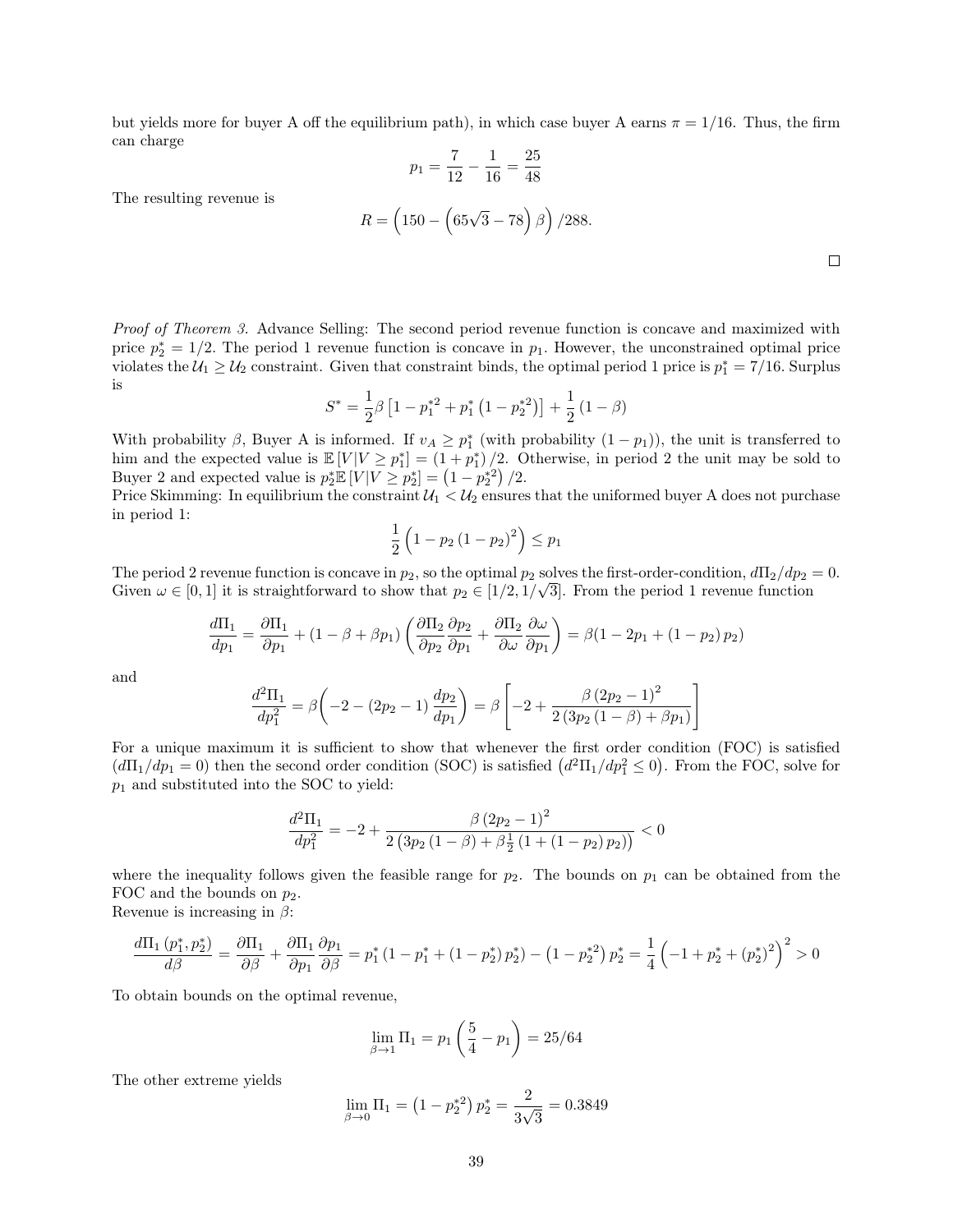Finally, it is straightforward to show that the  $\mathcal{U}_1 < \mathcal{U}_2$  constraint does not bind. Social welfare is

$$
S^* = \beta \left[ \left( \frac{1 - p_1^*^2}{2} \right) + p_1^* \left( \frac{1 - p_2^*^2}{2} \right) \right] + (1 - \beta) \left( (1 - p_2^*) \left( \frac{1 + p_2^*}{2} \right) + p_2^* \left( 1 - p_2^* \right) \left( \frac{1 + p_2^*}{2} \right) \right)
$$

The first two terms are surplus when buyer A is informed and either purchases in period 1, or does not purchase in period 1 leaving the firm with the only option to sell to buyer B in period 2. The second two terms are surplus when buyer A is informed and the unit can be sold either to B or A in period 2.

 $\Box$ 

*Proof of Theorem 4.* In period 2 the firm can only sell to buyer B. Hence, the optimal spot period price is  $p_2^* = 1/2$  and the firm earns  $\Pi_2^* = 1/4$ . The uninformed buyer A purchases in advance only if  $\mathcal{U}_1 \geq \mathcal{U}_2$ . That constraint implies that period 1 price must satisfy:  $p_1 \n\t\leq \frac{1+f^2}{2} - \frac{1}{16}$ . The revenue function is strictly concave in  $p_1$  and f but the unconstrained optimal values violates the  $\mathcal{U}_1 \geq \mathcal{U}_2$  constraint. The firm's revenue function with the maximum  $p_1$  is

$$
\Pi_1 = \frac{1}{256} \left( 16 \left( 7 + 4f - 8f^2 \right) - \beta \left( 21 + 64f - 176f^2 + 64f^4 \right) \right)
$$

It follows that

$$
\frac{d\Pi}{df} = \frac{1}{8} (2 (1 - \beta) + 11 \beta f - 8f (1 + \beta f^{2}))
$$

Because  $2(1-\beta)-8\beta f^3$  is concave decreasing on the interval [0, 1], there is a unique  $f \in [0,1]$  that maximizes  $\Pi_1$ .

Social welfare is

$$
S = \beta \left( (1 - p_1) \left( \frac{1 + p_1}{2} \right) + p_1 (1 - p_2) \left( \frac{1 + p_2}{2} \right) \right) + (1 - \beta) \left( (1 - f) \left( \frac{1 + f}{2} \right) + f (1 - p_2) \left( \frac{1 + p_2}{2} \right) \right).
$$

If Buyer A is informed, social welfare is equivalent to the base case with no recourse. If Buyer A is uninformed, Buyer A keeps the unit if  $v_A \ge f$ , and otherwise, the unit is transferred to Buyer B, if  $v_B \ge p_2$ .

*Proof of Theorem 5.* Advance Selling: In equilibrium  $p_1$  is set so that the uniformed buyer A purchases in period 1. If there is a sale in period 1 then the firm is selling in period 2 to buyer B a unit it has already sold to A. If there is no sale in period 1, then buyer A must have been informed with a low value. That buyer does not remain in the market for period 2. So again, buyer B is the only customer in period 2. However, there are two different states in period 2. If a period 1 sale occurs, then the firm makes an offer to buyer B for a unit that it already sold, and therefore needs to provide buyer A with compensation b if the unit is transferred to buyer B. If a period 1 sale does not occur, then the firm is selling the unit it owns. In the former case the optimal period 2 price is  $p_o = (1 + b)/2$  and in the latter case the optimal price is  $p_2 = 1/2$ . If the uninformed A purchases in period 1 then he earns utility

$$
U_1 = \frac{1}{2}p_o + b(1 - p_o) - p_1 = \frac{1}{4}(1 + 3b - 2b^2) - p_1,
$$

but if he waits (which is not the equilibrium), the firm assumes he was informed and so chooses  $p_2 = 1/2$ . The buyer's expected utility is  $\mathcal{U}_2 = p_2 \left(1 - p_2\right) \left(\frac{1 - p_2}{2}\right) = \frac{1}{16}$ . The uniformed buyer A purchases in period 1 as long as

$$
p_1 < \frac{1}{4} \left( 1 + 3b - 2b^2 \right) - \frac{1}{16} = \frac{3}{16} + \frac{3b - 2b^2}{4} \tag{4}
$$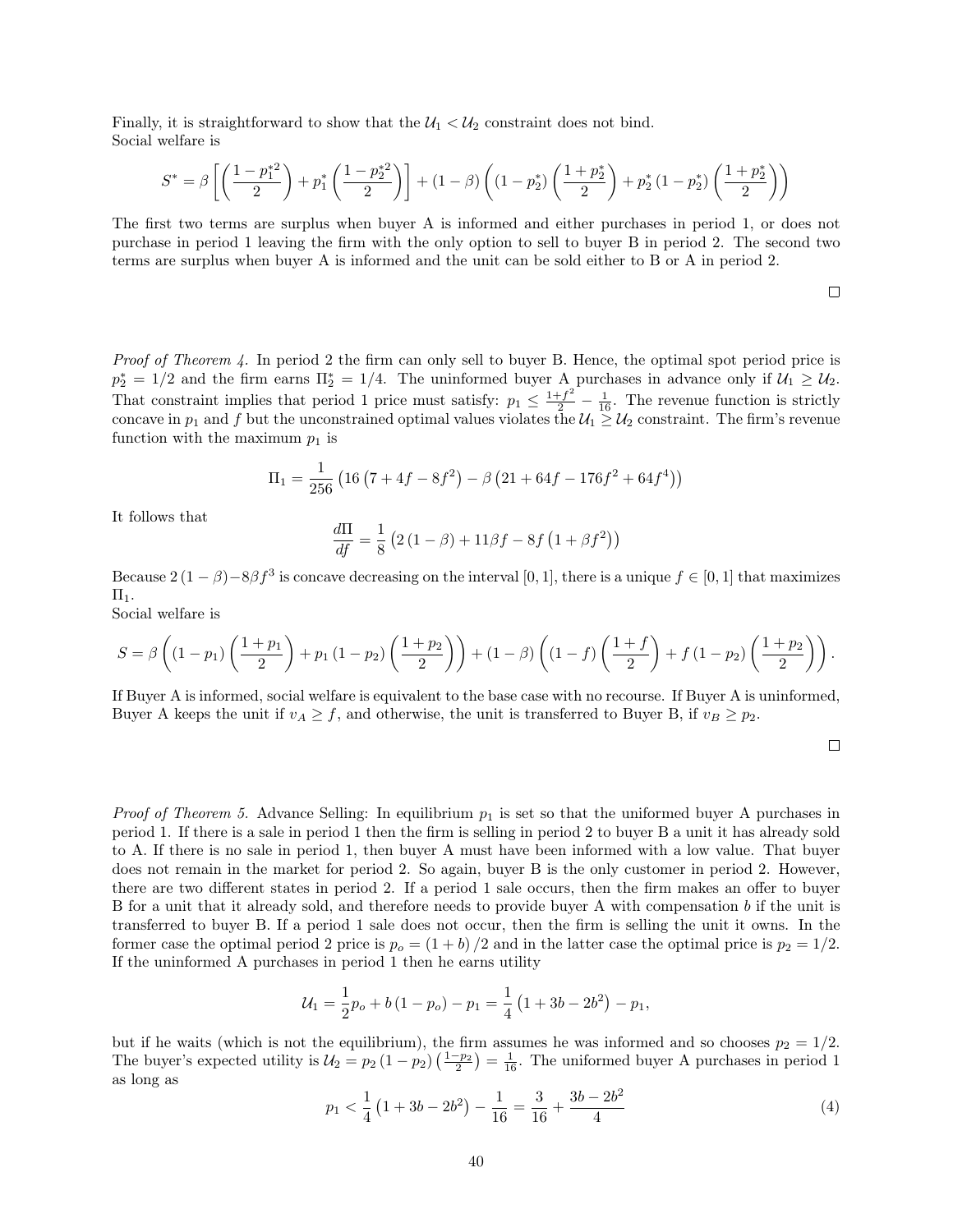Given the period 2 prices, the firm's revenue is

$$
\Pi_1 = \frac{1}{4} \left( 1 + (1 - \beta \tilde{v}_A) \left( 4p_1 - 2b + b^2 \right) \right)
$$

The revenue function  $\Pi_1$  increases in the period 1 price,  $p_1$ , and therefore the constraint binds. Given the constraint, the revenue function is

$$
\Pi_1 = \frac{224 - 9\beta + 8(44 - 3\beta)b - 4\beta b^2 - 16(8 - \beta)b^3}{512(1 + b)}
$$

and

$$
\frac{d\Pi_1}{db} = \frac{128 - 15\beta - 8\beta b - 4(96 - 11\beta)b^2 - 32(8 - \beta)b^3}{512(1 + b)^2}
$$

Some form of overbooking is optimal (i.e.,  $\partial \Pi_1/\partial b$  ( $b = 1$ ) < 0). The optimal overbooking amount uniquely satisfies

$$
128 - 15\beta = 8\beta b + 4(96 - 11\beta) b2 + 32(8 - \beta) b3
$$

Social welfare:

$$
S = \beta \left( \frac{1}{2} \tilde{v}_A \left( 1 - p_2^2 \right) + \left( 1 - \tilde{v}_A \right) \left( \frac{1}{2} p_o \left( 1 + \tilde{v}_A \right) + \frac{1}{2} \left( 1 - p_o^2 \right) \right) \right) + \left( 1 - \beta \right) \left( \frac{1}{2} p_o + \frac{1}{2} \left( 1 - p_o^2 \right) \right) = \frac{1}{8} \left( 5 + 2b\beta \left( 1 - \tilde{v}_A \right) \tilde{v}_A - 2\beta \tilde{v}_A^2 - \left( 1 - \beta \tilde{v}_A \right) b^2 \right)
$$

If Buyer A is informed, he either: doesn't purchase and leaves the market if his valuation is low and the firm tries to sell to buyer B or he purchases in period 1 after which the firm tries to overbook and sell to Buyer B at price  $p_o$ . If Buyer A is uninformed, he purchases in period 1 and either keeps the unit (if the firm didn't succeed in selling to Buyer B), or loses the unit to Buyer B (if his value was higher than the overbooking price).

Price Skimming: There are four decisions for the firm. In period 1 the firm offers  $p_1$  along with a buy back price of b. In period 2 the firm offers  $p_o$  if a sale occurred in period 1, otherwise  $p_2$  is offered. The price  $p_o$ applies when a sale occurs in period 1 and only buyer B remains in period 2. To sell to buyer B requires the firm to pay  $b$  to buy back the unit from buyer A. Thus, to maximize its profit the firm offers buyer B the unit in period 2 at the price  $p_o = (1 + b)/2$ . Now consider the other prices. In period 1 the informed buyer A's purchases when  $v_A \geq \tilde{v}_A$ , where

$$
\tilde{v}_A = \frac{2p_1 - b + b^2}{1 + b}.
$$

Given the one-to-one relationship between  $\tilde{v}_A$  and  $p_1$ , the firm's period 1 decision task to "select  $p_1$  and b" can be reframed as "select  $\tilde{v}_A$  and b" and the resulting period 1 price is

$$
p_1 = \frac{1}{2} (b (1 - b) + \tilde{v}_A (1 + b)).
$$

Say there isn't a sale in period 1. In equilibrium either buyer A was uninformed or he was informed but had a value too low to justify purchasing (i.e.,  $v_A < \tilde{v}_A$ ). In the first case, there are two buyers in period 2 whereas in the second case only buyer B remains in period 2. Let  $\omega$  be the probability buyer A is in the market in period 2 (in equilibrium) conditional on there not being a sale in period 1:

$$
\omega\left(\tilde{v}_A\right) = \frac{1-\beta}{1-\beta+\beta\tilde{v}_A}
$$

The period 2 revenue function is

$$
\Pi_2 (p_2 (\omega (\tilde{v}_A)), \omega (\tilde{v}_A)) = p_2 (1 - p_2) (1 + \omega p_2)
$$

Note that conditional on  $\tilde{v}_A$ ,  $\Pi_2$  does not depend on b. The optimal  $p_2$  is

$$
p_2(\omega) = \frac{-1 + \omega + \sqrt{1 + \omega + \omega^2}}{3\omega}
$$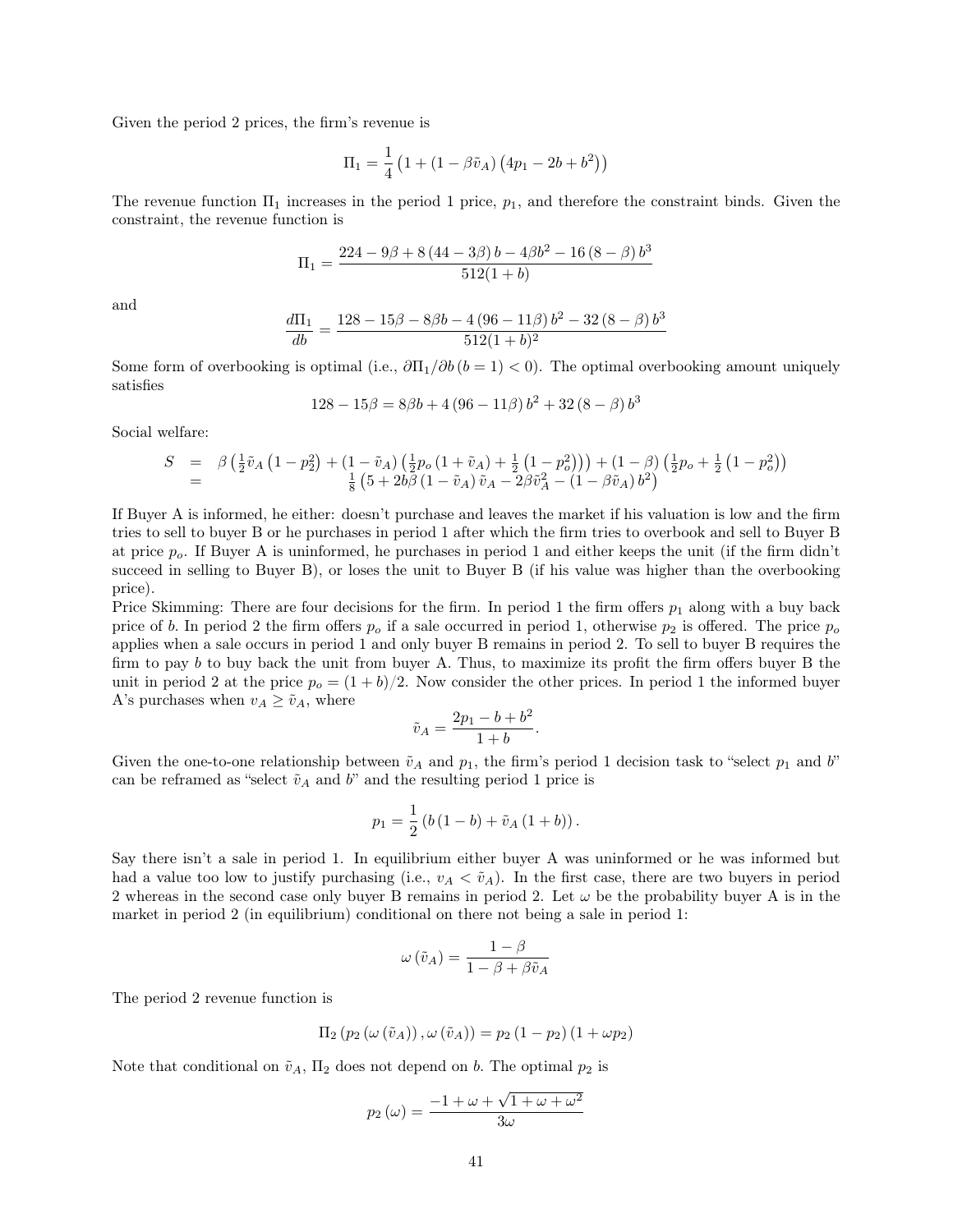Note that  $p_2(\omega)$  is increasing over the interval  $\omega \in [0,1]$ , with  $\lim_{\omega \to 0} p_2(\omega) = 1/2$  and  $p_2(1) = 1/2$ √ 3. Consider the period 1 decisions,  $\tilde{v}_A$  and b. The firm's period 1 revenue is

$$
\Pi_1 (b, \tilde{v}_A) = \frac{1}{4}\beta (1+b) (1-\tilde{v}_A) (1-b+2\tilde{v}_A) + (1-\beta+\beta\tilde{v}_A) \Pi_2
$$

The period 1 revenue is concave in b and maximized with  $b = \tilde{v}_A$ . The revenue function can therefore be written as

$$
\Pi_1 (\tilde{v}_A) = \frac{1}{4}\beta (1 - \tilde{v}_A) (1 + \tilde{v}_A)^2 + (1 - \beta + \beta \tilde{v}_A) \Pi_2,
$$

which is equivalent to the revenue function with price skimming in the reselling mechanism. Hence, overbooking and price skimming is equivalent (in equilibrium) to reselling and price skimming, i.e., same revenue and social welfare.

 $\Box$ 

Proof of Theorem 6. No recourse: an uninformed buyer A's expected utility of waiting for period 2 is

$$
U_2 = p_2^2 \int_{p_2}^1 (x - p_2) \, dx
$$

where  $p_2^2$  is the probability that the firm does not sell to the B buyers.

In an advance selling equilibrium, the firm needs to ensure that  $\mathcal{U}_1 \geq \mathcal{U}_2$  so that an uninformed buyer A buys in period 1. Therefore, if there is no sale in period 1 the firm knows that the buyer A is informed and only buyers B remain on the spot. With a posted price mechanisms, period 2 revenue is

$$
\Pi_2(p_2) = p_2 \left(1 - p_2^2\right)
$$

and period 1 revenue (assuming the constraint  $\mathcal{U}_1 \geq \mathcal{U}_2$  is satisfied) is

$$
\Pi_1 = p_1 (1 - \beta p_1) + \beta p_1 \Pi_2.
$$

With advance selling, the second period revenue function is concave and maximized with price  $p_2^* = \sqrt{1/3}$ . The period 1 revenue function is concave in  $p_1$ . However, the unconstrained optimal price violates the  $U_1 \geq U_2$  constraint. Given that constraint binds, the optimal period 1 price is  $p_1^* = 1/2 - (2 - \sqrt{3})/9$ . The  $m_1 \ge m_2$  constraint. Given that constraint binds<br>firm's revenue is  $\Pi_1^* = (90 + 36\sqrt{3} - 13\beta)/324$ .

In a price skimming equilibrium, the uninformed buyer A does not purchase in period 1 because  $U_1 < U_2$  is satisfied. Therefore, a sale occurs in period 1 only if buyer A is informed and has a high enough valuation. As in the case with a single buyer B, conditional on there no being a sale in period 1, the probability buyer A is in the market (i.e., he is uninformed) in period 2 is  $\omega(p_1)$  given by equation (3). Period 2 revenue with 2 buyers B is

$$
\Pi_2 = \omega (p_1) p_2 (1 - p_2^3) + (1 - \omega (p_1)) p_2 (1 - p_2^2).
$$

The first term is revenue when all three players remain in the market and the second term is revenue when only the two buyers B are in the market. Period 1 revenue is

$$
\Pi_1 = \beta p_1 (1 - p_1) + (1 - \beta (1 - p_1)) \Pi_2^*.
$$

With price skimming, in equilibrium the constraint  $\mathcal{U}_1 < \mathcal{U}_2$  ensures that the uninformed buyer A does not purchase in period 1. The period 2 revenue function is concave in  $p_2$ , so the optimal  $p_2$  solves the first-order-condition,  $d\Pi_2/dp_2 = 0$ . From the period 1 revenue function

$$
\frac{d\Pi_1}{dp_1} = \frac{\partial \Pi_1}{\partial p_1} + (1 - \beta + \beta p_1) \frac{\partial \Pi_2^*}{\partial \omega} \frac{\partial \omega}{\partial p_2} = \beta \left( 1 - 2p_1 + p_2^* \left( 1 - p_2^{*2} \right) \right)
$$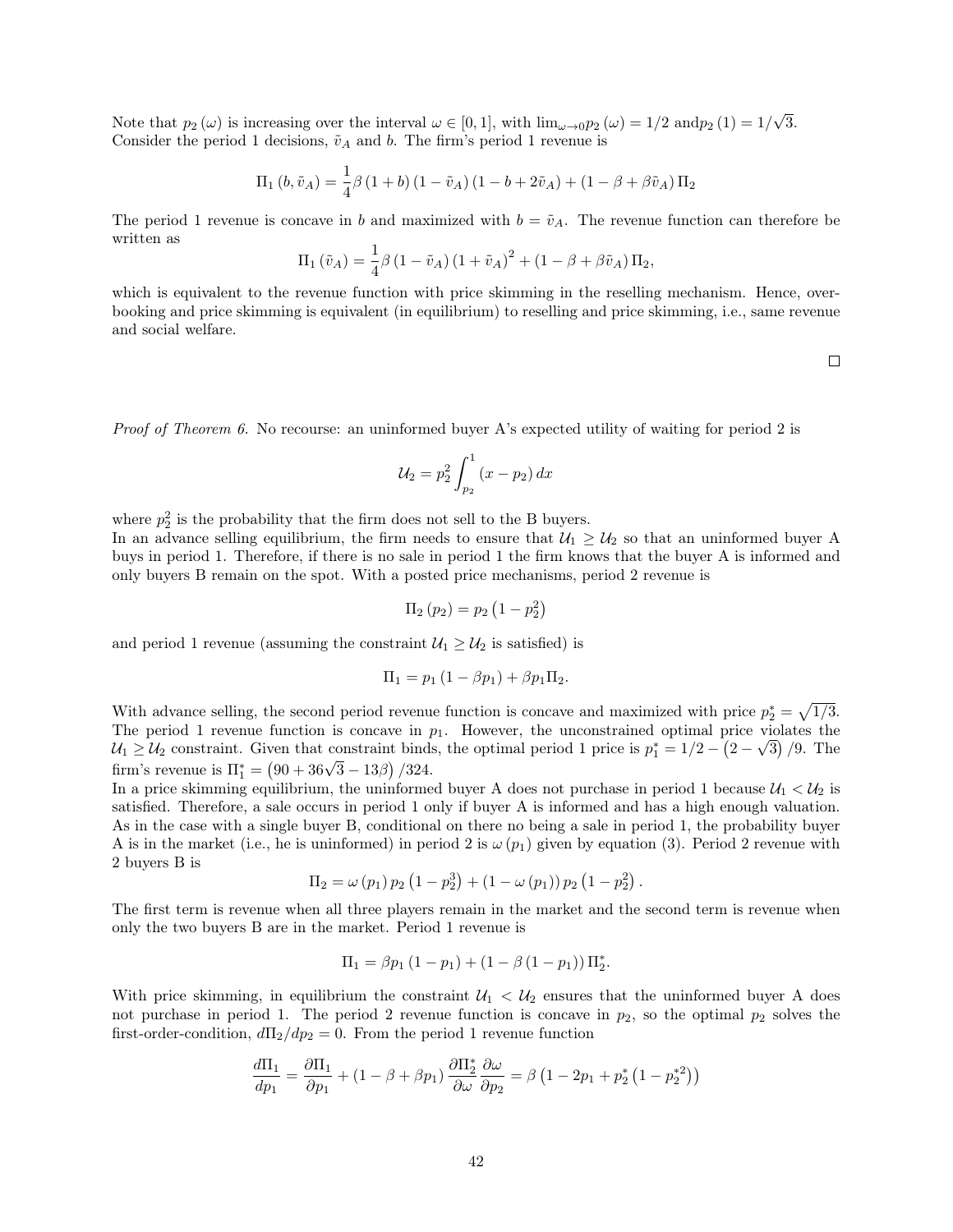and

$$
\frac{d^2\Pi_1}{dp_1^2} = \beta \left(-2 + \left(1 - 3p_2^{*2}\right) \frac{dp_2^*}{dp_1}\right) = \beta \left(-2 + \left(3p_2^{*2} - 1\right) \frac{\partial p_2^*}{\partial \omega} \left(-\frac{\partial \omega}{\partial p_1}\right)\right)
$$

To demonstrate that the FOC yields a unique and maximum solution, it is sufficient to demonstrate that for all solutions to the FOC,  $\frac{d^2\Pi_1}{dp_1^2} \leq 0$ . This follows because:  $p_2^* \leq (1/2)^{2/3}$ ,  $\partial p_2^*/\partial \omega \leq 1/4$ ,  $-\partial \omega/\partial p_1 \leq 1$ . It remains to confirm that the uninformed buyer A does not purchase in period 1. Not purchasing in period 1 yields the uninformed buyer A an expected utility of  $p_2^*^2(1-p_2^*)^2/2$ . Purchasing in period 1 yields expected utility  $1/2 - p_1^*$ . The uninformed buyer follows the equilibrium path if  $p_1^* \geq \frac{1}{2} (1 - (1 - p_2^{*2}) p_2^{*2})$ , which holds given the equilibrium condition. Hence prices satisfy the following system of equations:

$$
1 - 3(1 - \omega) p_2^{*2} - 4\omega p_2^{*3} = 0
$$
  

$$
p_1^* = \frac{1}{2} (1 + (1 - p_2^{*2}) p_2^*)
$$

where  $\omega$  is given by (3). The revenue function is increasing in  $\beta$ :

$$
\frac{d\Pi_1^*}{d\beta} = \frac{\partial \Pi_1^*}{\partial \beta} = (1 - p_1^*) \left( p_1^* - \Pi_2^* \right) > 0
$$

where the inequality follows from the derived bounds on prices.

As under both advance selling and price skimming we have that the period 2 revenue when there are 2 buyers B is greater than the period 2 revenue when there is a single buyer B for every  $p_2$  and the period 1 revenue function structure is the same, so that the period 1 revenue with 2 buyers B is greater than the period 1 revenue with a single buyer, we must have that optimal revenues are higher with 2 buyers. Finally, to show that the price skimming equilibrium dominates, from the monotonicity in  $\beta$ , it is sufficient to show that the advance selling optimal revenue is smaller than the price skimming revenue at  $\beta = 0$ . For advance selling: advance sening optimal revenue is sinaner than the price skimming revenue at  $β = 0$ . For a  $\Pi_1^*(0) = (90 + 36\sqrt{3}) / 324 ≈ 0.4702$ . For price skimming:  $\Pi_1^*(0) = \Pi_2^*(0) = \frac{3}{4} (\frac{1}{4})^3 ≈ 0.4725$ .

Resale: As before, let  $\mathcal{R}_A(p_r)$  be buyer A's utility conditional on owning the unit:

$$
\mathcal{R}_A(p_r) = p_r^2 v_A + \left(1 - p_r^2\right) p_r.
$$

To maximize expected utility, buyer A chooses the resale price  $p_r^* = \left(v_A + \sqrt{3 + v_A^2}\right)/3$  and earns expected utility  $\mathcal{R}^*_A(v_A) = \frac{1}{27} \left( v_A + \sqrt{3 + v_A^2} \right) \left( 6 + v_A^2 + v_A \sqrt{3 + v_A^2} \right)$ . In period 1 the informed buyer A earns utility  $\mathcal{I}_1 = \mathcal{R}^*_A - p_1$  from purchasing the unit and therefore purchases the unit if  $\mathcal{I}_1 \geq 0$ . The expected utility  $\mathcal{R}^*_A(v_A)$  is increasing in  $v_A$  implying that as in the single buyer B case, there exists a unique  $\tilde{v}_A$ (possibly 0) above which an informed buyer A purchases in period 1. The uninformed buyer's expected utility from purchasing in period 1 is

$$
\mathcal{U}_1 = \int_0^1 \mathcal{R}_A^* (x) \, dx - p_1 = \frac{1}{2} + \frac{\log 3}{8} - p_1.
$$

Advance selling: With advance selling, as in the no-recourse case, if the firm does not sell in period 1, only the 2 buyers B remain in period 2. The optimal period 2 price is  $p_2^* = \sqrt{1/3}$  and the period 2 revenue is  $\Pi_2^* = \frac{2}{3}$  $\frac{2}{3\sqrt{3}}$ . An uninformed buyer A's utility from deviating and waiting for period 2 is  $\mathcal{U}_2 =$  $p_2^2 \int_{p_2}^1 (x - p_2) dx = \frac{2 - \sqrt{3}}{9}$ . Therefore, for the uninformed A to purchase in period 1, the first period price must satisfy  $p_1 \leq \frac{1}{2} + \frac{\log 3}{8} - \frac{2-\sqrt{3}}{9}$ . The firm's period 1 revenue function given the constraint holds is

$$
\Pi_1 = (1 - \beta \tilde{v}_A) p_1 + \beta \tilde{v}_A \Pi_2^*.
$$

The firm's unconstrained revenue function is concave in  $p_1$ :

$$
\frac{d\Pi_1}{dp_1} = \frac{\partial \Pi_1}{\partial p_1} + \frac{\partial \Pi_1}{\partial \tilde{v}_A} \frac{\partial \tilde{v}_A}{\partial p_1} = 1 - \beta \left( \tilde{v}_A + p_1 - \Pi_2^* \right)
$$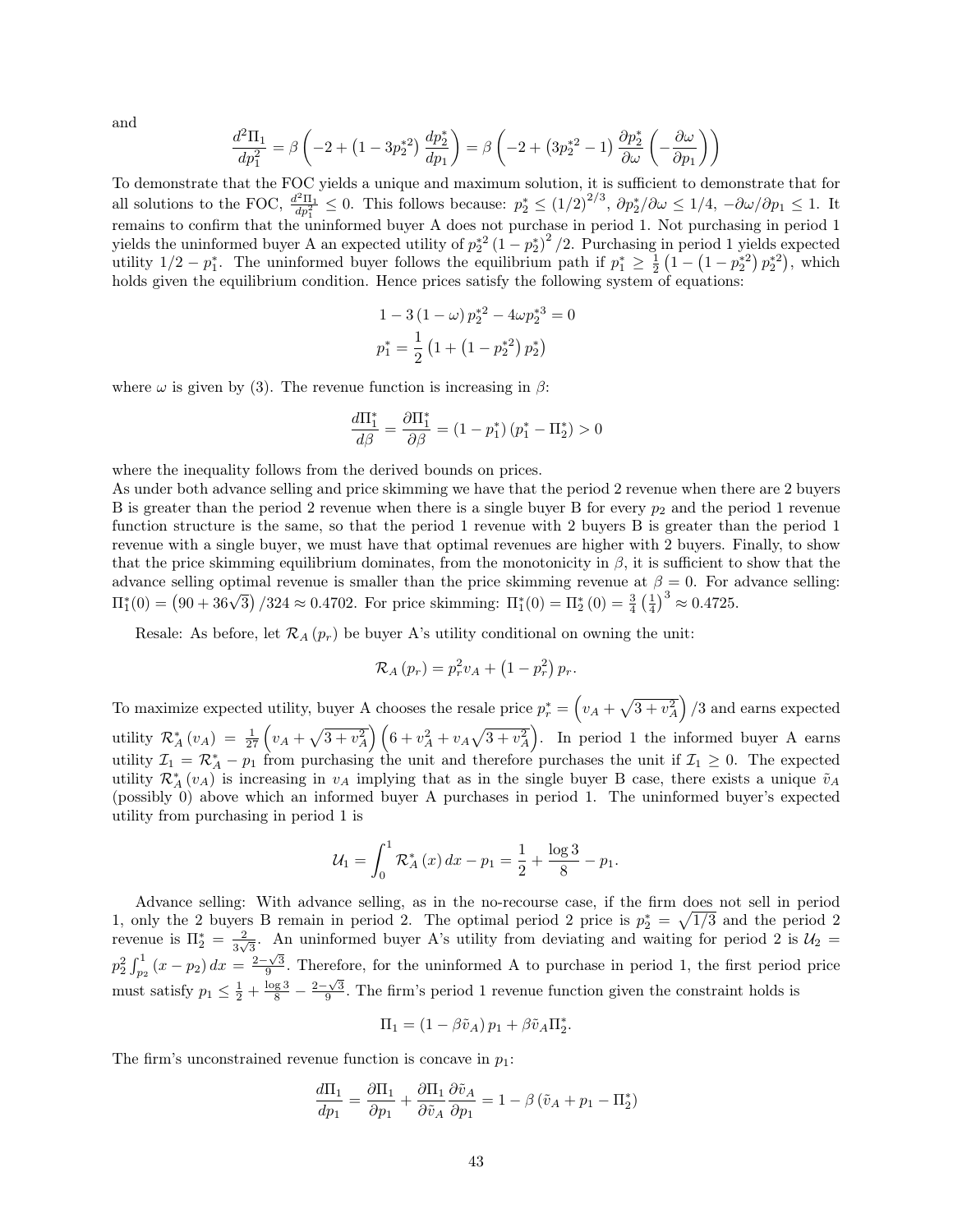and

$$
\frac{d\Pi_1^2}{dp_1^2}=-\beta\left(1+\frac{\partial \tilde{v}_A}{\partial p_1}\right)<0
$$

where the inequality follows because  $\tilde{v}_A$  is an increasing function of  $p_1$ . However, in equilibrium we must have that  $\mathcal{U}_1 \geq \mathcal{U}_2$  and hence  $p_1 \leq \frac{1}{2} + \frac{\log 3}{8} - \frac{2-\sqrt{3}}{9}$ . Substituting  $p_1 = \frac{1}{2} + \frac{\log 3}{8} - \frac{2-\sqrt{3}}{9}$  and the corresponding  $\tilde{v}_A = 0.496$ , we obtain  $d\Pi_1/dp_1 > 0 \,\forall \beta$  and therefore the constraint binds. The revenue function increases in  $\beta$  :

$$
\frac{d\Pi_1}{d\beta} = -\tilde{v}_A \left( p_1^* - \Pi_2^* \right) < 0.
$$

Price skimming: With price skimming, only the informed buyer A with value greater than  $\tilde{v}_A$  considers purchasing in period 1. This threshold influences the probability  $\omega$  as in equation (1). Conditional on owning a unit, the firm's revenue function in period 2 is

$$
\Pi_2 = \omega \left(1 - p_2^3\right) p_2 + \left(1 - \omega\right) \left(1 - p_2^2\right) p_2.
$$

The period 1 revenue function for the firm is

$$
\Pi_1 = \beta \left(1 - \tilde{v}_A\right) p_1 + \left(1 - \beta \left(1 - \tilde{v}_A\right)\right) \Pi_2^*.
$$

The period 2 revenue function is concave in  $p_2$ , so the optimal  $p_2$  solves the first-order-condition,  $d\Pi_2/dp_2 = 0$ . Given  $\omega \in [0, 1]$ , it follows that  $p_2^* \in \left[1\right]$  $\sqrt{3}$ ,  $(1/2)^{2/3}$ . Because there is a one-to-one correspondence between  $\tilde{v}_A$  and  $p_1$ , the equilibrium can be defined in terms of  $\tilde{v}_A$  instead of  $p_1$ . The revenue function is:

$$
\Pi_1 = \beta \left(1 - \tilde{v}_A\right) \mathcal{R}_A \left(\tilde{v}_A\right) + \left(1 - \beta + \beta \tilde{v}_A\right) \Pi_2^*.
$$

Differentiating the period 1 revenue function

$$
\frac{d\Pi_1}{d\tilde{v}_A} = \frac{\partial \Pi_1}{\partial \tilde{v}_A} + (1 - \beta (1 - \tilde{v}_A)) \left( \frac{\partial \Pi_2^*}{\partial \omega} \frac{\partial \omega}{\partial \tilde{v}_A} \right).
$$
  
=  $\beta \left[ -\mathcal{R}_A (\tilde{v}_A) + (1 - \tilde{v}_A) \frac{d\mathcal{R}_A}{d\tilde{v}_A} + (1 - p_2^{*2}) p_2^{*2} \right]$ 

Solving the FOC yields an implicit solution for  $\tilde{v}_A^*$ . To demonstrate that the FOC yields a unique and maximum solution, it is sufficient to show that for all solutions to the FOC  $d\Pi_1^2/d^2\tilde{v}_A \leq 0$ . This follows because:  $p_2^* \leq (1/2)^{2/3}$ ,  $\partial p_2^*/\partial \omega \leq 1/4$ ,  $-\partial \omega/\partial \tilde{v}_A \leq 1$ , and  $-\mathcal{R}_A(\tilde{v}_A) + (1-\tilde{v}_A) \frac{d\mathcal{R}_A}{d\tilde{v}_A} \leq -\frac{2}{3} \left(1 - \frac{1}{\sqrt{3}}\right)$  $\frac{1}{3}$ . Therefore, with price skimming  $p_1^* = \mathcal{R}_A^*$   $(\tilde{v}_A^*),$ 

$$
1 - 3(1 - \omega) p_2^{*2} - 4\omega p_2^{*3} = 0
$$

$$
p_1^* = \frac{1}{2} (1 + (1 - p_2^*) p_2^*)
$$

where  $\omega$  is given by (3). It remains to confirm that the uninformed buyer A does not purchase in period 1. Waiting for period 2 yields the uninformed buyer A an expected utility of  $p_2^{*2} (1 - p_2^*)^2/2$ . Purchasing in period 1 yields expected utility  $\frac{1}{2} + \frac{\log 3}{8} - p_1$ . The uninformed buyer A follows the equilibrium path if

$$
p_1^* \ge \frac{1}{2} + \frac{\log 3}{8} - \frac{p_2^{*2} (1 - p_2^*)^2}{2},
$$

which follows from the equilibrium conditions. The revenue function is increasing in  $\beta$ :

$$
\frac{d\Pi_1^*}{d\beta} = (1 - \tilde{v}_A^*) (p_1^* - \Pi_2^*) > 0,
$$

where the inequality follows from the derived bounds on prices.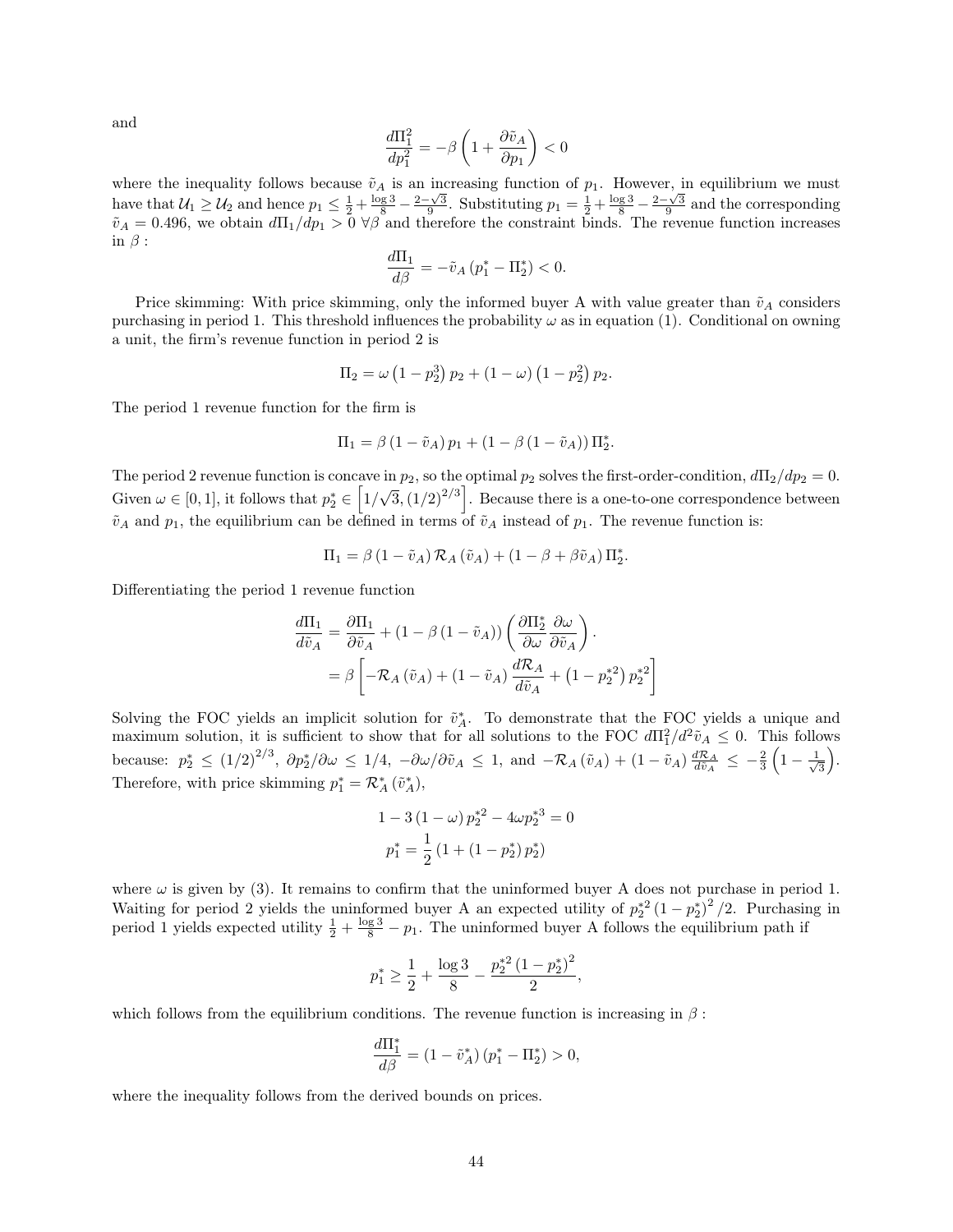$\Box$ 

### B Second Period Auction

Assume that if both buyers are present in period 2 and the firm is still offering the unit for sale, then the firm runs an optimal auction to try and sell the unit. Consequently, an uninformed buyer A is first given an opportunity to purchase the item in period 1 (before  $v_A$  is known) and then has a second opportunity in period 2 (after  $v_A$  is observed), but risks not being able to purchase the unit in period 2 if buyer B wins the auction.

Prior to examining the different mechanisms, it is instructive to establish the firm's optimal strategy in the second period and the uninformed buyer A's expected utility of not buying in period 1. The optimal mechanism is a 2nd price auction with reservation price. In particular, for n buyers with symmetric valuations  $U[0, 1]$ , the firm's optimal reservation price is  $z = 1/2$  independent on the number of buyers n.

**Lemma 1.** Suppose there are n buyers with valuations distributed  $U[0, 1]$  and a firm with one unit selling in one period. The mechanism that maximizes the firm's expected revenue is a second price auction with reservation price  $z = 1/2$ . The firm's expected revenue is

$$
\pi(n) = n\left(\left(1-z\right)z^{n} + \left(n-1\right)\int_{z}^{1}\left(1-y\right)y^{n-1}dy\right) = \frac{n+2^{-n}-1}{n+1}
$$
\n(5)

and a buyer's expected utility is

$$
\mathcal{U}(n) = \int_{z}^{1} \left( (x - z) z^{n-1} + (n - 1) \int_{z}^{x} (x - y) y^{n-2} dy \right) dx = \frac{2 (2^n - 1) - n}{2^{n+1} n (n+1)}.
$$
 (6)

Proof. For the proof that a second price auction with a reservation price maximizes the seller's revenue see Myerson (1981). For the derivation of the firm's revenue and a buyer's expected utility, note that from the revelation principle that bidders bids their true value. Let  $G(\cdot)$  be the distribution of the maximum value of  $n-1$  bidders and  $g(\cdot)$  be the probability distribution function. If the sellers sets a positive reservation price  $z > 0$ , a bidder may only win if  $v \geq z$ . For  $v \geq z$ , a bidder expected payment to the seller is

$$
\pi(v,z) = zG(z) + \int_{z}^{v} yg(y) dy.
$$

The firm does not know bidder's value, but knows that values are distributed  $F(\cdot)$ . Hence, the firm's expected profit is

$$
\pi = n \int_z^1 \pi(v, z) f(v) dv = nz \overline{F}(z) G(z) + n \int_z^1 \left( \int_z^x y g(y) dy \right) f(y) dx
$$
  
= nz \overline{F}(z) G(z) + n \int\_z^1 \overline{F}(y) y g(y) dy.

A buyer's expected utility is

$$
\mathcal{U}(z) = \int_{z}^{1} \left( (x - z) G(z) + \int_{z}^{x} (x - y) g(y) dy \right) dx.
$$

For the uniform distribution on [0, 1],  $F(x) = x$  and  $G(x) = x^{n-1}$ . Plugging in these distribution and the optimal  $z = 1/2$ , we get the desired result.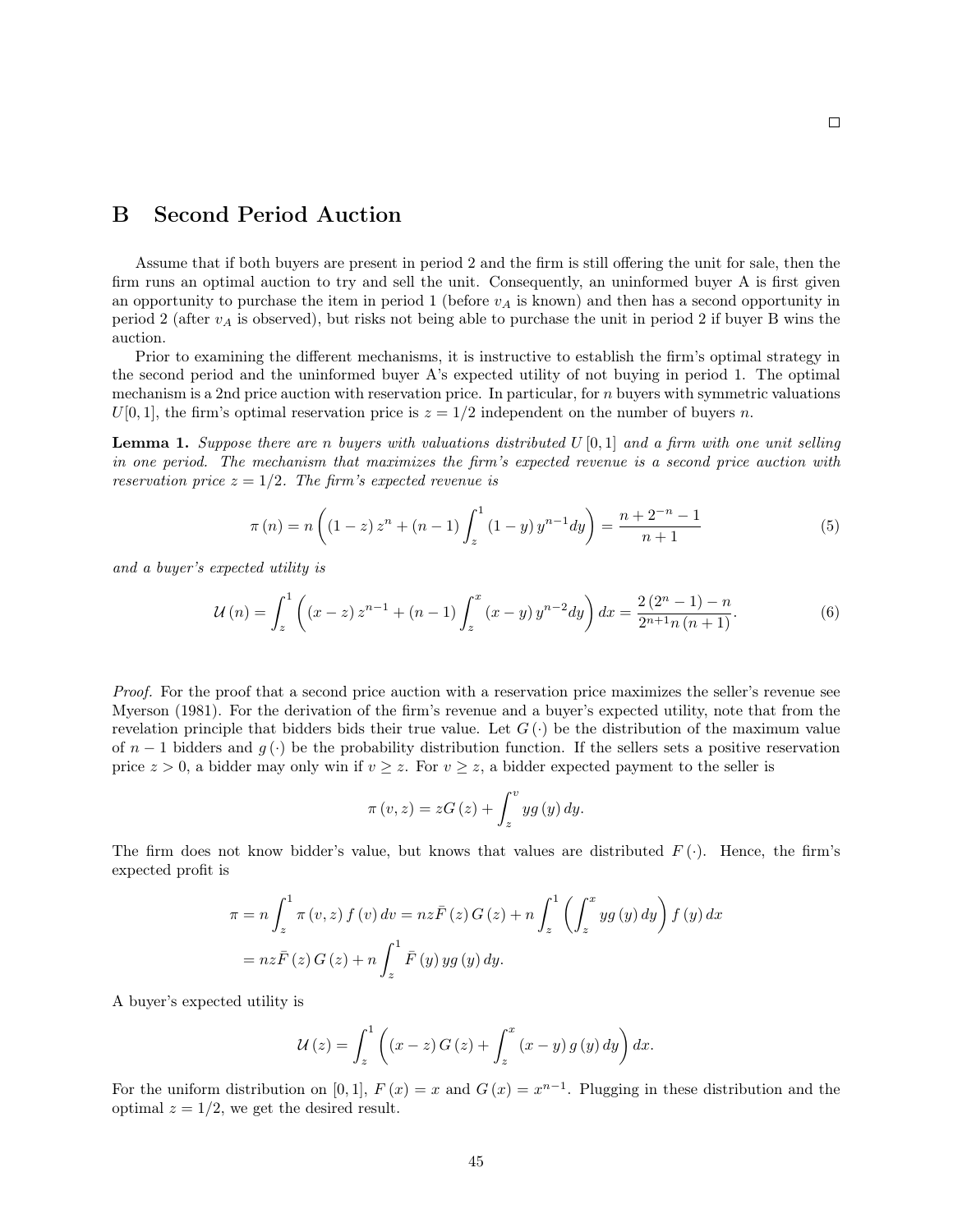Using the derivations in the lemma, we obtain the following result:

**Theorem 7.** If the firm runs an optimal auction in period 2, it sets a reservation price  $p_2^* = 1/2$  in the second period. Furthermore, the following hold:

- No recourse: there exists a unique advance selling equilibrium with first period price  $p_1^* = 5/12$  and revenue  $\Pi_1^* = \frac{5}{72}(6 - \beta)$  and a unique price skimming equilibrium with  $p_1^* = 5/8$  and revenue  $\Pi_1^* = \frac{5}{192}(16 - \beta)$ . Price skimming dominates advance selling for all  $\beta$ .
- Resale: there exists a unique advance selling equilibrium with price  $p_1^* = 1/2$  and revenue,  $\Pi_1^* = (2 (\sqrt{2} 1)\beta)/4$  and a unique price skimming equilibrium with price  $p_1^* = (11 + 4\sqrt{7})/36$  and *cesale: there exists a unique aavance selling equilibrium with price*  $p_1^* = 1/2$  and revenue,  $\Pi_1^* = 2 - (\sqrt{2} - 1)\beta)/4$  and a unique price skimming equilibrium with price  $p_1^* = (11 + 4\sqrt{7})/36$  and revenue  $\Pi_1 = \frac{5}{12} - \frac{19-7\sqrt{7}}{54} \beta$ .
- Refund/Options: there exists a unique advance selling equilibrium with price  $p_1^* = \frac{1}{2}(1+f^2) 1/12$ , where f is the unique solution to  $3(1 - \beta) - 12\beta f^3 - (12 - 17\beta) f = 0$ . The price skimming equilibrium is equivalent to the price skimming equilibrium with no recourse.
- Overbooking: there exists a unique advance selling equilibrium with  $p_1^* = \frac{1}{6} + \frac{3b^* 2b^{*2}}{4}$  $\frac{-2b^{*2}}{4}$ ,  $p_h^* = (1+b^*)/2$ and the overbooking payment,  $b^* < 1$ , is the solution to

$$
4(9 - \beta) = 3\beta b^* + 12(9 - \beta) b^{*2} + 9(8 - \beta) b^{*3}
$$

and a unique price skimming equilibrium with  $p_h^* = (1 + b^*)/2$ ,  $b^* = p_1^* = \tilde{v}_A^*$ , and  $\tilde{v}_A^* = \frac{1}{3} (\sqrt{7} - 1)$ . Revenue in this equilibrium are equivalent to the revenue and surplus in the price skimming equilibrium with the reselling mechanism.

*Proof.* No recourse: The expected utility of not buying in period 1 is  $U_2 = U(2) = \frac{1}{12}$ , from (6). In the advance selling equilibrium the uninformed buyer A purchases in period 1 because in equilibrium  $\mathcal{U}_2 \leq \mathcal{U}_1$ . Thus, if there is no sale in period 1, it must be that buyer A was informed and has a low valuation,  $v_A < p_1$ . In that case, only buyer B remains in period 2. The firm sets a period 2 price  $p_2^* = z^* = 1/2$ , the period 2 revenue is  $\Pi_2^*(p_2) = 1/4$  and period 1 revenue (assuming the constraint  $\mathcal{U}_2 \leq \mathcal{U}_1$  is satisfied) is  $\Pi_1(p_1) = (1 - \beta p_1) p_1 + \beta p_1 \Pi_2^*$ . The period 1 revenue function is concave in  $p_1$ . However, the unconstrained optimal price violates the  $U_2 \leq U_1$  constraint. Given that constraint binds, the optimal period 1 price is  $p_1^* = 7/16$ . With price skimming, period 2 revenue is

$$
\Pi_2^* = \omega(p_1) \pi(2) + (1 - \omega(p_1)) \pi(1) = \frac{1}{4} + \frac{1}{6}\omega
$$

where  $\pi(n)$  is the expected revenue from running the optimal auction in period 2 with n buyers (given in equation (5)). The first term is revenue when both buyers remain in the market and the second term is revenue when only buyer B is present. Period 1 revenue is  $\Pi_1(p_1) = \beta(1-p_1)p_1 + (1-\beta+\beta p_1)\Pi_2^*$ . The period 1 revenue function in concave in  $p_1$  and maximized at  $p_1^* = 5/8$ . To ensure that uninformed buyer A does not purchase in period 1, we must have  $\mathcal{U}_1 \leq \mathcal{U}_2$ . The constraint is not binding in equilibrium and therefore the optimal period 1 price is  $p_1^* = 5/8$  and the resulting profit is  $\Pi_1^* = \frac{5}{192} (16 - \beta)$ .

Resale: With advance selling while in equilibrium the uninformed buyer A is expected to purchase in period 1, the buyer does have the option to wait to try to purchase in period 2. Doing so yields expected utility  $\mathcal{U}_2$ , where  $U_2 = U(2) = \frac{1}{12}$ , which is the expected utility if the firm runs an optimal auction with 2 buyers. The uninformed buyer A purchases in the advance period if  $\mathcal{U}_2 \leq \mathcal{U}_1$ , which requires $p_1 \leq \frac{7}{12} - \frac{1}{12} = \frac{1}{2}$ . The firm's period 1 revenue function (assuming the  $\mathcal{U}_2 \leq \mathcal{U}_1$  constraint is satisfied) is  $\Pi_1 = (1 - \tilde{\beta}\tilde{v}_A)\tilde{p}_1 + \tilde{\beta}\tilde{v}_A\Pi_2^*$ . The firm's revenue function is increasing in  $p_1$ . Thus, the firm chooses the maximum period 1 price that satisfies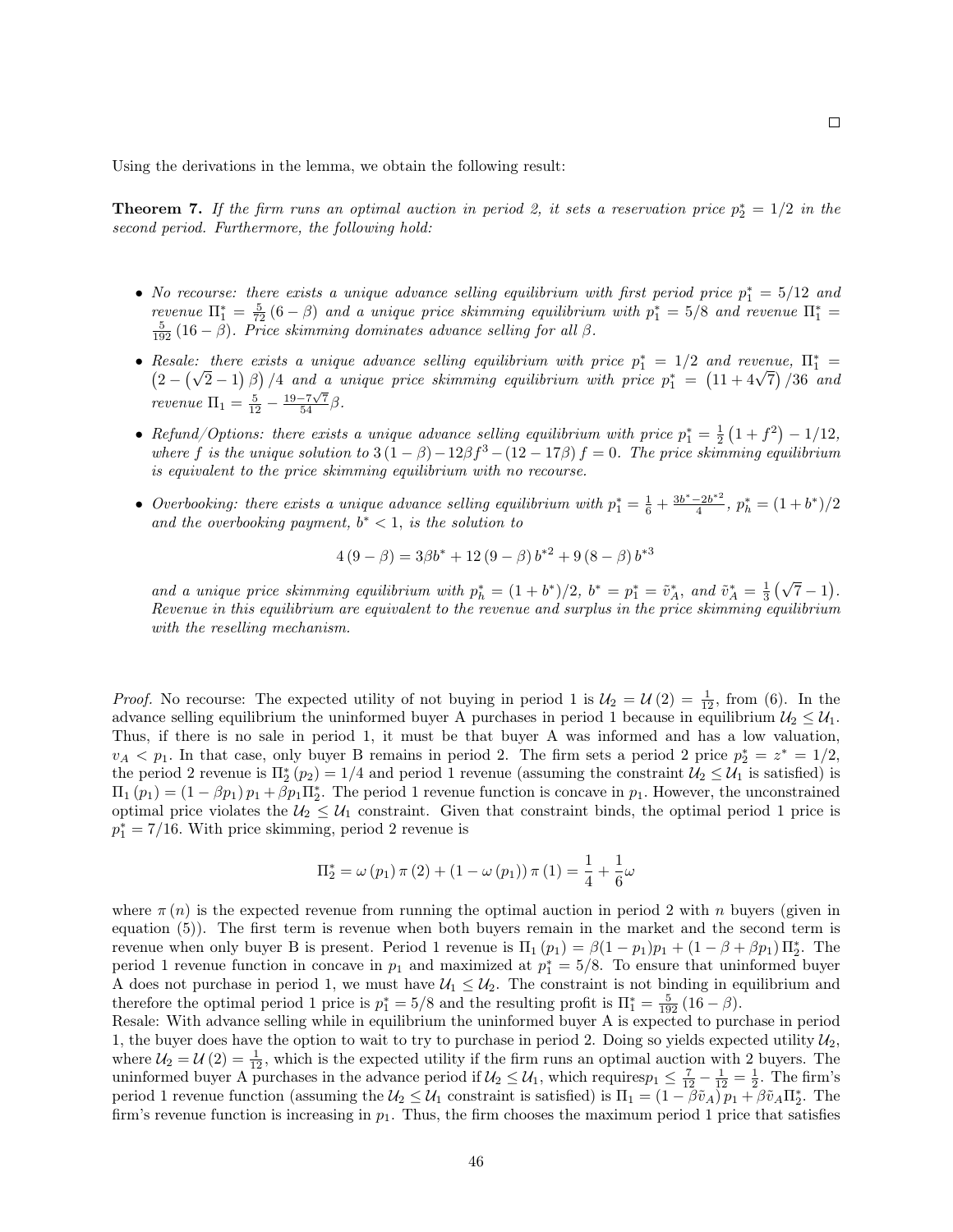the  $U_2 \leq U_1$  constraint. With price skimming, The firm's revenue function in period 2 (conditional on still owning the unit) is

$$
\Pi_2^* = \omega(\tilde{v}_A)\pi(2) + (1 - \omega(\tilde{v}_A))\pi(1) = \frac{1}{4} + \frac{1}{6}\omega\tag{7}
$$

.

with probability  $\omega$  the firm runs an auction to sell to two consumers (B and A), and with probability  $1 - \omega$ the firm is posting a price to sell only to one buyer (B). The period 1 revenue function for the firm is

$$
\Pi_1 = \beta(1 - \tilde{v}_A)p_1 + (1 - \beta + \beta \tilde{v}_A)\Pi_2
$$

Because there is a one-to-one relationship between  $\tilde{v}_A$  and  $p_1$ , the equilibrium can be defined in terms of  $\tilde{v}_A$ instead of  $p_1$ . The revenue function is

$$
\Pi_1 = \frac{1}{4}\beta(1-\tilde{v}_A)(1+\tilde{v}_A)^2 + (1-\beta+\beta\tilde{v}_A)\Pi_2^*
$$

which is concave in  $\tilde{v}_A$ . Solving the first-order condition (FOC),  $d\Pi_1/d\tilde{v}_A = 0$ , yields

$$
\tilde{v}_A^* = \frac{\sqrt{7}-1}{3}
$$

and

$$
p_1^* = \frac{(1 + \tilde{v}_A^*)^2}{4} = \frac{11 + 4\sqrt{7}}{36}.
$$

It remains to confirm that the uniformed buyer A indeed does not purchase in period 1. Not purchasing in period 1 yields the uninformed buyer A an expected utility of  $U(2) = 1/12$ . Purchasing in period 1 yields expected utility  $7/12 - p_1^*$ . The uninformed buyer A follows the equilibrium path if  $p_1^* \geq 1/2$ , which holds. Refund: An uniformed buyer A can choose not to purchase in period 1 and earn utility  $\mathcal{U}_2 = \mathcal{U}(2) = 1/12$ . With advance selling, the firm starts period 2 with a unit only if it was purchased by an uninformed buyer A in period 1 and returned or it was not purchased by an informed buyer A in period 1. Either way, the only possible customer in period 2 is buyer B and the optimal period 2 price is  $p_2^* = 1/2$ . The firm's period 1 revenue is

$$
\Pi_1 = \beta ((1 - p_1) p_1 + p_1/4) + (1 - \beta) (p_1 - f^2 + f/4)
$$

In period 2 the firm can only sell to buyer B. Hence, the optimal spot period price is  $p_2^* = 1/2$  and the firm earns  $\Pi_2^* = 1/4$ . The uninformed buyer A purchases in advance if  $\mathcal{U}_1 \geq \mathcal{U}_2$ . That constraint implies  $p_1 \n\t\leq \frac{1+f^2}{2} - \frac{1}{12}$ . The revenue function is strictly concave in  $p_1$  and f but the unconstrained optimal values violate the  $\mathcal{U}_1 \geq \mathcal{U}_2$  constraint. The firm's revenue function with the maximum  $p_1$  is

$$
\Pi_1 = \frac{1}{72} \left( 6 \left( 5 + 3f - 6f^2 \right) - \beta \left( 5 + 18f - 51f^2 + 18f^4 \right) \right)
$$

It follows that

$$
\frac{d\Pi}{df} = \frac{1}{12} \left( 3 - 12f - \beta \left( 3 - 17f + 12f^3 \right) \right)
$$

$$
= \frac{1}{12} \left( 3 \left( 1 - \beta \right) - 12\beta f^3 - f \left( 12 - 17\beta \right) \right)
$$

Because  $3(1-\beta)-12\beta f^3$  is concave decreasing on the interval [0, 1], there is a unique  $f \in [0,1]$  that maximizes  $\Pi_1$ .

Overbooking: With advance selling,  $p_1$  is chosen so that the uniformed buyer A purchases in period 1. The firm's revenue is

$$
\Pi_1 = \beta \tilde{v}_A \pi (1) + (1 - \beta \tilde{v}_A) (p_1 p_h + (p_1 - b + p_h) (1 - p_h))
$$

In equilibrium  $p_1$  is set so that the uniformed buyer A purchases in period 1. If there is a sale in period 1 then the firm is selling in period 2 to buyer B a unit it has already sold to A. If there is no sale in period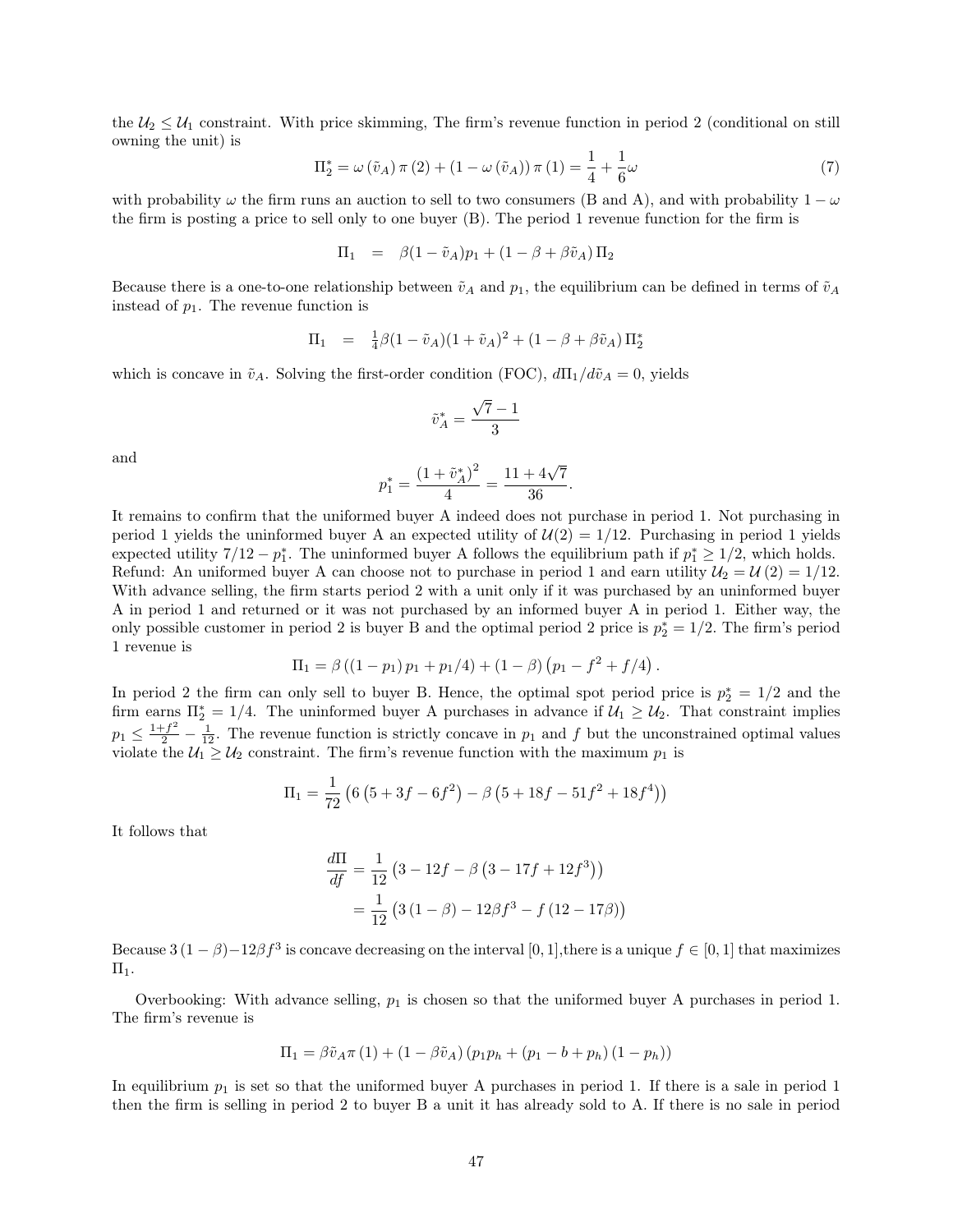1, then buyer A must have been informed with a low value. That buyer does not remain in the market for period 2. So again, buyer B is the only customer in period 2. However, there are two different states in period 2. If a period 1 sale occurs, then the firm makes an offer to buyer B for a unit that it already sold, and therefore needs to provide buyer A with compensation  $b$  if the unit is transferred to buyer B. If a period 1 sale does not occur, then the firm is selling the unit it owns through an auction. In the former case the optimal period 2 price is  $p_h = (1 + b)/2$  and in the latter case the reservation price is  $z = 1/2$ . If the uninformed A purchases in period 1 then he earns utility

$$
U_1 = \frac{1}{2}p_h + b(1 - p_h) - p_1 = \frac{1}{4}(1 + 3b - 2b^2) - p_1
$$

but if he waits (which is not the equilibrium), the buyer's expected utility is  $\mathcal{U}_2 = \frac{1}{12}$ . The uniformed buyer A purchases in period 1 as long as

$$
p_1 \le \frac{1}{4} \left( 1 + 3b - 2b^2 \right) - \frac{1}{12} = \frac{1}{6} + \frac{3b - 2b^2}{4}
$$

Given the period 2 auction, the firm's revenue is

$$
\Pi_1 = \frac{1}{4} (1 + (1 - \beta \tilde{v}_A) (4p_1 - 2b + b^2))
$$

It can be shown that the  $p_1$  constraint binds. Given the constraint, the revenue function is

$$
\Pi_1 = \frac{4(30 - \beta) + 12(16 - \beta) b - 3\beta b^2 - 9(8 - \beta) b^3}{288(1 + b)}
$$

and

$$
\frac{d\Pi_1}{db} = \frac{4(9-\beta) - 3\beta b - 12(9-\beta)b^2 - 9(8-\beta)b^3}{144(1+b)^2}
$$

Some form of overbooking is optimal (i.e.,  $\partial \Pi_1/\partial b$  ( $b = 1$ ) < 0). The optimal overbooking amount uniquely satisfies

$$
4(9 - \beta) = 3\beta b + 12(9 - \beta) b^{2} + 9(8 - \beta) b^{3}
$$

where uniqueness is guaranteed because the RHS of the equation is increasing in  $b$ , while the LHS is constant.

 $\Box$ 

### C Proofs of Extensions and Additional Results

In this appendix we elaborate on several extensions to confirm the robustness of the results. In particular, we analyzed the following: (i) an informed buyer A is forward-looking; (ii) random allocation of the unit in period 2. Both extensions illustrate that the results are robust to other model specifications, even though the analysis is more tedious.

#### C.1 Informed Buyer A is Patient

Our model assumes that an informed Buyer A that does not purchase in period 1 exits the market. We analyze a version of the model in which the informed buyer is patient and considers waiting to period 2. While this model is more complex, because it gives rise to more cases to consider, the analysis illustrates that the results are qualitatively similar. Specifically, forward-looking behavior does not affect the advance selling equilibrium revenue–an informed buyer that expects an increase in price does not have an incentive to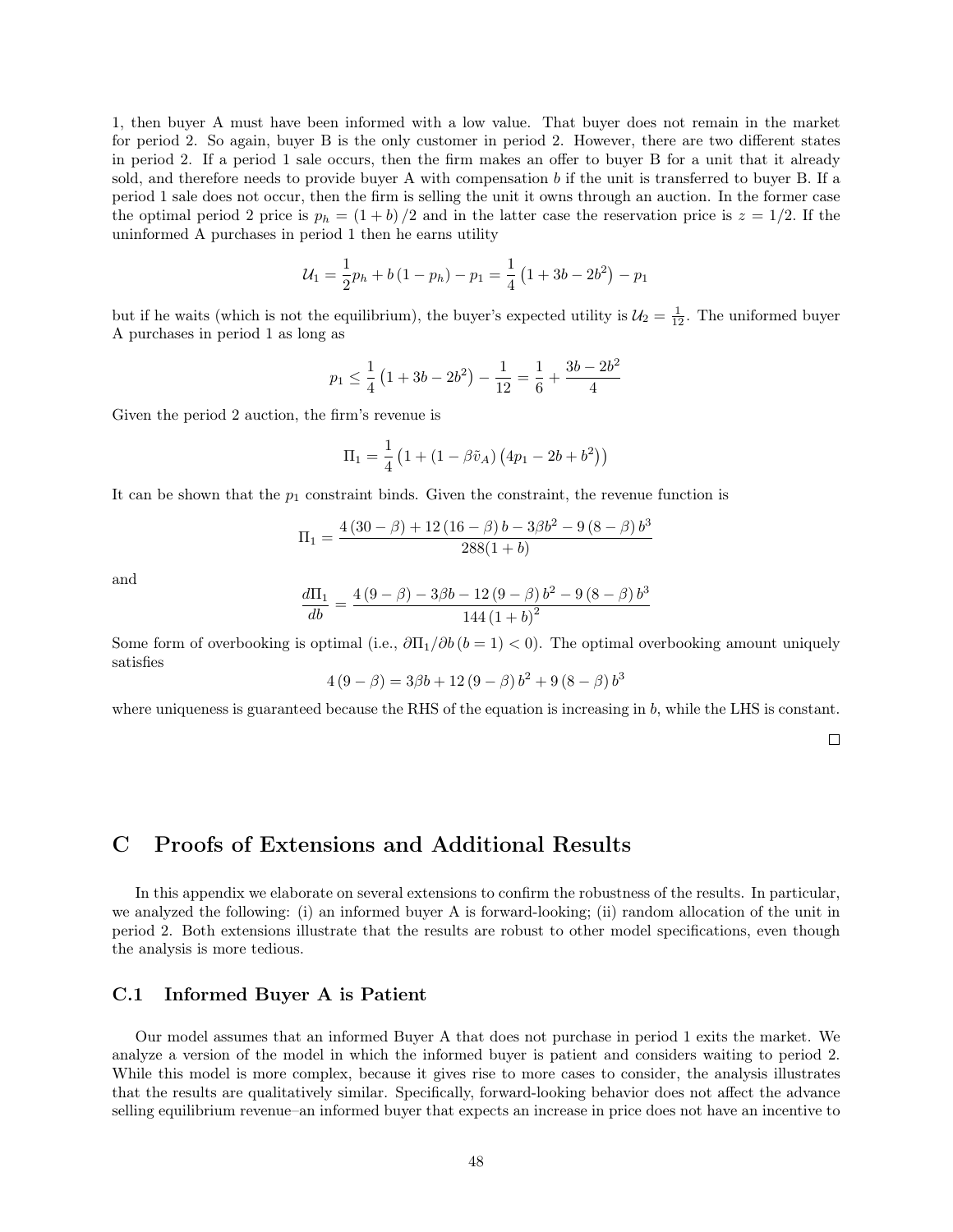wait, but increases the price-skimming revenue because of the negative effect of strategic waiting. Therefore, the range of  $\beta$ s for which advance selling dominates price skimming increases. Furthermore, we find that as in the original model, overbooking and resale are equivalent with when combined with price skimming.

To facilitate the analysis, observe that there are four cases to consider in each model: (1) increasing price path with the uninformed buyer A buying in advance; (2) decreasing price path with the uninformed buyer A buying in advance; (3) increasing price path with the uninformed buyer A waiting; and (4) decreasing price path with the uninformed buyer A waiting.

#### C.1.1 No recourse strategy

Begin with finding equilibria in which the uninformed buyer A purchases in period 1 (cases (1) and (2)) For an uninformed buyer A to buy in advance it must be that  $U_1 \geq U_2$ , which implies that prices are such that  $\frac{1}{2} - p_1 \ge \frac{1}{2}p_2(1 - p_2)^2$ . In case (1), the price path is increasing, so an informed buyer A has no incentive to wait and the equilibrium prices and revenue are the same as in Theorem 3.

The fact that the informed buyer A is forward-looking gives rise to case (2), in which prices are decreasing and an informed buyer A may choose to wait. In particular, in this case, if there is no sale in period 1, it must be that buyer A was informed and chose to wait. Therefore, in that case, the firm knows that in period 2 both buyer B and an informed buyer A with low value remain. An informed buyer A with value  $v_A$  gets utility  $v_A - p_1$  from buying the period 1 and utility  $p_2(v_A - p_2)$  from waiting. For every set of prices  $(p_1, p_2)$ there exists a unique  $\hat{v}_A = \min\left\{\frac{p_1 - p_2^2}{1 - p_2}, 1\right\}$  so that if  $v_A \ge \hat{v}_A$  the customer buys in period 1 and if  $v_A < \hat{v}_A$ , she waits and that  $\hat{v}_A > p_1$ . Period 2 revenue is therefore

$$
\Pi_2 = \left(1 - p_2 + p_2 \left(\frac{\hat{v}_A - p_2}{\hat{v}_A}\right)\right) p_2 = p_2 \left(1 - \frac{p_2^2}{\hat{v}_A}\right),
$$

which is complicated by the fact that an informed buyer A that didn't purchase in period 1 is in the market in period 2. Period 1 revenue is

$$
\Pi_1 = (1 - \beta + \beta (1 - \hat{v}_A)) p_1 + \beta \hat{v}_A \Pi_2.
$$

The first term is when the informed buyer A purchases in period 1 or buyer A is uninformed and the second term is the expected revenue from period 2 when there is no sale in period 1.

Next, we examine cases (3) and (4) in which an uninformed buyer A waits, i.e.,  $\mathcal{U}_1 < \mathcal{U}_2$ . In these cases, the firm knows that a sale may occur in period 1 only the buyer A was informed and her value was sufficiently high,  $v_A \geq \hat{v}_A$ . With an increasing price path (case (3)), an informed buyer doesn't wait. Period 2 revenue is

$$
\Pi_2 = \omega (p_1) (1 - p_2^2) p_2 + (1 - \omega (p_1)) p_1 (1 - p_2) p_2,
$$

where  $\omega(p_1)$  defined as in the base model. Period 1 revenue is

$$
\Pi_1 = \beta (1 - p_1) p_1 + (1 - \beta (1 - p_1)) \Pi_2^*.
$$

With a decreasing price path (case (4)), an informed buyer waits if  $v_A < \hat{v}_A$ . Let  $\omega(\hat{v}_A)$  be the probability that buyer A was uninformed in period 1, conditional on there not being a sale in period 1:

$$
\omega(\hat{v}_A) = \frac{1-\beta}{1-\beta(1-\hat{v}_A)}
$$

.

Then, period 2 revenue is

$$
\Pi_2 = \omega (\hat{v}_A) (1 - p_2 + p_2 (1 - p_2)) p_2 + (1 - \omega (\hat{v}_A)) \left( 1 - p_2 + p_2 \left( 1 - \frac{p_2}{\hat{v}_A} \right) \right) p_2
$$
  
=  $\left( 1 - \frac{p_2^2}{1 - \beta (1 - \hat{v}_A)} \right) p_2.$ 

The following establishes the no recourse equilibrium.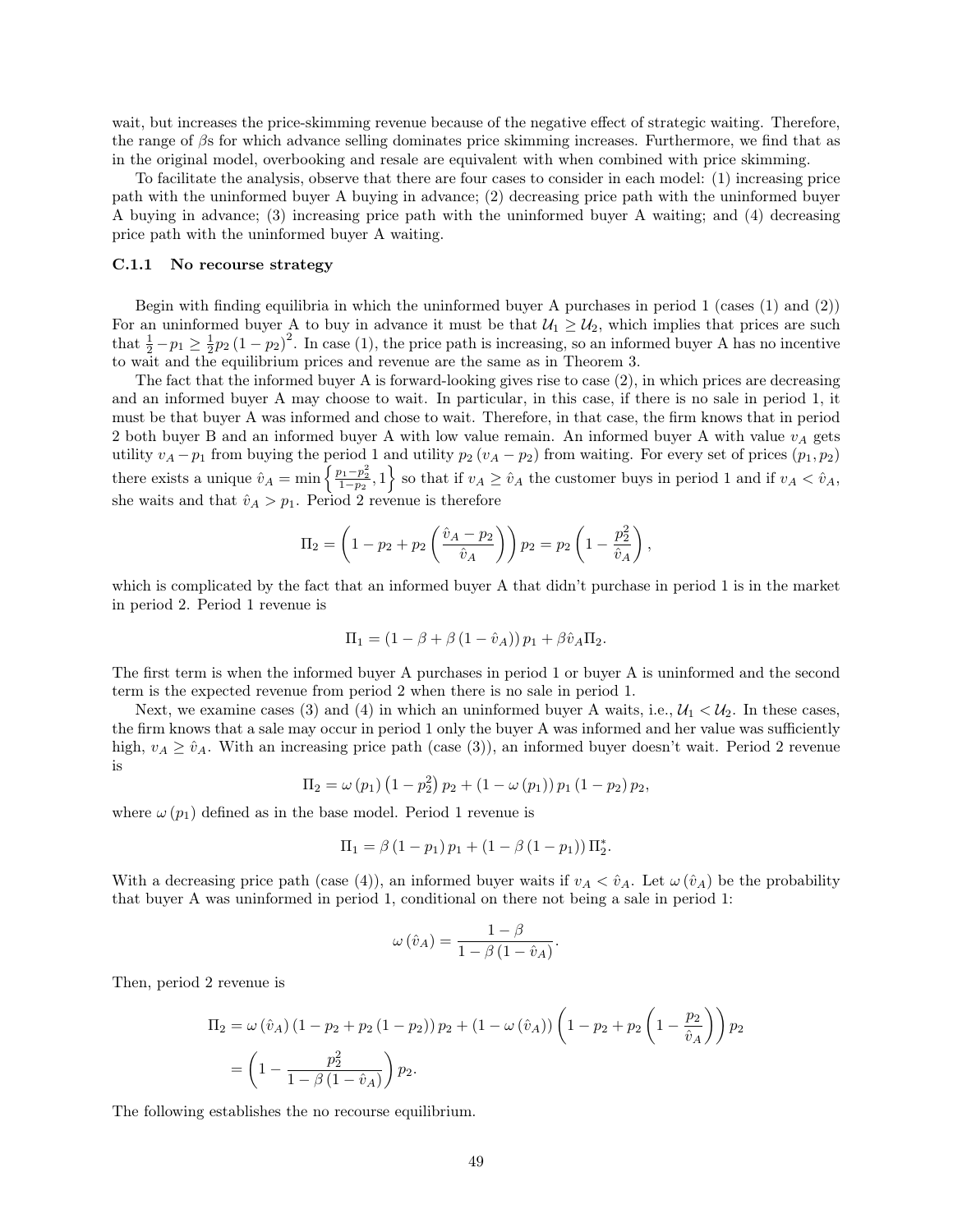**Theorem 8.** In the no-recourse mechanism there exists a threshold  $\beta^o$ , such that: (i) if  $\beta \leq \beta^0$ , the firm implements an advance selling strategy with prices  $p_1^* = 7/16$ ,  $p_2^* = 1/2$ . The firm's revenue is  $\Pi_1^* =$  $(7/256)$  (16 – 3 $\beta$ ). This equilibrium is equivalent to the no-recourse equilibrium in which the informed buyer A is impatient: prices are increasing, an uninformed buyer A purchases in period 1 and an informed buyer A does not wait for period 2; (ii) otherwise, the firm implements a price skimming equilibrium. Prices satisfy the following system of equations:

$$
p_1^* = \hat{v}_A - p_2^* (\hat{v}_A - p_2^*)
$$
  

$$
p_2^* = \frac{\sqrt{1 - \beta (1 - \hat{v}_A^*)}}{\sqrt{3}},
$$

where  $\hat{v}_A^*$  is the solution to

$$
5\sqrt{3}\beta \hat{v}_A^2 + 4(1+\beta)\sqrt{1-\beta(1-\hat{v}_A)} = (4\sqrt{3}-5\sqrt{3}\beta + (12+4\beta)\sqrt{1-\beta(1-\hat{v}_A)})\hat{v}_A.
$$

In this equilibrium, prices are decreasing, an uninformed buyer A waits for period 2 and an informed buyer A may wait for period 2. Furthermore, the firm's revenue in this case is higher than the revenue with price skimming in which the informed buyer A is impatient.

*Proof.* Advance selling: First, analyze case (2). Taking the second derivative of  $\Pi_2$ , we get  $\Pi_2'(p_2)$  $-6p_2/\hat{v}_A < 0$ . Therefore,  $\Pi_2$  is concave and the optimal period 2 price is  $p_2^* = \sqrt{\hat{v}_A/3}$  and  $\Pi_2^* = 2\sqrt{\hat{v}_A/3}/3$ . From the monotonicity between  $p_1$  and  $\hat{v}_A$ , we can write  $\Pi_1$  in terms of  $\hat{v}_A$  alone:

$$
\Pi_1 (\hat{v}_A) = \frac{\hat{v}_A}{9} \left( 12 - \sqrt{3} (3 - 2\beta) \sqrt{\hat{v}_A} - 12\beta \hat{v}_A + 3\sqrt{3} \beta \hat{v}_A^{3/2} \right).
$$

 $\Pi_1$  is concave in  $\hat{v}_A$ . For  $\mathcal{U}_1 \geq \mathcal{U}_2$ , we must have that  $\hat{v}_A \leq \bar{v}_A < 1$ , where  $\bar{v}_A$  is the solution to  $25\bar{v}_A^3 - 138\bar{v}_A^2 +$  $117\bar{v}_A - 27 = 0$ . Evaluating  $\Pi_1'(\hat{v}_A = \bar{v}_A)$ , we get that  $\Pi_1'(\hat{v}_A = \bar{v}_A) > 0$ , which implies that the solution to the constrained problem is  $\hat{v}_A^* = \bar{v}_A \approx 0.4522$ . Plugging it into the revenue function and comparing with the revenue function of case (1), we get that case (1) dominates case (2) for every  $\beta$ .

The theorem establishes that case (2) is dominated by case (1) and therefore a firm who's strategy is to sell to an uninformed buyer in period 1 adopts an increasing price path and gives up the opportunity to sell to an informed buyer A in period 2.

Price Skimming: First, analyze case (3). Differentiating  $\Pi_2$  with respect to  $p_2$  twice, we get

$$
\frac{d^2\Pi_2}{dp_2^2} = -\frac{2\beta p_1 + 6p_2(1-\beta)}{1-\beta(1-p_1)} < 0
$$

and therefore,  $\Pi_2(p_2)$  is concave. Solving  $\Pi_2'(p_2) = 0$ , we get that the optimal period 2 price is

$$
p_2^* = \frac{-2\beta p_1 + \sqrt{4\beta^2 p_1^2 + 12(1-\beta)(1-\beta(1-p_1))}}{6(1-\beta)}.
$$

Plugging  $p_2^*$  into  $\Pi_1$  we get a function in  $p_1$  alone, which is strictly concave if  $\beta \leq \frac{12}{143}$   $\left(24 - 7\right)$ √  $\overline{3}$   $\approx 0.9966$ and unimodal (convex-concave) otherwise. It therefore has a unique maximum. For the price path to be increasing, the constraint  $p_1 \leq p_2$  implies that we must have

$$
p_1 \leq \bar{p}_1 = \frac{\beta + \sqrt{12 - 16\beta + 5\beta^2}}{2(3 - \beta)}.
$$

Plugging  $p_1 = \bar{p}_1$  into  $d\Pi_1/dp_1$ , we get that  $d\Pi_1/dp_1 |_{p_1=\bar{p}_1}> 0$  and therefore the optimal advance and spot period prices must be  $p_1 = p_2 = \bar{p}_1$ .

Next, analyze case (4). Solving  $d\Pi_2^{s,w}/dp_2=0$ , we find that the optimal spot period price is:

$$
p_2(\hat{v}_A) = \min\left\{\hat{v}_A, \sqrt{\frac{1 - \beta(1 - \hat{v}_A)}{3}}\right\}
$$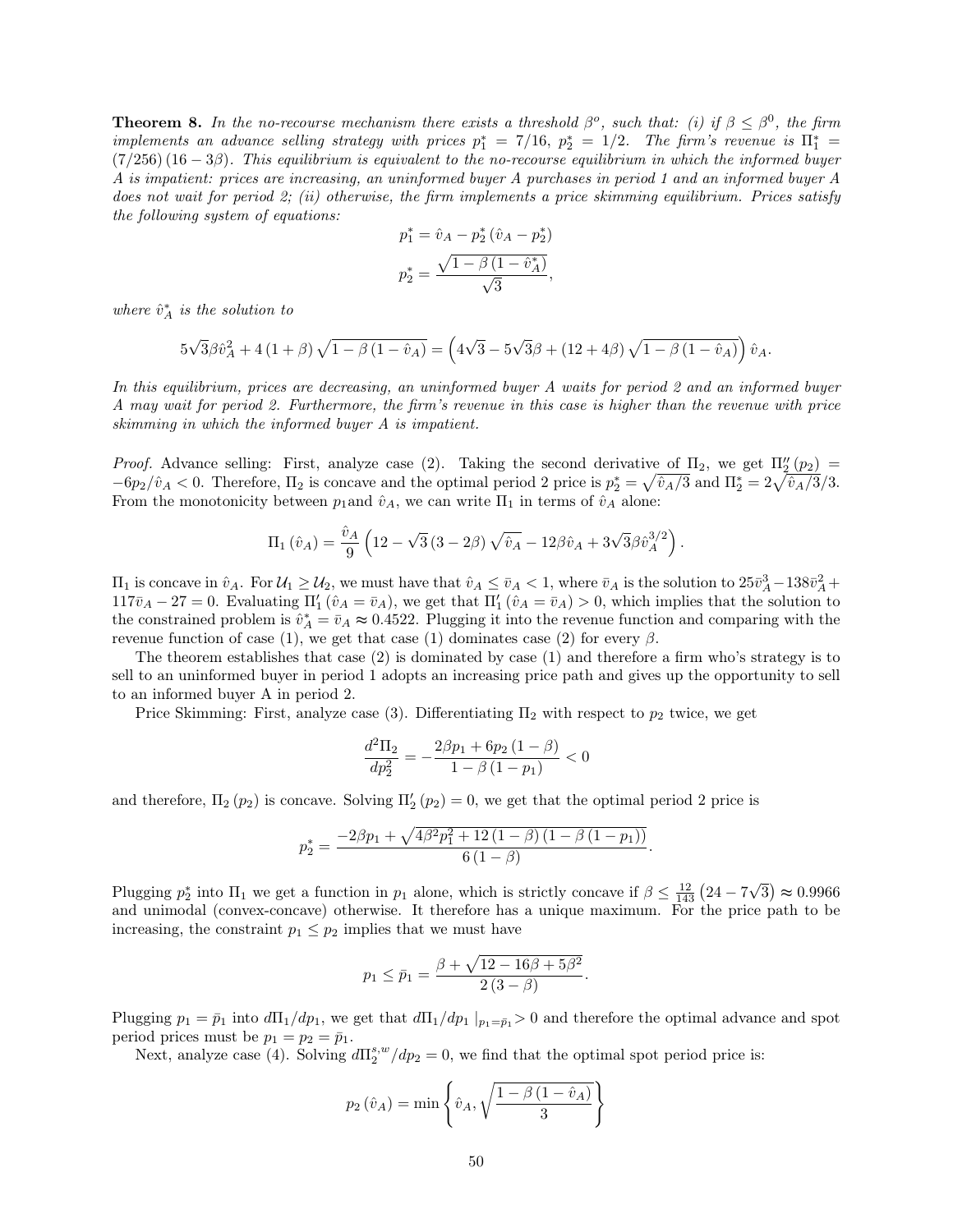and that the solution is interior where  $\hat{v}_A \geq \frac{1}{6} \left( \beta + \sqrt{12(1-\beta)+\beta^2} \right)$ . Assume that the solution is interior. Then, writing the optimal spot period revenue as a function of  $\hat{v}_A$ , we get:  $\Pi_2^{s,w} = 2\sqrt{1-\beta(1-\hat{v}_A)}/3$ √ 3 and the total revenue is:  $\Pi_1^{s,w} (p_2; p_1, \hat{v}_A) = \beta (1 - \hat{v}_A) p_1 + (1 - \beta (1 - \hat{v}_A)) \Pi_2^{\tilde{s},w}$ . For a given  $\hat{v}_A$ , the firm wishes to maximize  $p_1$ , because the optimal  $p_2$  does not depend on  $p_1$  given  $\hat{v}_A$ , so we have  $p_1(\hat{v}_A)$  =  $\hat{v}_A - p_2 \left(\hat{v}_A\right) \left(\hat{v}_A - p_2 \left(\hat{v}_A\right)\right)$ . Plugging  $p_1 \left(\hat{v}_A\right)$  into the revenue function we get:

$$
\Pi_{1}^{s,w}(\hat{v}_A) = \beta (1 - \hat{v}_A) (\hat{v}_A - p_2 (\hat{v}_A - p_2)) + (1 - \beta (1 - \hat{v}_A)) \Pi_{2}^{s,w} (\hat{v}_A),
$$

where  $p_2 = \sqrt{(1 - \beta (1 - \hat{v}_A))/3}$ . Differentiating  $\Pi_1^{s,w}(\hat{v}_A)$  as a function of  $\hat{v}_A$  twice, we get that the function is strictly concave, so uniqueness of  $\hat{v}_A$  is guaranteed. To verify that  $\hat{v}_A$  is indeed interior, note that

$$
\frac{d\Pi_1^{s,w}\left(\hat{v}_A\right)}{d\hat{v}_A}\mid_{\hat{v}_A=\frac{1}{6}\left(\beta+\sqrt{12(1-\beta)+\beta^2}\right)}>0\quad \forall \beta.
$$

Let  $\hat{v}_A^e$ ,  $p_1^e$  and  $p_2^e$  be the equilibrium threshold and prices. Finally, we confirm that the equilibrium prices satisfy both price skimming and that the uninformed A waits for the spot period, i.e.,  $p_1^e > \max\left\{p_2^e, \frac{1}{2}\left(1 - p_2^e\left(1 - p_2^e\right)^2\right)\right\}$ . To check price-skimming in equilibrium, note that  $p_1^e = \hat{v}_A^e - p_2^e (\hat{v}_A - p_2^e)$  and  $p_2^e = \sqrt{(1 - \beta (1 - \hat{v}_A^e))/3}$ . Plugging in and simplifying, we get that  $p_1^e > p_2^e$  for all  $\hat{v}_A \geq \frac{1}{6} \left( \beta + \sqrt{12(1-\beta)+\beta^2} \right)$ , so this is indeed a price-skimming equilibrium. To verify that  $p_1^e > \frac{1}{2} \left(1 - p_2^e \left(1 - p_2^e\right)^2\right)$ , observe that  $\frac{d\Pi_1^{s,w}(\hat{v}_A)}{d\hat{v}_A}$  $\frac{d\hat{v}_A^{s,w}(\hat{v}_A)}{d\hat{v}_A}$   $\Big|_{\hat{v}_A=\sqrt{1/3}}$ 0 ∀β and therefore  $\hat{v}^e_A > \sqrt{1/3}$ . Since  $p_1(\hat{v}_A) > \frac{1}{2} (1 - p_2(\hat{v}_A) (1 - p_2(\hat{v}_A))^2)$  for all  $\hat{v}_A > \sqrt{1/3}$ , the uninformed A waits in equilibrium. Finally, comparing the revenue functions of the two cases, we find that case (4) always dominates case (3) and hence the equilibrium in which an uninformed buyer A waits involves a decreasing price path.

In the region in which advance selling is the optimal price path strategy revenue is equivalent whether the informed buyer A is patient or impatient. However, optimal price skimming revenue is higher than the revenue in which the informed buyer A leaves the market in period 2, as Theorem 8 illustrates. To explain, if there were no sale in period 1, the firm faces two buyers in period 2, which is better than having a single buyer. It is therefore able to charge higher prices and improve revenue. Hence, having a forward-looking informed buyer A improves the price skimming strategy over the advance selling one (i.e., price skimming dominates over a larger range of  $\beta$ s).

#### C.1.2 Resale

We reach a similar conclusion with a resale mechanism. Again, an informed buyer does not wait if the price path is increasing, so focusing on an increasing price path, the analysis is the same as in the original model. In fact, the following result demonstrates that as in the original model, with resale the only equilibrium sustainable involves a declining price path.

**Theorem 9.** With resale, there exists a unique  $\beta^r$ , so that (i) if  $\beta \leq \beta^r$ , the firm implements an advanceselling strategy, equivalent to the equilibrium in which the informed buyer  $A$  is impatient. The firm sets prices  $p_1^* = 25/48$  and  $p_2^* = 1/2$ , an uninformed buyer A purchases in advance and an informed buyer A does not  $p_1^2 = 25/48$  and  $p_2^2 = 1/2$ , an uninformed buyer A purchases in advance and an informed buyer A does not wait. The firm's optimal revenue is  $\Pi_1^* = (150 - (65\sqrt{3} - 78) \beta)/288$ ; (ii) otherwise, the firm implements a price-skimming strategy in which prices satisfy the following system of equations:

$$
p_1^* = \frac{\left(1 + \hat{v}_A^*\right)^2}{4} - p_2^*\left(\hat{v}_A^* - p_2^*\right), \quad p_2^* = \sqrt{\frac{1 - \beta\left(1 - \hat{v}_A^*\right)}{3}},
$$

 $\Box$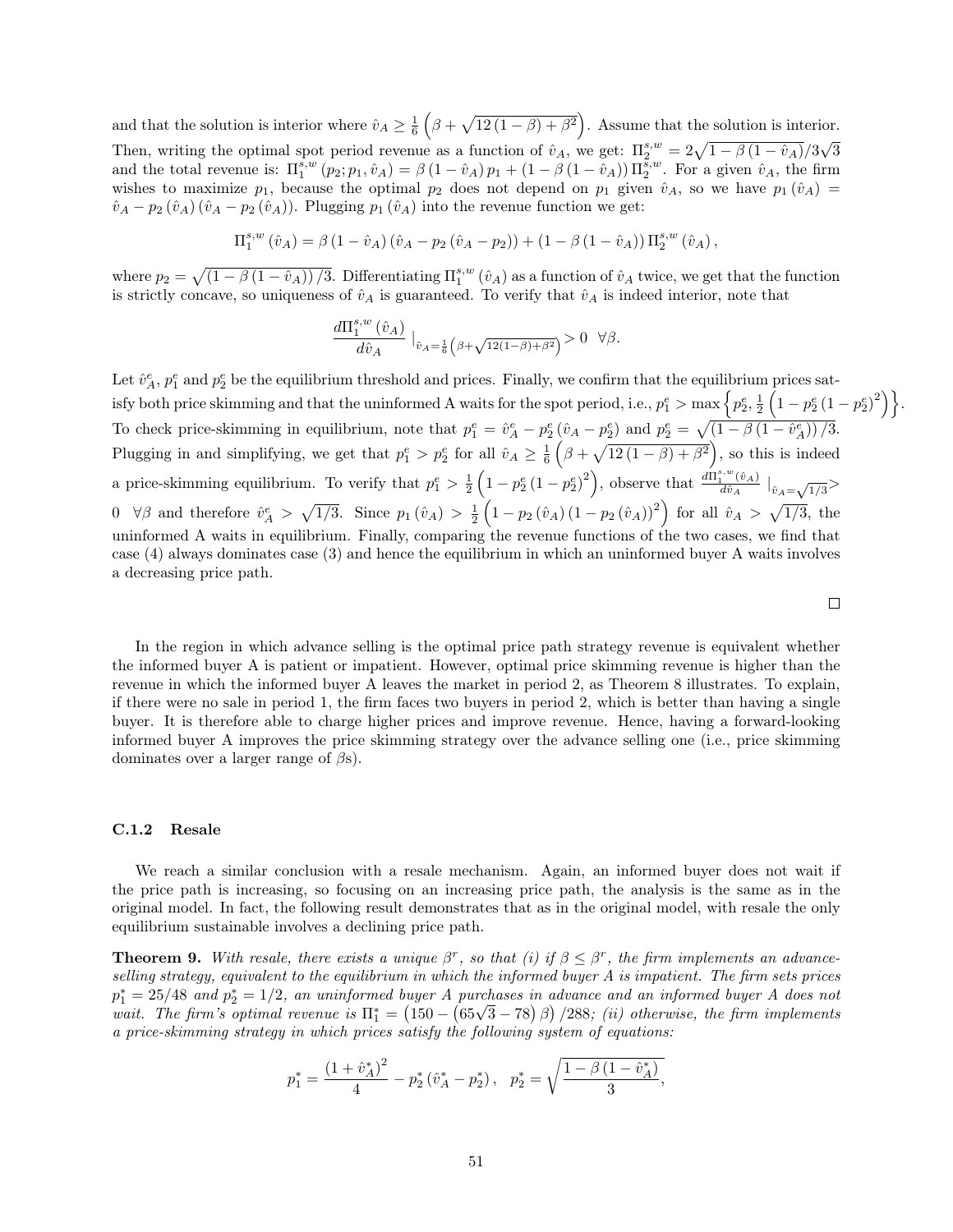an uninformed buyer A waits for period 2 and an informed buyer A waits if  $v_A \geq \hat{v}_A^*$ , where  $\hat{v}_A^*$  is the solution larger solution to

$$
(1 - 8\beta) z + 2\hat{v}_A \left( -4\sqrt{3} + 5\sqrt{3}\beta + (3 + 4\beta) z \right) + \hat{v}_A^2 \left( -10\sqrt{3}\beta + 9z \right) = 0
$$

and  $z = \sqrt{1 - \beta(1 - \hat{v}_A)}$ . The revenue in this case is higher than the price skimming revenue with an impatient informed buyer A.

Proof. Consider first the case in which the firm adopts an increasing price path and hence a forward-looking buyer A does not wait. This case is no different than the behavior of the original model and we showed that an increasing price path does not happen in equilibrium. It is easy to show that it does not happen in equilibrium here either: restricting prices to this case results in the firm dynamically setting advance and spot period prices  $p_1 = p_2 = 1/2$  and the uninformed buyer A purchases in advance, which is dominated by the decreasing price path advance selling equilibrium.

Next, consider the case in which the firm adopts a decreasing price path. Under price-skimming with resale, an informed buyer A that waits, earns utility  $p_2(v_A - p_2)^+$ . Therefore, she will purchase in the advance period if  $v_A \geq \hat{v}_A$ , where

$$
\hat{v}_A = \begin{cases} 2\sqrt{p_1} - 1 & p_2 < p_1 \le \frac{1}{4} \left(1 + p_2\right)^2 \\ 2\sqrt{p_1 - p_2} + 2p_2 - 1 & \frac{1}{4} \left(1 + p_2\right)^2 < p_1 \le 1 - p_2 + p_2^2 \\ 1 & 1 - p_2 + p_2^2 < p_1 \le 1. \end{cases}
$$

An uninformed buyer A faces the same tradeoff as in the original case. She earns an expected utility of  $\mathcal{U}_1 = \frac{7}{12} - p_1$  if she purchases in period 1 and an expected utility of  $\mathcal{U}_2 = p_2 \int_{p_2}^1 (v - p_2) dv = \frac{1}{2} p_2 (1 - p_2)^2$ , if she waits.

Assume first that the firm prices such that the uninformed buyer A purchases in advance, i.e., the firm sets  $p_1 \leq 7/12 - p_2 (1 - p_2)^2/2$ . In this equilibrium, if there is no purchase in the advance period, then the firm concludes that buyer A was informed, but his value was too low to purchase. That is, the probability that there is no purchase in the advance period is  $\beta \hat{v}_A$ . The spot period revenue depends on the value of the spot period price,  $p_2$ , relative to the threshold  $\hat{v}_A$ . If  $p_2 \geq \hat{v}_A$ , then the informed buyer A does not purchase on the spot, the spot period revenue is  $\Pi_2 = p_2 (1 - p_2)$  and the optimal spot period price is  $1/2$ . If  $p_2 < \hat{v}_A$ , then an informed buyer A may purchase in the spot period. Period 2 revenue is  $\Pi_2 = p_2 \left(1 - \frac{p_2^2}{\hat{v}_A}\right)$ , which is maximized when  $p_2 = \min \left\{ \hat{v}_A, \sqrt{\hat{v}_A/3} \right\}$ , which is interior if  $\hat{v}_A^r \ge 1/3$ . Period 1 revenue is

$$
\Pi_1 = (1 - \beta \hat{v}_A) p_1 + \beta \hat{v}_A \Pi_2^*.
$$

If  $p_2 \geq \hat{v}_A$ , an informed A does not purchase in period 2. This implies that  $\hat{v}_A = 2\sqrt{p_1} - 1$ . Because buyer A doesn't purchase in period 2 (regardless of whether he was informed or not), the spot period revenue is  $\Pi_2 = p_2 (1 - p_2)$  and the optimal spot period price is 1/2. This should be subgame perfect, so the firm always charges  $p_2^* = 1/2$ . Because in this case, an uninformed buyer A purchases in period 1, we must have that the expected utility in advance is higher than the expected utility from waiting. That is, we must have that  $\frac{7}{12} - p_1 \ge \frac{1}{2}p_2(1-p_2)^2$ , which in this case requires that the firm sets  $p_1 \le 7/12 - 1/16 = 25/48$ , which is greater than the subgame perfect second period price  $(p_2 = 1/2)$ . Revenue is:

$$
\Pi_1 = \frac{(1 - \beta \hat{v}_A)(1 + \hat{v}_A)^2 + \beta \hat{v}_A}{4} = (1 - \beta \hat{v}_A) p_1 + \beta \hat{v}_A / 4.
$$

In the relevant range  $(\hat{v}_A \le 1/2)$  the function is increasing in  $\hat{v}_A$  (and  $p_1$ ). Therefore, to maximize revenue, we choose the largest possible  $p_1$  that satisfies the constraints. This results in:  $p_1 = \frac{25}{48}$ ,  $p_2 = \frac{1}{2}$ ,  $\hat{v}_A$  $2\sqrt{25/48} - 1 \approx 0.443$  and revenue of:  $\Pi_1^* = \frac{25}{48} (1 - 0.443\beta) + 0.11\beta$ . This is the same equilibrium as the advance selling equilibrium with resale in the original model. Alternatively, if  $p_2 < \hat{v}_A$ , an informed A may purchase in period 2. The optimal period 2 price is  $p_2(\hat{v}_A) = \min\left\{\hat{v}_A, \sqrt{\hat{v}_A/3}\right\}$ , which is interior if  $\hat{v}_A \ge 1/3$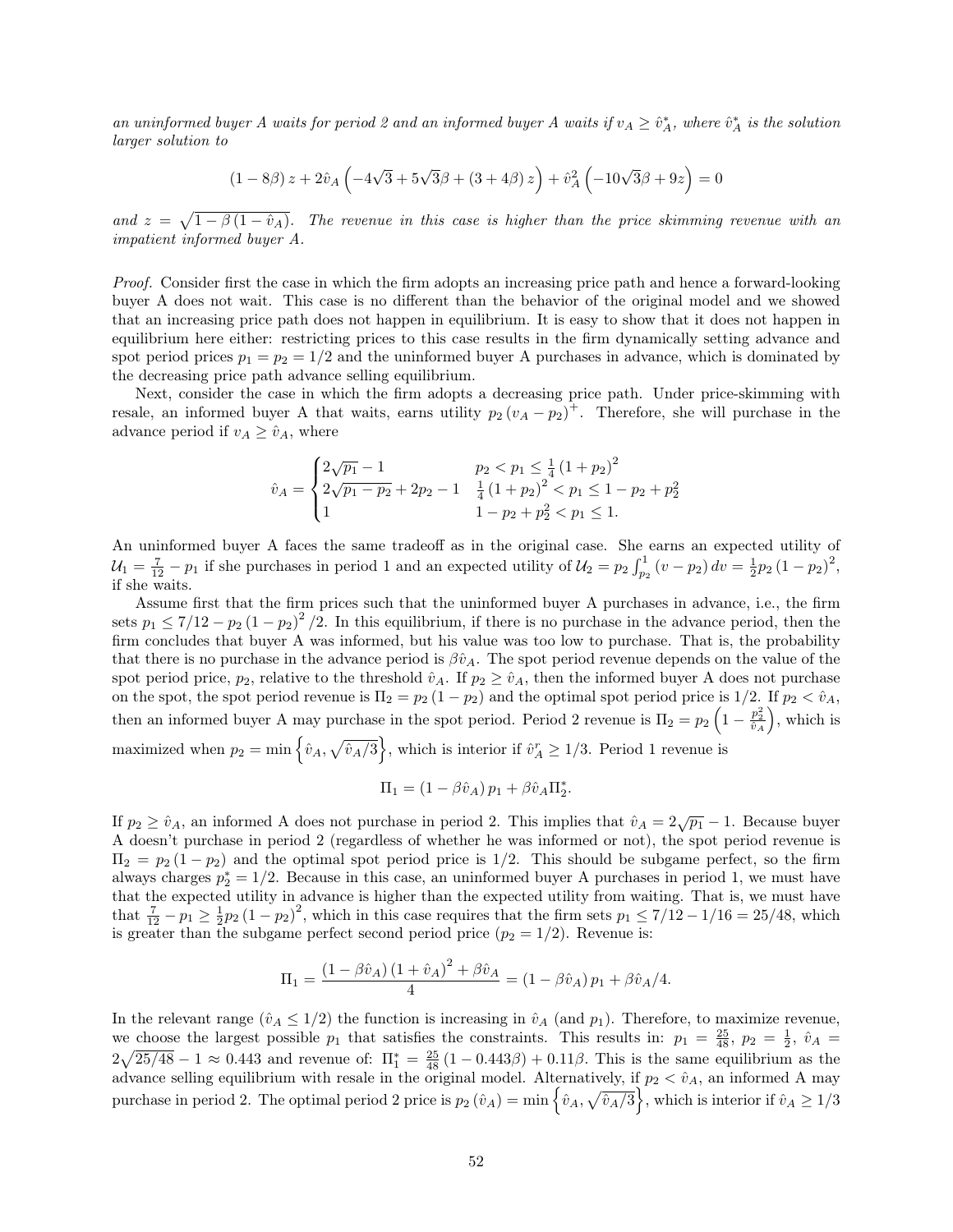(it is easy to verify that to find the optimal, it is sufficient to focus on this range). Keeping  $\hat{v}_A$  fixed, revenue is increasing in  $p_1$ , and  $p_1(\hat{v}_A) = (1 + \hat{v}_A)^2/4 - \sqrt{\hat{v}_A/3}(\hat{v}_A - \sqrt{\hat{v}_A/3})$  is increasing in  $\hat{v}_A$ . Therefore, we can write  $\Pi_1$  as a function of  $\hat{v}_A$  alone. Plugging in and simplifying, we get:

$$
\Pi_{1}=\frac{8\sqrt{3\hat{v}_{A}^{3}+3\left(1-\beta\hat{v}_{A}\right)\left(3+10\hat{v}_{A}-4\sqrt{3\left(\hat{v}_{A}\right)^{3}+3\left(\hat{v}_{A}\right)^{2}}\right)}{36}.
$$

Since  $d\Pi_1/d\hat{v}_A > 0$ , to maximize revenue we pick the largest  $\hat{v}_A$  that satisfies the constraint  $\frac{7}{12} - p_1(\hat{v}_A) \ge$  $\frac{1}{2}p_2(\hat{v}_A)(1-p_2(\hat{v}_A))^2$ . Plugging  $p_1(\hat{v}_A)$  and  $p_2(\hat{v}_A)$  and rearranging, we get that the optimal  $\hat{v}_A$  is the first root of the quartic equation:  $48 - 84\hat{v}_A - 84\hat{v}_A^2 + 32\hat{v}_A^3 + 27\hat{v}_A^4 = 0$ , or  $\hat{v}_A \approx 0.4286$ ,  $p_1(\hat{v}_A) \approx 0.4911$ ,  $p_2(\hat{v}_A) \approx 0.378$ , and  $\Pi_1 = 0.4911 - 0.102475\beta$ . Comparing the two cases, we get that setting prices such that the informed A does not purchase in period 2 dominates.

Next consider the case in which the firm prices such that the uninformed buyer A waits, i.e., the firm sets  $p_1 > 7/12 - p_2 (1 - p_2)^2/2$ . In this case, if there is no purchase in period 1, it implies that either buyer A was uninformed, or she was informed but her value was too low, and she decided to wait. As in the previous case, the period 2 revenue depends on the value of the spot period price relative to the threshold  $\hat{v}_A$ . If  $p_2 \geq \hat{v}_A$ , then if the firm has a unit in the spot period, then it can still potentially sell to buyer A only if she was uninformed (with probability  $1 - \beta$ ). An informed buyer A in this case does not purchase in period 2 given that  $p_2 \geq \hat{v}_A$ . Therefore, period 2 revenue is:

$$
\Pi_2 = \frac{p_2 \left(\beta \hat{v}_A \left(1-p_2\right) + \left(1-\beta\right) \left(1-p_2^2\right)\right)}{1-\beta \left(1-\hat{v}_A\right)},
$$

which is maximized when

$$
p_2=\max\left\{\hat{v}_A,\frac{\sqrt{3-3\beta\left(2-\hat{v}_A\right)+\beta ^2\left(3-3\hat{v}_A+\hat{v}_A^2\right)}-\beta \hat{v}_A}{3\left(1-\beta\right)}\right\}.
$$

The solution is interior when  $\hat{v}_A \leq v'_A$  where

$$
v'_A = \frac{\beta + \sqrt{12 - 16\beta + 5\beta^2}}{6 - 2\beta}.
$$

Alternatively, if  $p_2 < \hat{v}_A$ , an informed buyer A may still purchase in period 2, and the firm's revenue is:

$$
\Pi_2 = \frac{p_2 \left(\beta \hat{v}_A \left(1 - \frac{p_2^2}{\hat{v}_A}\right) + \left(1 - \beta\right) \left(1 - p_2^2\right)\right)}{1 - \beta \left(1 - \hat{v}_A\right)},
$$

which is maximized when  $p_2 = \min \left\{ \hat{v}_A, \sqrt{\frac{1-\beta(1-\hat{v}_A)}{3}} \right\}$ The solution is interior when  $\hat{v}_A > v''_A$  where  $v''_A = \left(\beta + \sqrt{12(1-\beta)+\beta^2}\right)/6$ . Period 1 revenue is

$$
\Pi_1 = \beta (1 - \hat{v}_A) p_1 + (1 - \beta (1 - \hat{v}_A)) \Pi_2^*.
$$

To find the equilibrium, we consider two cases. If  $p_2 \geq \hat{v}_A$ , an informed A does not purchase in period 2, her utility from waiting is 0, and  $\hat{v}_A = 2\sqrt{p_1} - 1$ . The optimal period price 2 is

$$
p_2(\hat{v}_A) = \max \left\{ \hat{v}_A, \frac{\sqrt{3 - 3\beta (2 - \hat{v}_A) + \beta^2 (3 - 3\hat{v}_A + \hat{v}_A^2)} - \beta \hat{v}_A}{3(1 - \beta)} \right\}
$$

,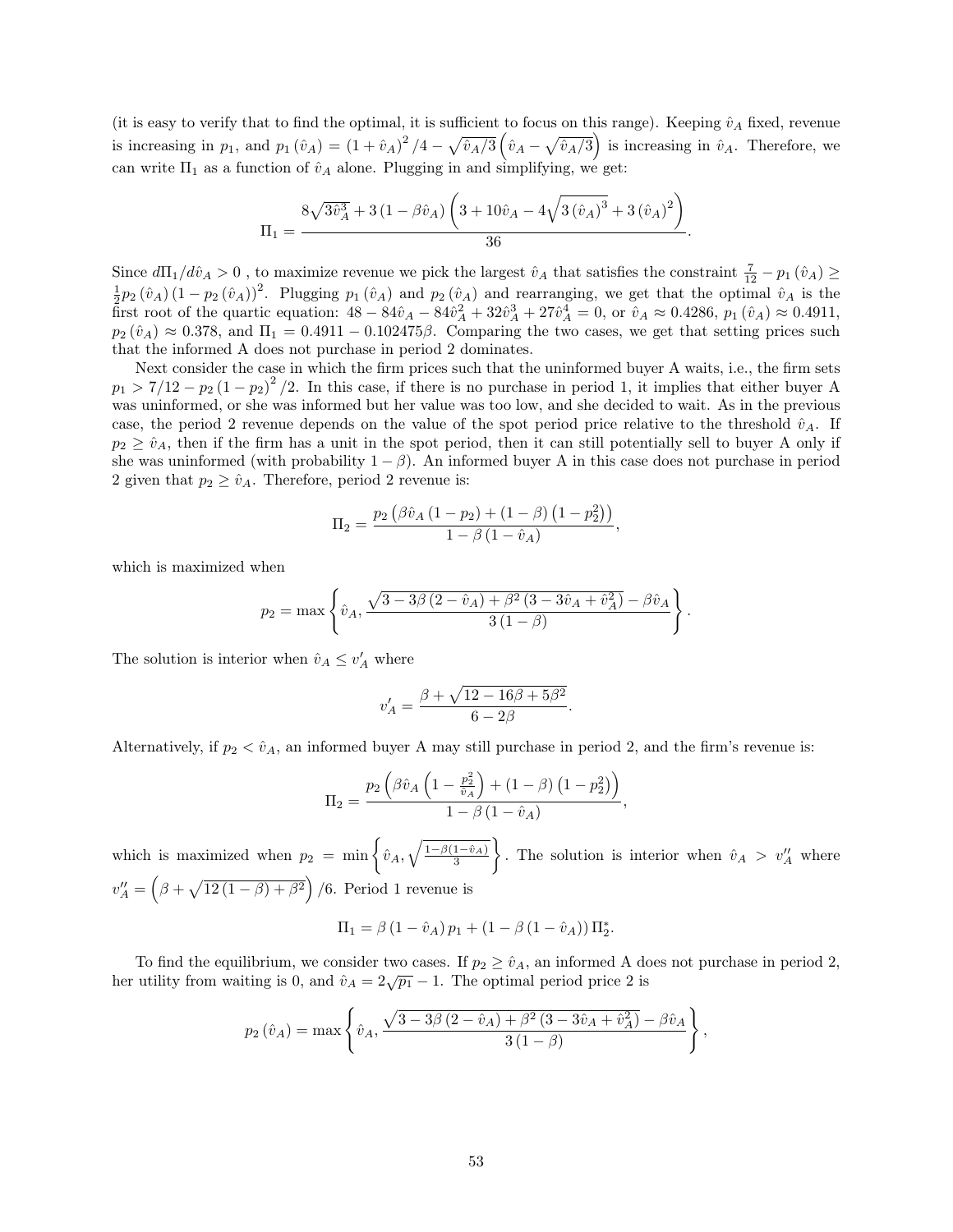which is interior if  $\hat{v}_A < v'_A$ . The firm's total revenues are:

$$
\Pi_1 = \beta (1 - \hat{v}_A) p_1 + (1 - \beta (1 - \hat{v}_A)) \Pi_2
$$
\n
$$
= \beta (1 - \hat{v}_A) p_1 + \begin{cases}\n\frac{z(\beta (12 + \hat{v}_A(z - 6)) - \beta^2 (6(1 - \hat{v}_A) + \hat{v}_A^2) - 6)}{27(1 - \beta)^2} & \hat{v}_A < v'_A \\
\hat{v}_A (\beta (1 - \hat{v}_A) \hat{v}_A + (1 - \beta) (1 - \hat{v}_A^2)) & otherwise\n\end{cases}
$$

where  $z = \sqrt{3 - 3\beta (2 - \hat{v}_A) + \beta^2 (3 - 3\hat{v}_A + \hat{v}_A^2)}$ . Since  $p_1 = (1 + \hat{v}_A)^2 / 4$  is monotone in  $\hat{v}_A$ , we can substitute  $p_1$  and optimize  $\Pi_1$  with respect to  $\hat{v}_A$  alone. Let  $\Pi_1^1$  be the first part of the revenue function  $(\hat{v}_A < v'_A)$  and  $\Pi_1^2$  be the second part. Analyzing the two parts of the revenue function separately, we get  $(v_A < v_A)$  and  $\Pi_1^2$  be the second part. Analyzing the two parts of the revenue function separately, we get<br>that  $\Pi_1^1$  is unimodal (strictly concave for  $\beta \leq \frac{3}{46} (3 + 7\sqrt{3})$  and that  $\Pi_1^2$  is strictly concave  $v_A^1$  and  $v_A^2$  be the unconstrained optimal thresholds for the two parts of the revenue functions, respectively. There are three candidates for the optimal threshold:  $v'_A$ ,  $v_A^1$  and  $v_A^2$ . Evaluating  $\tau_1 = d\Pi_1^1(\hat{v}_A = v'_A)/d\hat{v}_A$ and  $\tau_2 = d\Pi_1^2(\hat{v}_A = v'_A)/d\hat{v}_A$ , we get that  $\tau_i < 0$   $\forall i = 1, 2$  if  $\beta < 2/3$  and  $\tau_i \geq 0$   $\forall i$ , otherwise. This implies that the optimal  $\hat{v}_A$  in this case is unique and is given by:

$$
\hat{v}_A^* = \begin{cases} v_A^1 & \beta < 2/3 \\ v_A^2 & \text{otherwise,} \end{cases}
$$

where  $v_A^1$  is the third root of a sextic polynomial (available from the authors) and  $v_A^2 = \frac{2\sqrt{6(2-\beta)}+3\beta}{3(4+\beta)}$  $\frac{3(4+\beta)}{3(4+\beta)}$ . Plugging in and evaluating, we verify that the constraints hold.

If  $p_2 < \hat{v}_A$ , an informed A may purchase in the spot period. The optimal period 2 price is  $p_2 =$  $\min\left\{\hat{v}_A, \sqrt{\frac{1-\beta(1-\hat{v}_A)}{3}}\right\}$ , which is interior if  $\hat{v}_A > v''_A$ . As in the previous case, the revenue function can be written as a piece-wise function of  $\hat{v}_A$  alone:

$$
\Pi_1(\hat{v}_A^r) = \begin{cases} \frac{\beta(1-\hat{v}_A)^3}{4} + \hat{v}_A \left(1-\hat{v}_A^2\right) & \hat{v}_A < v_A^{\prime\prime} \\ \frac{2}{3} \sqrt{\frac{(1-\beta(1-\hat{v}_A))^3}{3}} + \frac{\beta(1-\hat{v}_A)\left(7-4\beta(1-\hat{v}_A) + 6\hat{v}_A + 3\hat{v}_A^2 - 4\hat{v}_A\sqrt{3-3\beta(1-\hat{v}_A)}\right)} & \hat{v}_A < v_A^{\prime\prime} \\ 12 & otherwise \end{cases}
$$

Let  $\Pi_1^3$  be the first part of the revenue function  $(\hat{v}_A < v''_A)$  and  $\Pi_1^4$  be the second part. Both functions are unimodal. Evaluating  $\tau_3 = d\Pi_1^3(\hat{v}_A = v''_A)/d\hat{v}_A$  and  $\tau_4 = d\Pi_1^4(\hat{v}_A = v''_A)/d\hat{v}_A$ , we get that  $\tau_i > 0$   $\forall i = 1, 2$ and  $\forall \beta$ . This implies that the optimal  $\hat{v}_A$  in this case is unique and is given by the solution to:  $d\Pi_1^4/d\hat{v}_A = 0$ (which is a solution to a quintic equation that can be easily evaluated numerically). Plugging  $p_1(\hat{v}_A)$  and  $p_2(\hat{v}_A)$  in the solution, we verify that the constraints hold. Comparing the two cases, we get that this case dominates the  $p_2 \geq \hat{v}_A$  case and therefore the price skimming revenue with forward-looking behavior is greater than the revenue with an informed A leaving the market.

Theorem 9 establishes that as in the no recourse mechanism a forward-looking buyer improves the revenue with price skimming, but does not change the advance selling equilibrium.

#### C.1.3 Overbooking

Only an increased price path may provide benefit to an informed buyer A and hence we focus on it. The advance selling equilibrium is analogous to the one described in Theorem 5. The equilibrium is established in the following Theorem.

**Theorem 10.** With the overbooking mechanism, there exists a unique threshold  $\beta^b$ , such that (i) if  $\beta \leq \beta^b$ the firm implements an advance selling strategy which involves an increasing price path equivalent to the case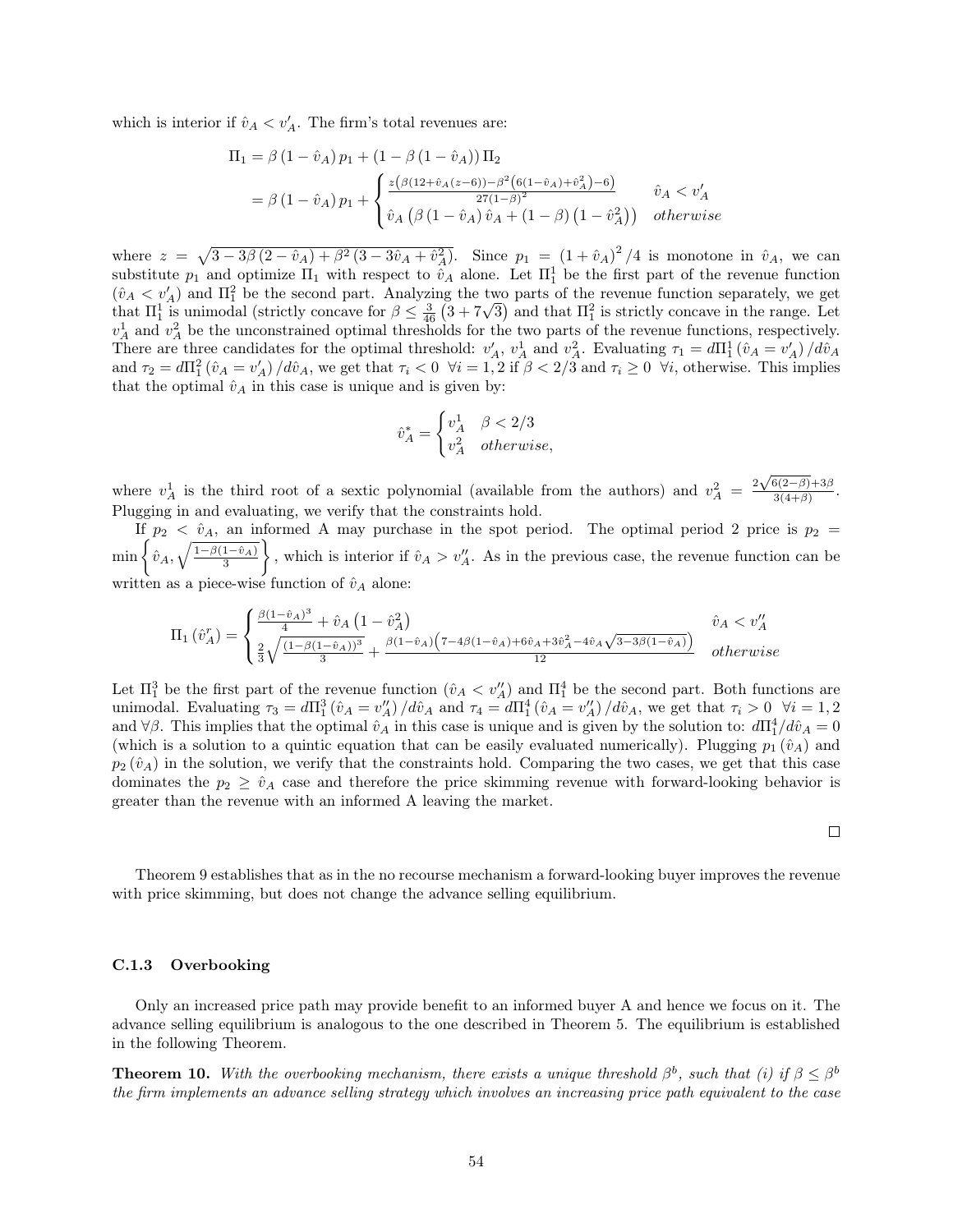in which the informed buyer A is impatient; (ii) otherwise, the firm implements a price skimming strategy. In that equilibrium,  $p_o^* = (1 + b^*)/2, b^* = p_1^*$ ,

$$
p_2^* = \sqrt{\frac{1-\beta\left(1-\tilde{v}_A^*\right)}{3}}
$$

and

$$
9\beta \mathcal{Y}\tilde{v}_A^{*3} + \left(-10\sqrt{3}\beta + (9 - 3\beta + 8\beta^2) \mathcal{Y}\right) \tilde{v}_A^{*2}
$$

$$
= \left(8\sqrt{3} - 10\sqrt{3}\beta - (6 + 3\beta - 16\beta^2) \mathcal{Y}\right) \tilde{v}_A^* - \left(1 - 9\beta + 8\beta^2\right) \mathcal{Y},
$$

where  $\mathcal{Y} = \sqrt{1 - \beta (1 - \tilde{v}_A^*)}^{-1}$  and  $\omega$  is given by (1). Revenue and surplus in this equilibrium are equivalent to the revenue and surplus in the price skimming equilibrium with the reselling mechanism.

*Proof.* To maximize its profit the firm offers buyer B the unit in period 2 at the price  $p_o = (1 + b)/2$ . In period 1 the informed buyer A's gets utility  $\mathcal{I}_1 = v_A p_o + b (1 - p_o) - p_1$  of she buyers and  $\mathcal{I}_2 = p_2 (v_A - p_2)^+$ , if she waits, where the operator  $(x)^{+} = \max\{0, x\}$ . If  $\mathcal{I}_2 = 0$ , the case is equivalent to the original model in which the informed buyer leaves the market. Therefore, we focus on the case in which  $p_2$  is chosen such that  $\mathcal{I}_2 = p_2(v_A - p_2)$  for all customers that wait and verify that this is indeed the case in equilibrium. An informed buyer A purchases when  $v_A \geq \tilde{v}_A$ , where

$$
\tilde{v}_A = \frac{2p_1 - b + b^2 - 2p_2^2}{1 + b - 2p_2}.
$$

Given the one-to-one relationship between  $\tilde{v}_A$  and  $p_1$ , the firm's period 1 decision task to "select  $p_1$  and b" can be reframed as "select  $\tilde{v}_A$  and b" and the resulting period 1 price is

$$
p_1 = \frac{1}{2} (b (1 - b) + \tilde{v}_A (1 + b) - 2p_2 (\tilde{v}_A - p_2)).
$$

Say there isn't a sale in period 1. In equilibrium either buyer A was uninformed or he was informed but had a value too low to justify purchasing (i.e.,  $v_A < \tilde{v}_A$ ). In the first case, there are two buyers in period 2 whereas in the second case only buyer B remains in period 2. Let  $\omega$  be the probability buyer A is in the market in period 2 (in equilibrium) conditional on there not being a sale in period 1:

$$
\omega\left(\tilde{v}_A\right) = \frac{1-\beta}{1-\beta+\beta\tilde{v}_A}
$$

The period 2 revenue function is

$$
\Pi_2 = \omega p_2 (1 - p_2^2) + (1 - \omega) p_2 (1 - p_2^2 / \tilde{v}_A)
$$

Note that conditional on  $\tilde{v}_A$ ,  $\Pi_2$  does not depend on b. The optimal  $p_2$  is

$$
p_2\left(\tilde{v}_A\right) = \sqrt{\frac{1 - \beta\left(1 - \tilde{v}_A\right)}{3}}
$$

Consider the period 1 decisions,  $\tilde{v}_A$  and b. The firm's period 1 revenue is

$$
\Pi_1 (b, \tilde{v}_A) = \frac{1}{4} \beta (1 - \tilde{v}_A) (1 - b^2 + 2 \tilde{v}_A (1 + b) - 4 p_2^* (\tilde{v}_A - p_2^*) ) + (1 - \beta + \beta \tilde{v}_A) \Pi_2
$$

The period 1 revenue is maximized with  $b = \tilde{v}_A$ . The revenue function can therefore be written as

$$
\Pi_1(\tilde{v}_A) = \frac{1}{4}\beta \left(1 - \tilde{v}_A\right) \left(\left(1 + \tilde{v}_A\right)^2 - 4p_2^* \left(\tilde{v}_A - p_2^*\right)\right) + \left(1 - \beta + \beta \tilde{v}_A\right)\Pi_2,
$$